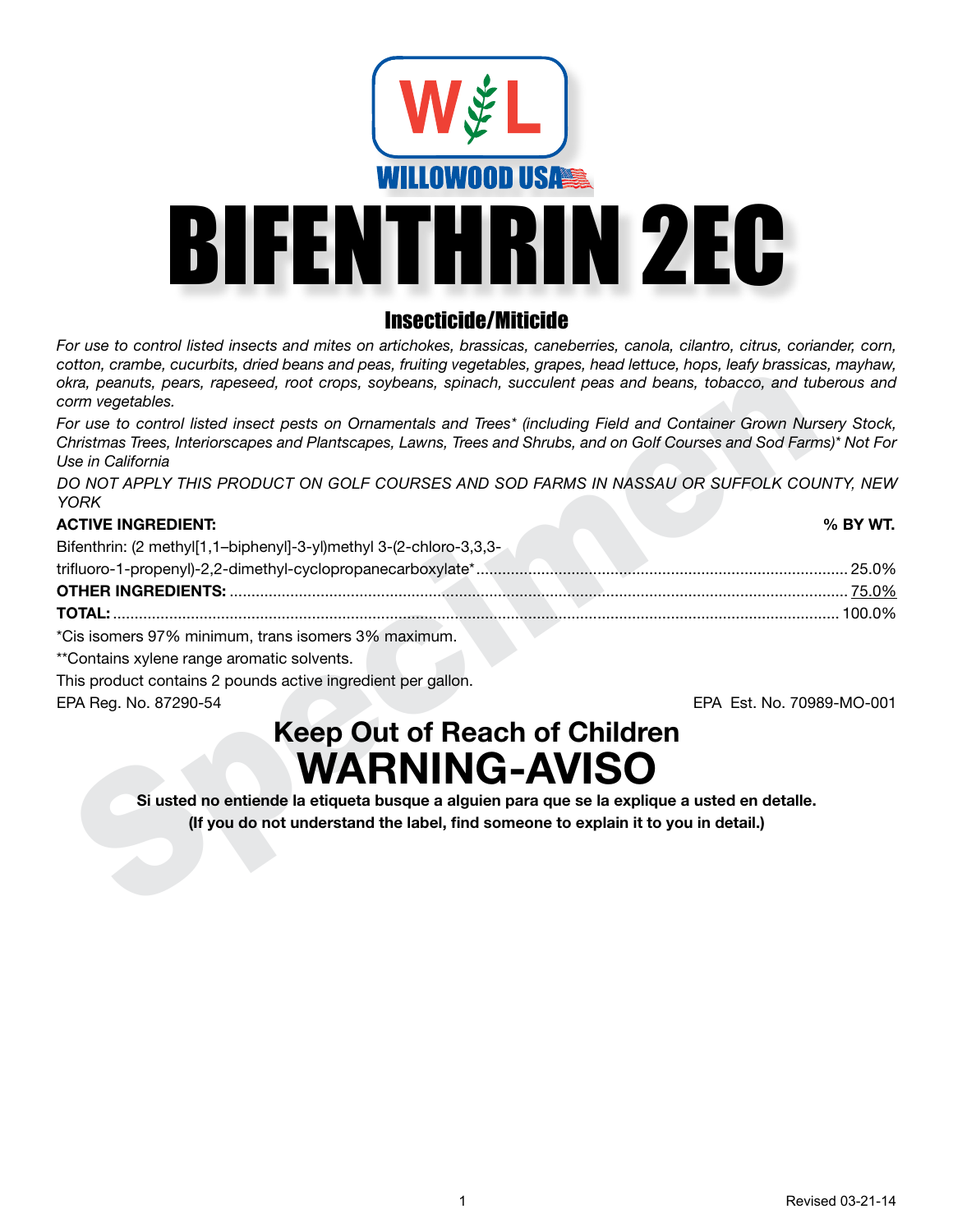|                                   | <b>FIRST AID</b>                                                                                                                                                                                                                                     |
|-----------------------------------|------------------------------------------------------------------------------------------------------------------------------------------------------------------------------------------------------------------------------------------------------|
| <b>IF SWALLOWED:</b>              | • Immediately call a poison control center or doctor.<br>• Do not induce vomiting unless told to do so by a poison control center or doctor.<br>• Do not give any liquid to the person.<br>• Do not give anything by mouth to an unconscious person. |
| IF IN EYES:                       | • Hold eye open and rinse slowly and gently with water for 15-20 minutes.<br>• Remove contact lenses, if present, after the first 5 minutes, then continue rinsing eye.<br>• Call a poison control center or doctor for treatment advice.            |
| IF ON SKIN OR<br><b>CLOTHING:</b> | • Take off contaminated clothing.<br>• Rinse skin immediately with plenty of water for 15-20 minutes.<br>• Call a poison control center or doctor for treatment advice.                                                                              |
| <b>IF INHALED:</b>                | • Move person to fresh air.<br>• If person is not breathing, call 911 or an ambulance, then give artificial respiration, preferably by<br>mouth-to-mouth if possible.<br>• Call a poison control center or doctor for further treatment advice.      |
|                                   | <b>HOT LINE NUMBER</b>                                                                                                                                                                                                                               |

Have the product container or label with you when calling a poison control center or doctor, or going for treatment. For emergency information concerning this product, call the National Pesticides Information Center (NPIC) at 1-800-858- 7378 seven days a week, 6:30 am to 4:30 pm Pacific Time or your poison control center at 1-800-222-1222.

**NOTE TO PHYSICIAN:** This product is a pyrethroid. If large amounts have been ingested, the stomach and intestines should be evacuated. Treatment is symptomatic and supportive. Digestible fats, oils, or alcohol may increase absorption and should be avoided. This product contains a petroleum distillate. Vomiting may cause aspiration pneumonia.

# **PRECAUTIONARY STATEMENTS HAZARDS TO HUMANS AND DOMESTIC ANIMALS WARNING**

Have the product container or label with you when calling a poison control center or doctor, or going for treat<br>emergency information concerning this product, call the National Pesticides Information Center (NPIC) at 17378 May be fatal if swallowed. Causes substantial but temporary eye injury. Do not get in eyes or on clothing. Wear protective eyewear (goggles, face shield, or safety glasses). Harmful if inhaled or absorbed through skin. Avoid breathing vapor or spray mist. Avoid contact with skin. Wash thoroughly with soap and water after handling and before eating, drinking, chewing gum, using tobacco or using the toilet. Remove and wash contaminated clothing before reuse.

# **PERSONAL PROTECTIVE EQUIPMENT (PPE)**

Some materials that are chemical-resistant to this product are listed below. If you want more options, follow the instructions for category E on an EPA chemical resistance category selection chart.

# **Handlers who may be exposed to the dilute through application or other tasks must wear:**

- Long-sleeved shirt and long pants
- Chemical-resistant gloves, such as barrier laminate, nitrile rubber, neoprene rubber, or viton
- Shoes plus socks

# **Handlers who may be exposed to the concentrate through mixing, loading, application, or other tasks must wear:**

- Long-sleeved shirt and long pants
- Chemical-resistant gloves, such as barrier laminate, nitrile rubber, neoprene rubber, or viton
- Shoes plus socks
- Protective eyewear

Discard clothing and other absorbent materials that have been drenched or heavily contaminated with this product's concentrate. Do not reuse them. Follow manufacturer's instructions for cleaning/maintaining PPE. If no such instructions for washables exist, use detergent and hot water. Keep and wash PPE separately from other laundry.

# **USER SAFETY RECOMMENDATIONS**

# **Users should:**

- • Wash hands before eating, drinking, chewing gum, using tobacco, or using the toilet.
- • Remove clothing immediately if pesticide gets inside. Then wash thoroughly and put on clean clothing.
- • Remove PPE immediately after handling this product. Wash outside of gloves before removing. As soon as possible, wash thoroughly and change into clean clothing.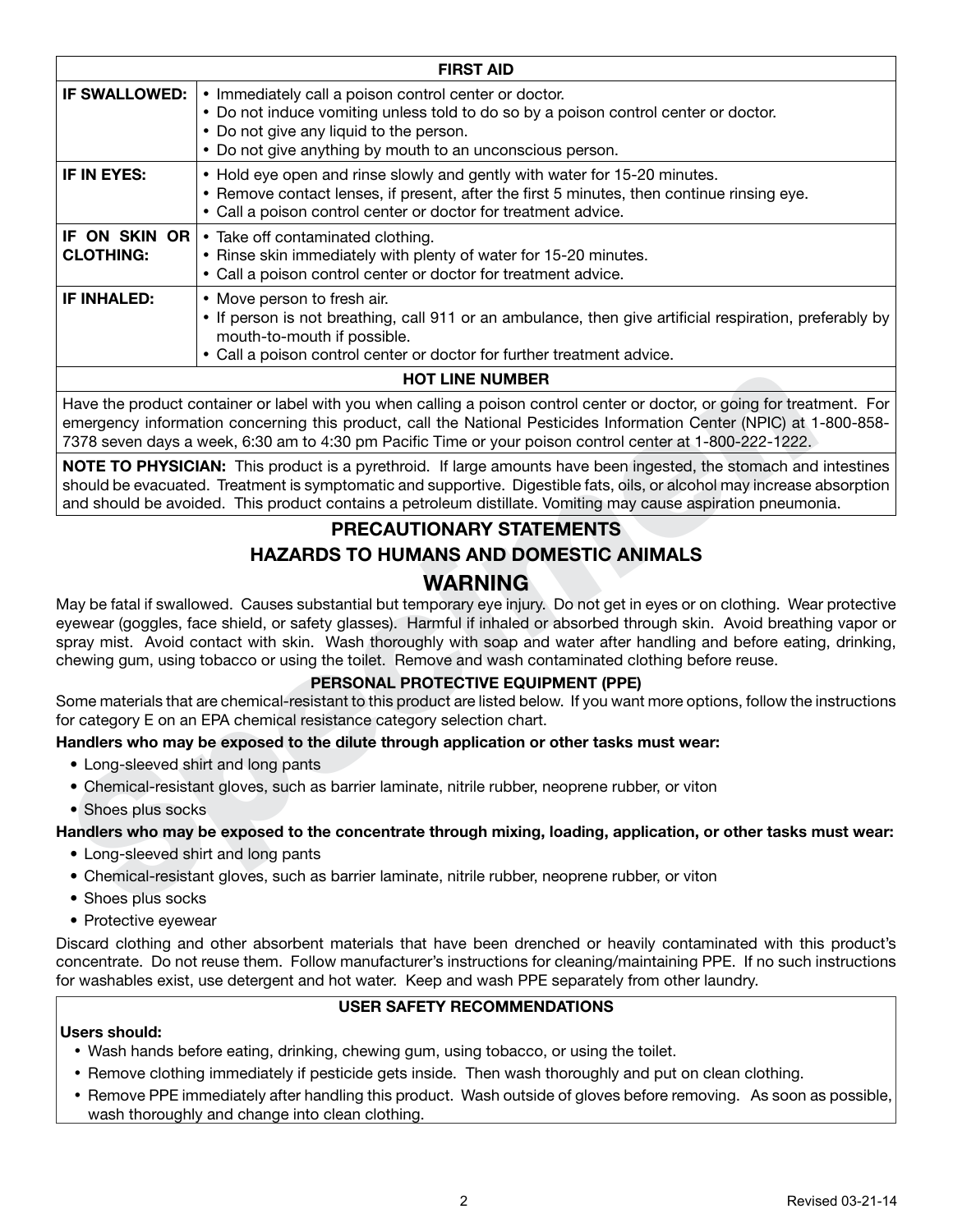# **ENVIRONMENTAL HAZARDS**

This pesticide is extremely toxic to fish and aquatic invertebrates. Use with care when applying in areas adjacent to any body of water. Do not apply directly to water, to areas where surface water is present, or to intertidal areas below the mean high water mark. Do not make applications when weather conditions favor drift from treated areas. Drift and runoff from treated areas may be hazardous to aquatic organisms in neighboring areas. Do not contaminate water when disposing of equipment washwaters.

This product is highly toxic to bees exposed to direct treatment or residues on blooming crops or weeds. Do not apply this product or allow it to drift to blooming crops or weeds while bees are actively visiting the treatment area.

The use of Willowood Bifenthrin 2EC is prohibited in areas that may result in exposure of endangered species to bifenthrin. Prior to use in a particular county contact the local extension service for procedures and precautions to use to protect endangered species.

# **PHYSICAL/CHEMICAL HAZARDS**

Do not use or store near heat or open flame.

# **DIRECTIONS FOR USE**

It is a violation of Federal law to use this product in a manner inconsistent with its labeling.

Do not apply this product in a way that will contact workers or other persons, either directly or through drift. Only protected handlers may be in the area during application. For any requirements specific to your State or Tribe, consult the agency responsible for pesticide regulation.

# **AGRICULTURAL USE REQUIREMENTS**

or or apply this product in a way that will contact workers or other persons, either directly or through drink Contact when and the separation. For any requirements specific to your State or Tribe, consult that consider th Use this product only in accordance with its labeling and with the Worker Protection Standard, 40 CFR Part 170. This Standard contains requirements for the protection of agricultural workers on farms, forests, nurseries, and greenhouses, and handlers of agricultural pesticides. It contains requirements for training, decontamination, notification, and emergency assistance. It also contains specific instructions and exceptions pertaining to the statements on this label about personal protective equipment (PPE) and restricted-entry interval. The requirements in this box only apply to uses of this product that are covered by the Worker Protection Standard.

# **Do not enter or allow worker entry into treated areas during the restricted entry interval (REI) of 12 hours.**

PPE required for early entry to treated areas that is permitted under the Worker Protection Standard and that involves contact with anything that has been treated, such as plants, soil, or water, is:

- Coveralls
- • Chemical-resistant gloves, such as barrier laminate, nitrile rubber, neoprene rubber, or Viton
- Shoes plus socks

# **NON-AGRICULTURAL USE REQUIREMENTS**

The requirements in this box apply to uses of this product that are NOT within the scope of the Worker Protection Standard for agricultural pesticides (40 CFR Part 170). The WPS applies when this product is used to produce agricultural plants on farms, forests, nurseries and greenhouses.

Do not allow people or pets on treated areas until the spray has dried.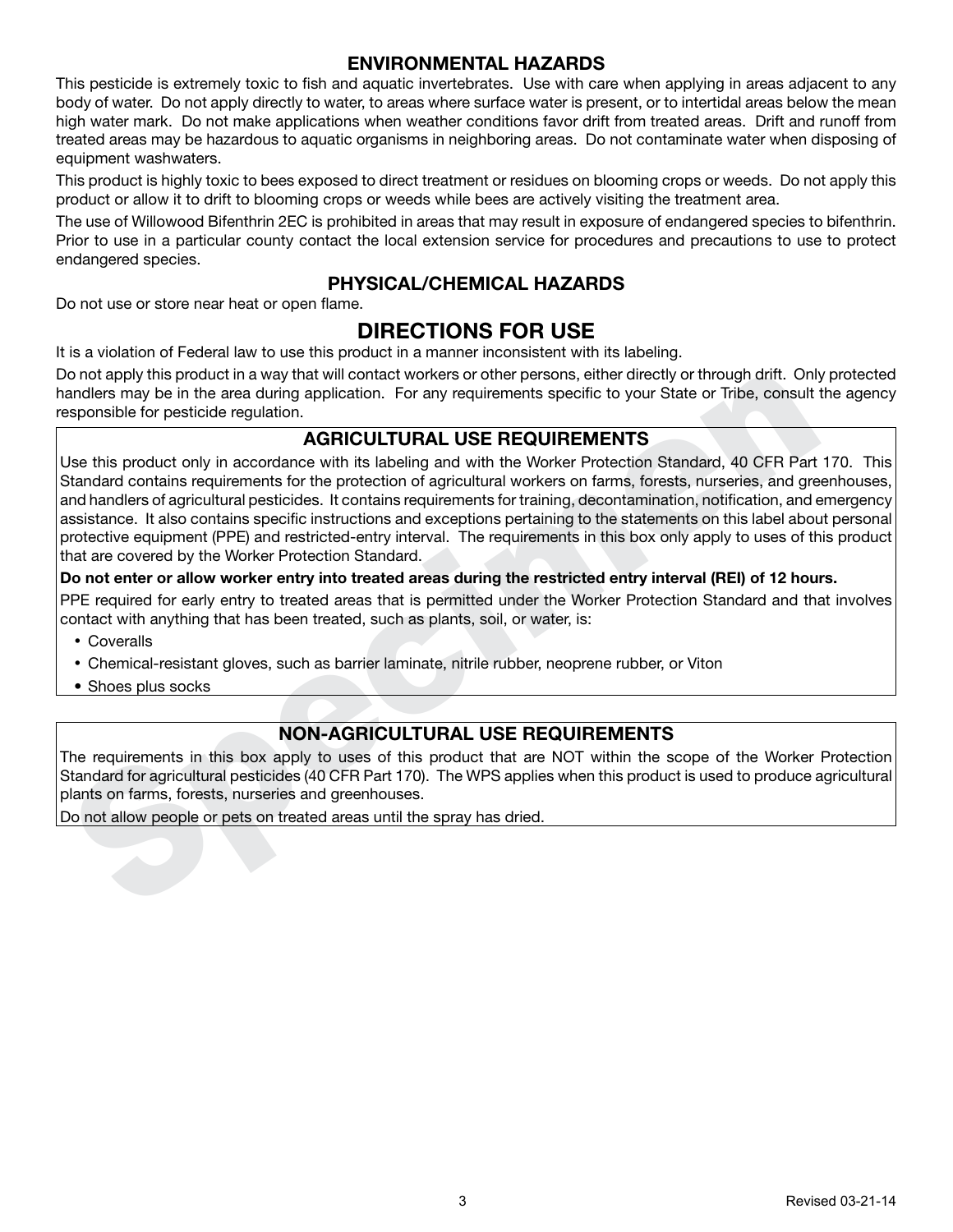# **STORAGE AND DISPOSAL**

Do not contaminate water, food or feed by storage or disposal.

**PESTICIDE STORAGE AND SPILL PROCEDURES:** Keep out of reach of children and animals. Store in original containers only, in a cool, dry place and avoid excess heat. Do not freeze. Do not store below 40°F. Carefully open containers. If crystals are observed, warm material to above 60°F by placing container in warm location. Shake or roll container periodically to redissolve solids. After partial use, replace lids and close tightly. Do not put concentrate or dilute material into food or drink containers. Do not contaminate other pesticides, fertilizers, water, food or feed by storage or disposal.

In case of spill, avoid contact, isolate area, and keep out animals and unprotected persons. Confine spills.

**To confine spill**: If liquid, dike surrounding area or absorb with sand, cat litter, or commercial clay. If dry material, cover to prevent dispersal. Place damaged package in a holding container. Identify contents.

**PESTICIDE DISPOSAL:** Pesticide wastes are toxic. Improper disposal of excess pesticide, spray mixture, or rinsate is a violation of Federal Law. If these wastes cannot be disposed of by use according to label instructions, contact your State Pesticide or Environmental Control Agency, or the Hazardous Waste representative of the nearest EPA Regional Office for guidance.

**CONTAINER HANDLING:** Nonrefillable container. Do not reuse or refill container. Triple rinse container (or equivalent) promptly after emptying.

COMTAINER HANDLING: Nonrefillable container. Do not reuse or refill container. Triple rines container (or<br>
Comparity after emptying.<br>
From promptive and solution that the solution of the full with water and recap- Shake fo Triple rinse as follows: Empty the remaining contents into application equipment or a mix tank and drain for 10 seconds after the flow begins to drip. Fill the container 1/4 full with water and recap. Shake for 10 seconds. Pour rinsate into application equipment or a mix tank or store rinsate for later use or disposal. Drain for 10 seconds after the flow begins to drip. Repeat this procedure two more times. Then offer for recycling if available or puncture and dispose of in a sanitary landfill, or by incineration.

# **RESISTANCE MANAGEMENT**

Willowood Bifenthrin 2EC contains a Group 3 Insecticide. With repeated use of Group 3 insecticide as the primary method of control in the same field or in successive years, insect/mite populations can develop resistant biotypes. If this occurs, insect/mite biotypes with acquired resistance to Group 3 insecticides may eventually dominate the insect/mite population. This may result in partial or total loss of control of those species by Willowood Bifenthrin 2EC or other Group 3 insecticides.

To delay development of insecticide resistance, the following practices are suggested:

- · Base insecticide applications on comprehensive IPM programs. This program should include an insect management program that includes cultural and biological control where possible.
- · Use good resistance management strategies established for the use area. This may include the use of insecticide rotations or tank mixes with other groups of insecticide and miticides in an IPM program.
- · Always apply Willowood Bifenthrin 2EC at the labeled rates and according to label directions. Do not use less than label rates alone or in tank mixtures unless directed otherwise in supplemental labeling supplied by Willowood, LLC.
- · Monitor treated populations in the field for loss of control. If poor performance cannot be attributed to improper application or extreme weather conditions, a resistant strain may be present. Immediately consult your local Willowood, LLC representative or agricultural advisor for the best alternative method of control for your area.
- · Do not treat seedling plants grown for transplant in greenhouses, shade houses, or field plots.
- Consult your local extension specialist, certified crop advisor, and/or manufacturer for insecticide resistance management and /or IPM guidance for the specific site and resistant pest problems.

# **APPLICATIONS INSTRUCTIONS**

The rate of Willowood Bifenthrin 2EC applied will vary according to pest pressure and timing of application. Use lower rates under light to moderate infestations and higher rates under heavy insect pressure and for mite control. Arid climates generally require higher rates.

Unless otherwise specified for a specific crop, apply when pest population reaches economic (damaging) threshold and repeat as necessary to maintain control. Thorough coverage is essential to achieve control.

In the COMMENTS section of the label for each crop, the application rate when applied by ground and/or air is listed as an amount of spray per acre. In all cases, this refers to finished spray per acre.

# **CHEMIGATION USE DIRECTIONS**

Apply this product only through sprinkler including center pivot, lateral move, end tow, side (wheel) roll, traveler, big gun, solid set, or hand move irrigation systems. Do not apply this product through any other type of irrigation system.

Do not connect an irrigation system (including greenhouse systems) used for pesticide application to a public water system.

Crop injury, lack of effectiveness, or illegal residues in the crop can result from non-uniform distribution of treated water.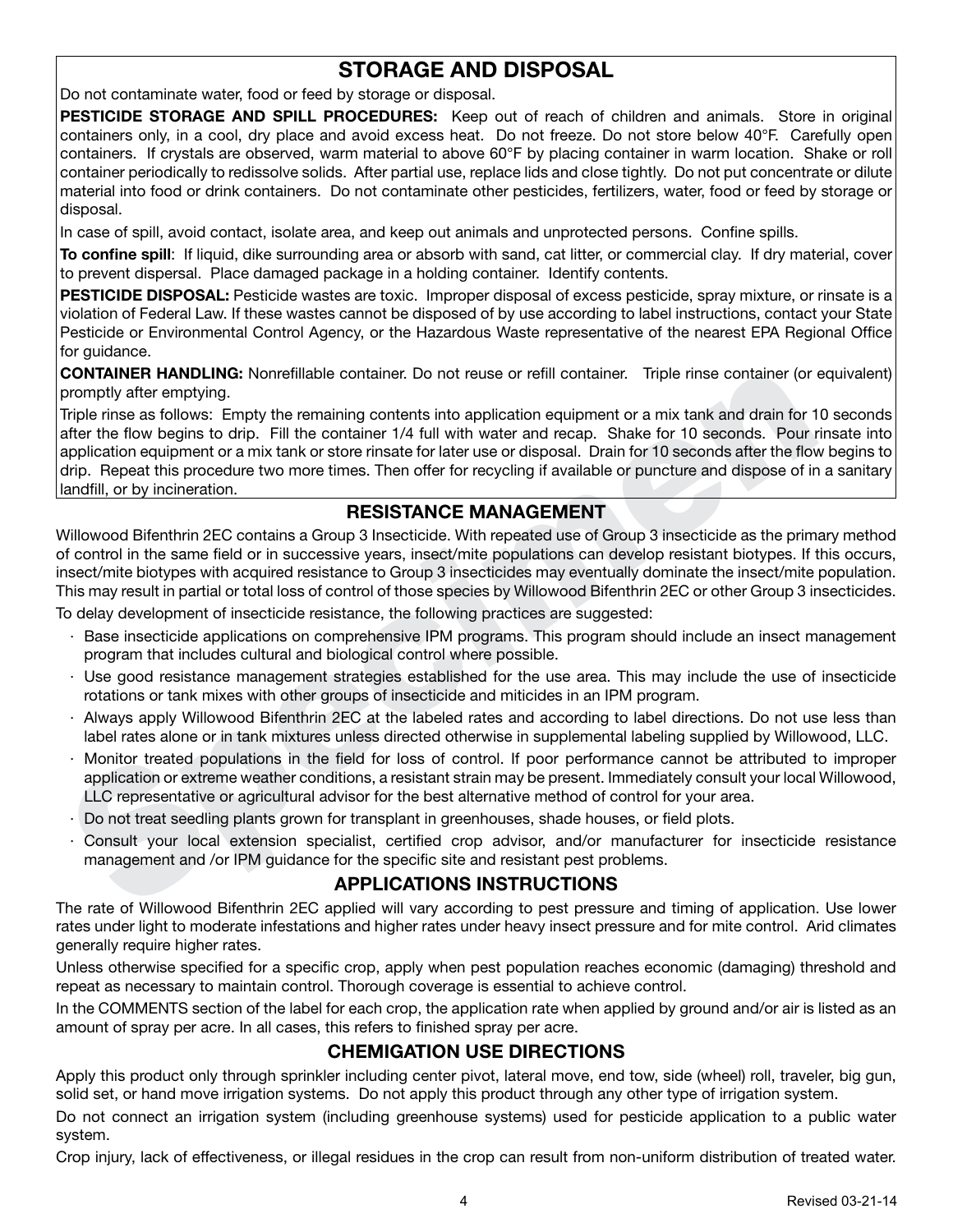Contact your State Agricultural Extension Service specialists, equipment manufacturers, or other experts for consultation on the suitability of the equipment setup to obtain effective control of the target insect pests.

A person knowledgeable of the chemigation system and responsible for its operation, or under the supervision of the responsible person, shall shut the system down and make necessary adjustments should the need arise. Failure to cease application during a mechanical stoppage may result in undesirable residues to adjacent area.

The system must contain a functional check valve, vacuum- relief valve, and low pressure drain appropriately located on the irrigation pipeline to prevent water source contamination from backflow.

The pesticide injection pipeline must contain a functional, automatic, quick-closing check valve to prevent the flow of fluid back toward the injection pump.

The pesticide injection pipeline must also contain a functional, normally closed, solenoid-operated valve located on the intake side of the injection pump and connected to the system interlock to prevent fluid from being withdrawn from the supply tank when the irrigation system is either automatically or manually shut down.

The system must contain functional interlocking controls to automatically shut off the pesticide injection pump when the water pump motor stops.

The irrigation line or water pump must include a functional pressure switch which will stop the water pump motor when the water pressure decreases to the point where pesticide distribution is adversely affected.

Systems must use a metering pump, such as a positive displacement injection pump (e.g., diaphragm pump) effectively designed and constructed of materials that are compatible with pesticides and capable of being fitted with a system interlock.

Do not apply when wind speed favors drift beyond the area intended for treatment.

material to a method of method containing pump, such as a positive displacement injection pump (e.g., diaphragm pump)<br>estems must use a metering pump, such as a positive displacement injection pump (e.g., diaphragm pump)<br>t For sprinkler irrigation, meter Willowood Bifenthrin 2EC at a continuous uniform rate during the entire irrigation period. To ensure accurate application over the treated area, apply in sufficient volume of water or other diluent. If non-emulsified oil is used as the diluent, use 1 to 2 pints per acre. Maintain continuous agitation of the pesticide supply tank for the duration of the application period. When chemigation systems are used, 0.5 inch per acre of irrigation water is suggested except that for Low Energy Precision Application (LEPA) irrigation, a minimum of 0.75 inch of water per acre is suggested.

# **BUFFER ZONES**

# **Vegetative Buffer Strip**

Construct and maintain a minimum 10-foot-wide vegetative filter strip of grass or other permanent vegetation between the field edge and down gradient aquatic habitat (such as, but not limited to, lakes, reservoirs, rivers, permanent streams, marshes or natural ponds, estuaries; and commercial fish farm ponds).

Only apply products containing bifenthrin onto fields where a maintained vegetative buffer strip of at least 10 feet exists between the field and down gradient aquatic habitat.

For guidance, refer to the following publication for information on constructing and maintaining effective buffers:

*• Conservation Buffers to Reduce Pesticide Losses. Natural Resources Conservation Services.* USDA, NRCS. 2000. Fort Worth, Texas. 21 pp. http://www.in.nrcs. usda.gov/technical/agronomy/newconbuf.pdf.

# **Buffer Zone for Ground Application (ground boom, overhead chemigation, or airblast)**

Do not apply within 25 feet of aquatic habitats (such as, but not limited to, lakes, reservoirs, rivers, streams, marshes, natural ponds, estuaries, and commercial fish ponds).

#### **Buffer Zone for ULV Aerial Application**

Do not apply within 450 feet of aquatic habitats (such as, but not limited to, lakes, reservoirs, rivers, streams, marshes, natural ponds, estuaries, and commercial fish ponds).

#### **Buffer Zone for Non-ULV Aerial Application**

Do not apply within 150 feet of aquatic habitats (such as, but not limited to, lakes, reservoirs, rivers, streams, marshes, natural ponds, estuaries, and commercial fish ponds).

# **SPRAY DRIFT REQUIREMENTS**

# **Wind Direction and Speed**

Only apply this product if the wind direction favors on-target deposition. Do not apply when wind velocity exceeds 15 mph.

# **Temperature Inversions**

Do not make aerial or ground applications into temperature inversions.

Inversions are characterized by stable air and increasing temperatures with height above the ground. Mist or fog may indicate the presence of an inversion in humid areas. The applicator may detect the presence of an inversion by producing smoke and observing a smoke layer near the ground surface.

# **Droplet size**

Use only Medium or coarse spray nozzles (for ground and non-ULV aerial application) according to ASAE (S572) definition for standard nozzles. In conditions of low humidity and high temperatures, applicators should use a coarser droplet size.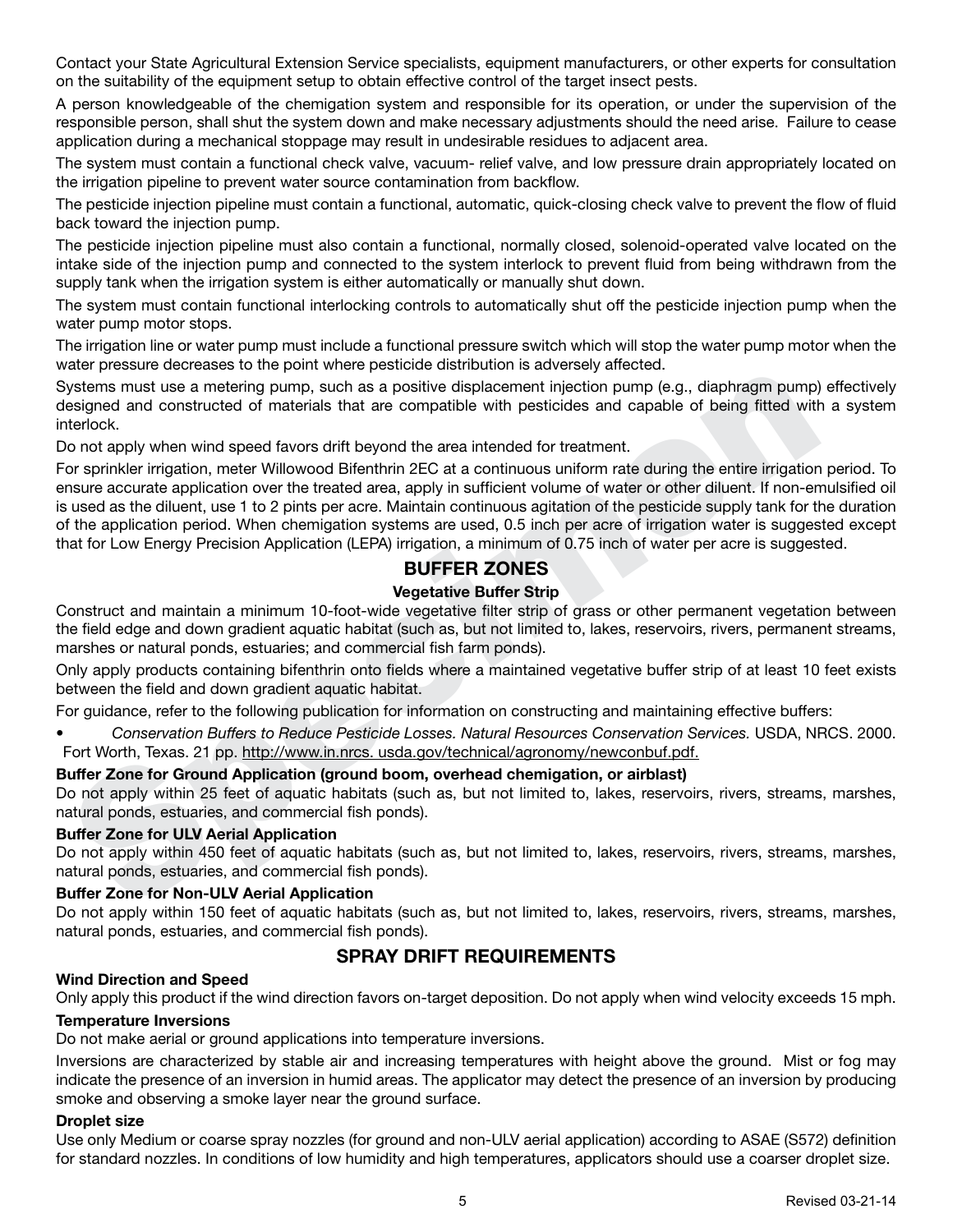# **Additional Requirements for Ground Application**

Wind speed must be measured adjacent to the application site on the upwind side, immediately prior to application.

For ground boom applications, apply using a nozzle height of no more than 4 feet above the ground or crop canopy.

For airblast applications, turn off outward-pointing nozzles at row ends and when spraying the outer two rows. To minimize spray loss over the top in orchard applications, spray must be directed into the canopy.

#### **Additional Requirements for Aerial Application**

The spray boom should be mounted on the aircraft as to minimize drift caused by wingtip or rotor vortices. The minimum practical boom length should be used and must not exceed 75% of wing span or 80% rotor diameter.

Flight speed and nozzle orientation must be considered in determining droplet size.

Spray must be released at the lowest height consistent with pest control and flight safety. Do not release spray at a height greater than 10 feet above the crop canopy unless a greater height is required for aircraft safety.

When applications are made with a crosswind, the swath will be displaced downwind. The applicator must compensate for this displacement at the downwind edge of the application area by adjusting the path of the aircraft upwind.

In New York State, this product may not be applied within 100 feet (using ground equipment) to 300 feet (using aerial equipment) of coastal marshes or streams that drain into coastal marshes.

# **ROTATIONAL CROPS**

If applying to crops for which Bifenthrin tolerances exist, the crops may be rotated at any time. All other crops may be rotated 30 days following the final application of Willowood Bifenthrin 2EC.

# **MIXING INSTRUCTIONS**

The spray tank must be clean, thoroughly rinsed, and decontaminated before adding either Willowood Bifenthrin 2EC alone or with tank mix combinations (see **Willowood Bifenthrin 2EC in Tank Mixtures** section below). If water is used as the carrier, use clean water.

If applying to crops for which Bifenthrin tolerances exist, the crops may be rotated at any time. All other crotated 30 days following the final application of Willowood Bifenthrin 2EC.<br>The spray tank must be clean, thorou For aerial applications made on brassicas (see **CROPS** section of the label below for full list of approved brassicas), canola, crambe, rapeseed, foliar applications on corn, cucurbits (see **CROPS** section of the label below for full list of approved cucurbits), eggplant, grapes, head lettuce, and succulent peas and beans (see **CROPS** section of the label below for full list of approved succulent peas and beans), 1 to 2 quarts of emulsified oil may be substituted for 1 to 2 quarts of water in the finished spray. For aerial applications made on cotton, 1 quart of emulsified oil may be substituted for one quart of water in the finished spray. Thorough coverage is essential to achieve control.

**Willowood Bifenthrin 2EC Used Alone:** When Willowood Bifenthrin 2EC is used alone, add the labeled amount to the spray tank when the tank is half filled with water or other carrier; then add the rest of the water or other carrier (as permitted on this label). Provide sufficient agitation during mixing and application to maintain a uniform emulsion.

**Willowood Bifenthrin 2EC with Fertilizer:** Fill the spray tank approximately one-half full with water and/or liquid fertilizer, add the proper amount of Willowood Bifenthrin 2EC, and then add the rest of the water and/or fertilizer. Provide sufficient agitation during mixing and application to maintain a uniform spray mixture.

Perform a jar compatibility test with the appropriate ratio of Willowood Bifenthrin 2EC and fertilizer to ensure the mixture will stay in solution. Maintain constant agitation during mixing and application.

**Willowood Bifenthrin 2EC in Tank Mixtures:** If a tank mixture is used, perform a compatibility test before actual tank mixing. Test all untried mixtures using proper ratios and mixing sequences of all ingredients to be included in the mixture. Once compatibility is confirmed for the tank mix, fill the tank half full with water or other carrier. Start and continue agitation throughout mixing following conventional mixing order practices. Willowood Bifenthrin 2EC may be applied in tank mixtures with other products approved for use on registered crops. Observe all restrictions and precautions which appear on the labels of these products.

#### **ARTICHOKE**

# **FOOD CROPS USE INSTRUCTIONS**

|                                                   | <b>DOSAGE</b> |     |                                                                                                                                                                                                        |  |  |
|---------------------------------------------------|---------------|-----|--------------------------------------------------------------------------------------------------------------------------------------------------------------------------------------------------------|--|--|
| FL OZ/A<br>LB AI/A<br><b>PEST</b>                 |               |     | <b>APPLICATION INSTRUCTIONS</b>                                                                                                                                                                        |  |  |
| <b>Artichoke Plume</b><br>Moth<br>Cribrate Weevil | 0.10          | 6.4 | Repeat as necessary to maintain control, but not apply more<br>often than 15 day intervals.<br><b>Ground Application:</b> Apply in water in a minimum of 75 gallons<br>per acre as a full cover spray. |  |  |
|                                                   |               |     | Air Application: Apply in water in a minimum of 10 gallons per<br>acre.                                                                                                                                |  |  |

#### **RESTRICTIONS:**

• Do not apply more than 0.5 lb. active ingredient (32 fl. ounces formulated product) per acre per season.

• Do not apply within 5 days of harvest (PHI).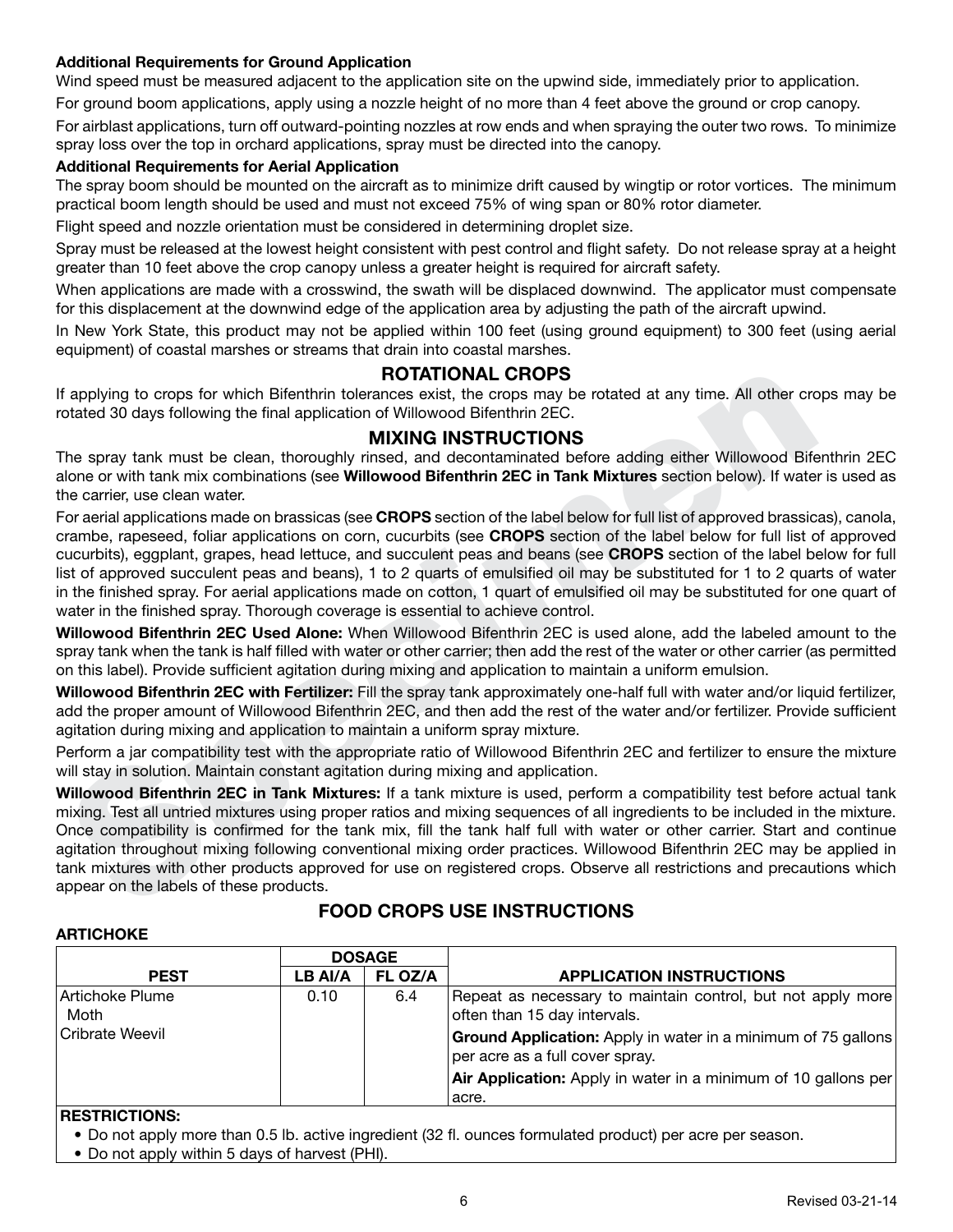#### **BRASSICAS**

|                         |                                                     | <b>DOSAGE</b>  |              |                                                                                                           |
|-------------------------|-----------------------------------------------------|----------------|--------------|-----------------------------------------------------------------------------------------------------------|
| <b>CROP</b>             | <b>PEST</b>                                         | LB AI/A        | FL OZ/A      | <b>APPLICATION INSTRUCTIONS</b>                                                                           |
| <b>Head and Stem</b>    | Aphids                                              | $0.033 - 0.10$ | $2.1 - 6.4$  | Ground Application: Apply in water in a                                                                   |
| <b>Brassica</b>         | Armyworms                                           |                |              | minimum of 10 gallons per acre.                                                                           |
| Vegetables              | Corn Earworm                                        |                |              | Air Application: Apply in water in a minimum                                                              |
| including:              | Crickets                                            |                |              | of 2 gallons per acre. Emulsified oil may be                                                              |
| Broccoli                | <b>Cucumber Beetle</b>                              |                |              | substituted for water.                                                                                    |
| Chinese Broccoli        | Cutworms                                            |                |              | See section entitled MIXING INSTRUCTIONS                                                                  |
| (gai lon, white         | Diamondback Moth                                    |                |              | for details on the amount of oil to use in the                                                            |
| flowering               | Flea Beetle                                         |                |              | spray tank in lieu of water.                                                                              |
| broccoli)               | <b>Ground Beetles</b>                               |                |              |                                                                                                           |
| <b>Brussels Sprouts</b> | Imported                                            |                |              | Repeat applications if needed to maintain                                                                 |
| Cauliflower             | Cabbageworm                                         |                |              | control, but do not make applications less than                                                           |
| Cavalo Broccolo         | Leafhoppers                                         |                |              | 7 days apart.                                                                                             |
| Kohlrabi                | Loopers                                             |                |              |                                                                                                           |
| Cabbage                 | Saltmarsh Caterpillar                               |                |              |                                                                                                           |
| Chinese Cabbage         | Stink Bugs                                          |                |              |                                                                                                           |
| (napa)                  | <b>Thrips</b>                                       |                |              |                                                                                                           |
| <b>Chinese Mustard</b>  | Tobacco                                             |                |              |                                                                                                           |
| Cabbage (gai            | <b>Budworm</b>                                      |                |              |                                                                                                           |
| choy)                   | Whitefly                                            |                |              |                                                                                                           |
|                         | Wireworm (Adults)                                   |                |              |                                                                                                           |
|                         | <b>Banks Grass Mite</b>                             | $0.08 - 0.10$  | $5.12 - 6.4$ |                                                                                                           |
|                         | <b>Carmine Mite</b>                                 |                |              |                                                                                                           |
|                         | Lygus spp.                                          |                |              |                                                                                                           |
|                         | Pacific Spider Mite                                 |                |              |                                                                                                           |
|                         | <b>Twospotted Spider</b>                            |                |              |                                                                                                           |
|                         | Mite                                                |                |              |                                                                                                           |
| <b>RESTRICTIONS:</b>    |                                                     |                |              |                                                                                                           |
|                         |                                                     |                |              | • Do not apply more than 0.5 lb active ingredient (32 fl. ounces formulated product) per acre per season. |
|                         | • Do not make more than 5 applications after bloom. |                |              |                                                                                                           |
|                         | • Do not apply within 7 days of harvest (PHI).      |                |              |                                                                                                           |
| <b>CANEBERRIES</b>      |                                                     |                |              |                                                                                                           |
|                         |                                                     | <b>DOSAGE</b>  |              |                                                                                                           |
| <b>CROP</b>             | <b>PEST</b>                                         | LB AI/A        | FL OZ/A      | <b>APPLICATION INSTRUCTIONS</b>                                                                           |
| Caneberries             | Leafrollers                                         | $0.05 - 0.10$  | $3.2 - 6.4$  | Apply by air or ground equipment using                                                                    |
| including:              | Orange Tortrix                                      |                |              | sufficient water to obtain full coverage of                                                               |
| <b>Blackberries</b>     | <b>Root Weevils</b>                                 |                |              | foliage (minimum of 10 gallons per acre by air                                                            |
| <b>Bingleberries</b>    | <b>Spider Mites</b>                                 | 0.10           | 6.4          | and 50 gallons per acre by ground).                                                                       |
| <b>Dewberries</b>       |                                                     |                |              | Ground Application: Apply in water in a                                                                   |
| Loganberries            |                                                     |                |              | minimum of 50 gallons per acre.                                                                           |
| Lowberries              |                                                     |                |              | Air Application: Apply in water in a minimum                                                              |
| Marionberries           |                                                     |                |              | of 10 gallons per acre.                                                                                   |
| Olallieberries          |                                                     |                |              |                                                                                                           |

#### **RESTRICTIONS:**

- Do not apply more than 0.5 lb active ingredient (32 fl. ounces formulated product) per acre per season.
- Do not make more than 5 applications after bloom.
- Do not apply within 7 days of harvest (PHI).

#### **CANEBERRIES**

|                                                      |                                               |               | <b>DOSAGE</b> |                                                                                                                                         |
|------------------------------------------------------|-----------------------------------------------|---------------|---------------|-----------------------------------------------------------------------------------------------------------------------------------------|
| <b>CROP</b>                                          | <b>PEST</b>                                   | LB AI/A       | FL OZ/A       | <b>APPLICATION INSTRUCTIONS</b>                                                                                                         |
| Caneberries<br>including:<br><b>Blackberries</b>     | Leafrollers<br>Orange Tortrix<br>Root Weevils | $0.05 - 0.10$ | $3.2 - 6.4$   | Apply by air or ground equipment using<br>sufficient water to obtain full coverage of<br>foliage (minimum of 10 gallons per acre by air |
| <b>Bingleberries</b>                                 | Spider Mites                                  | 0.10          | 6.4           | and 50 gallons per acre by ground).                                                                                                     |
| Dewberries<br>Loganberries                           |                                               |               |               | Ground Application: Apply in water in a<br>minimum of 50 gallons per acre.                                                              |
| Lowberries<br><b>Marionberries</b><br>Olallieberries |                                               |               |               | Air Application: Apply in water in a minimum<br>of 10 gallons per acre.                                                                 |
| Raspberries                                          |                                               |               |               | A total of two applications may be made.                                                                                                |
| Youngberries                                         |                                               |               |               | One application may be made pre-bloom<br>and a second application may be made post<br>bloom.                                            |

## **RESTRICTIONS:**

• Do not apply more than 0.2 lb. active ingredient (12.8 fl. ounces formulated product) per acre per season.

• Do not apply within 3 days of harvest (PHI).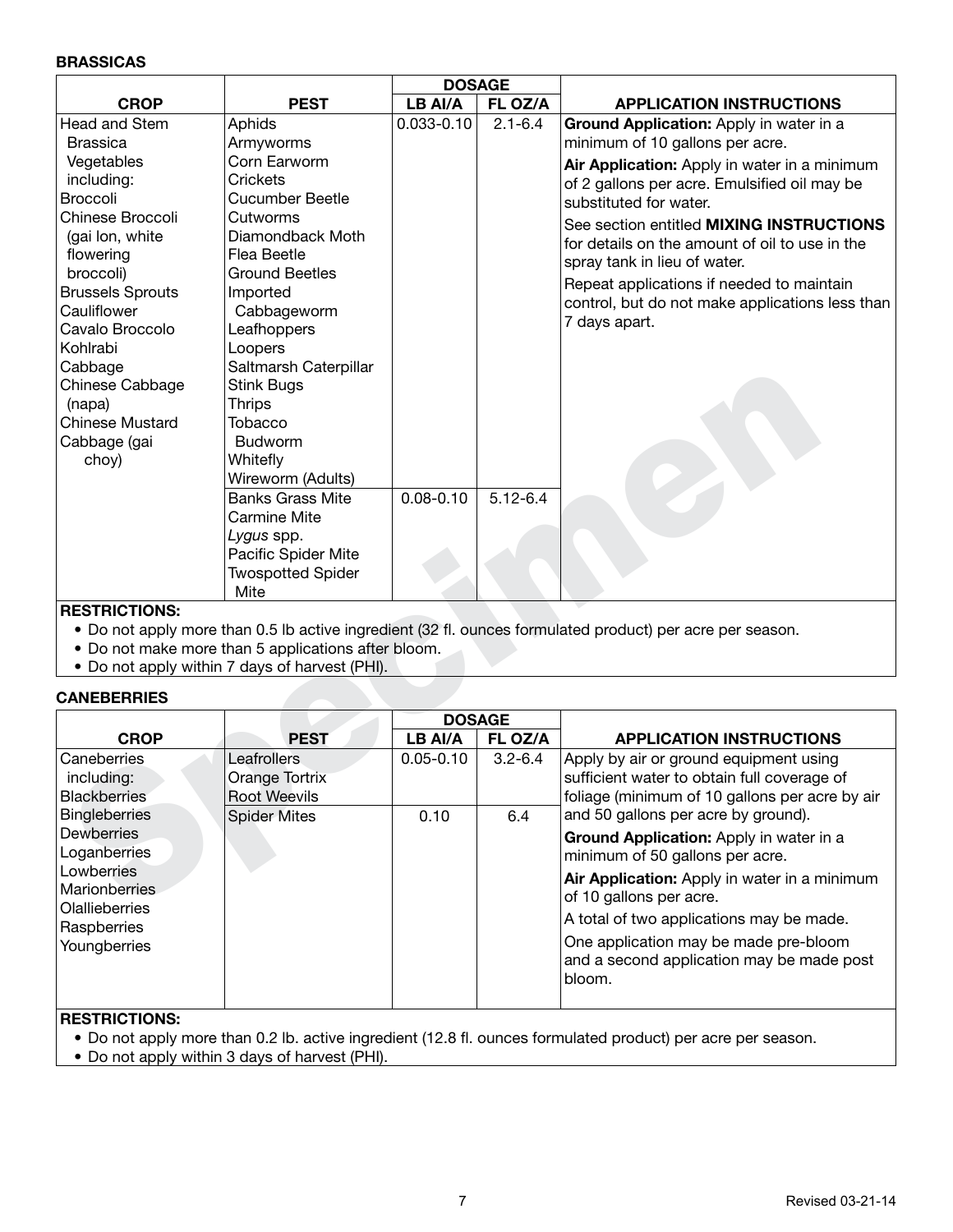#### **CANOLA, CRAMBE, RAPESEED**

|                      | <b>DOSAGE</b>  |             |                                                                    |
|----------------------|----------------|-------------|--------------------------------------------------------------------|
| <b>PEST</b>          | LB AI/A        | FL OZ/A     | <b>APPLICATION INSTRUCTIONS</b>                                    |
| Aphids               | $0.033 - 0.04$ | $2.1 - 2.6$ | Ground Application: Apply in water in a minimum of 10 gallons      |
| Armyworms            |                |             | per acre.                                                          |
| Cutworms             |                |             | Air Application: Apply in water in a minimum of 2 gallons per      |
| Diamondback Moth     |                |             | acre. Emulsified oil may be substituted for water.                 |
| <b>Flea Beetles</b>  |                |             | See section entitled <b>MIXING INSTRUCTIONS</b> for details on the |
| Flea Hoppers         |                |             | amount of oil to use in the spray tank in lieu of water.           |
| Grasshoppers         |                |             | Repeat applications if needed to maintain control, but do not      |
| Loopers              |                |             | make applications less than 14 days apart.                         |
| Lygus Bugs           |                |             |                                                                    |
| Other                |                |             |                                                                    |
| Lepidopterous Larvae |                |             |                                                                    |
| Plant Bugs           |                |             |                                                                    |
| Seedpod Weevil       |                |             |                                                                    |
| <b>Stink Bugs</b>    |                |             |                                                                    |
| <b>Thrips</b>        |                |             |                                                                    |
| Whitefly             |                |             |                                                                    |

#### **RESTRICTIONS:**

- Do not apply more than 0.08 lb. active ingredient (5.12 fl. ounces formulated product) per acre per season.
- Do not apply within 35 days of harvest (PHI).

# **CHRISTMAS TREES (For use only in Washington and Oregon)**

| JULIN DUYS                                                     |               |               |                                                                                                               |
|----------------------------------------------------------------|---------------|---------------|---------------------------------------------------------------------------------------------------------------|
| <b>Thrips</b>                                                  |               |               |                                                                                                               |
| Whitefly                                                       |               |               |                                                                                                               |
| <b>RESTRICTIONS:</b>                                           |               |               |                                                                                                               |
|                                                                |               |               | • Do not apply more than 0.08 lb. active ingredient (5.12 fl. ounces formulated product) per acre per season. |
| • Do not apply within 35 days of harvest (PHI).                |               |               |                                                                                                               |
| <b>CHRISTMAS TREES (For use only in Washington and Oregon)</b> |               |               |                                                                                                               |
|                                                                |               | <b>DOSAGE</b> |                                                                                                               |
| <b>PEST</b>                                                    | LB AI/A       | FL OZ/A       | <b>APPLICATION INSTRUCTIONS</b>                                                                               |
| <b>Root Weevil</b>                                             | $0.06 - 0.10$ | $3.9 - 6.4$   | Ground Application: Apply in water in a minimum of 20                                                         |
| <b>Spruce Spider Mite</b>                                      |               |               | gallons per acre.                                                                                             |
|                                                                |               |               | Air Application: Apply in water in a minimum of 5 gallons per                                                 |
|                                                                |               |               | acre.                                                                                                         |
|                                                                |               |               | Willowood Bifenthrin 2EC is usually not phytotoxic to                                                         |
|                                                                |               |               | Christmas trees. However, make applications to a small                                                        |
|                                                                |               |               | representative group of plants to ensure that a particular variety                                            |
|                                                                |               |               | grown under current conditions is not unusually sensitive to                                                  |
|                                                                |               |               | Willowood Bifenthrin 2EC.                                                                                     |
|                                                                |               |               | Maintain a minimum of 21 days between applications.                                                           |
| <b>RESTRICTIONS:</b>                                           |               |               |                                                                                                               |
|                                                                |               |               | • Do not apply more than 0.1 lb. active ingredient (6.4 fl. ounces formulated product) per acre per season.   |
| • Do not make more than 3 applications in a crop year.         |               |               |                                                                                                               |
| Do not make applications through irrigation systems.           |               |               |                                                                                                               |
|                                                                |               |               |                                                                                                               |
|                                                                |               |               |                                                                                                               |
|                                                                |               |               |                                                                                                               |
|                                                                |               |               |                                                                                                               |
|                                                                |               |               |                                                                                                               |

- Do not apply more than 0.1 lb. active ingredient (6.4 fl. ounces formulated product) per acre per season.
- Do not make more than 3 applications in a crop year.
- Do not make applications through irrigation systems.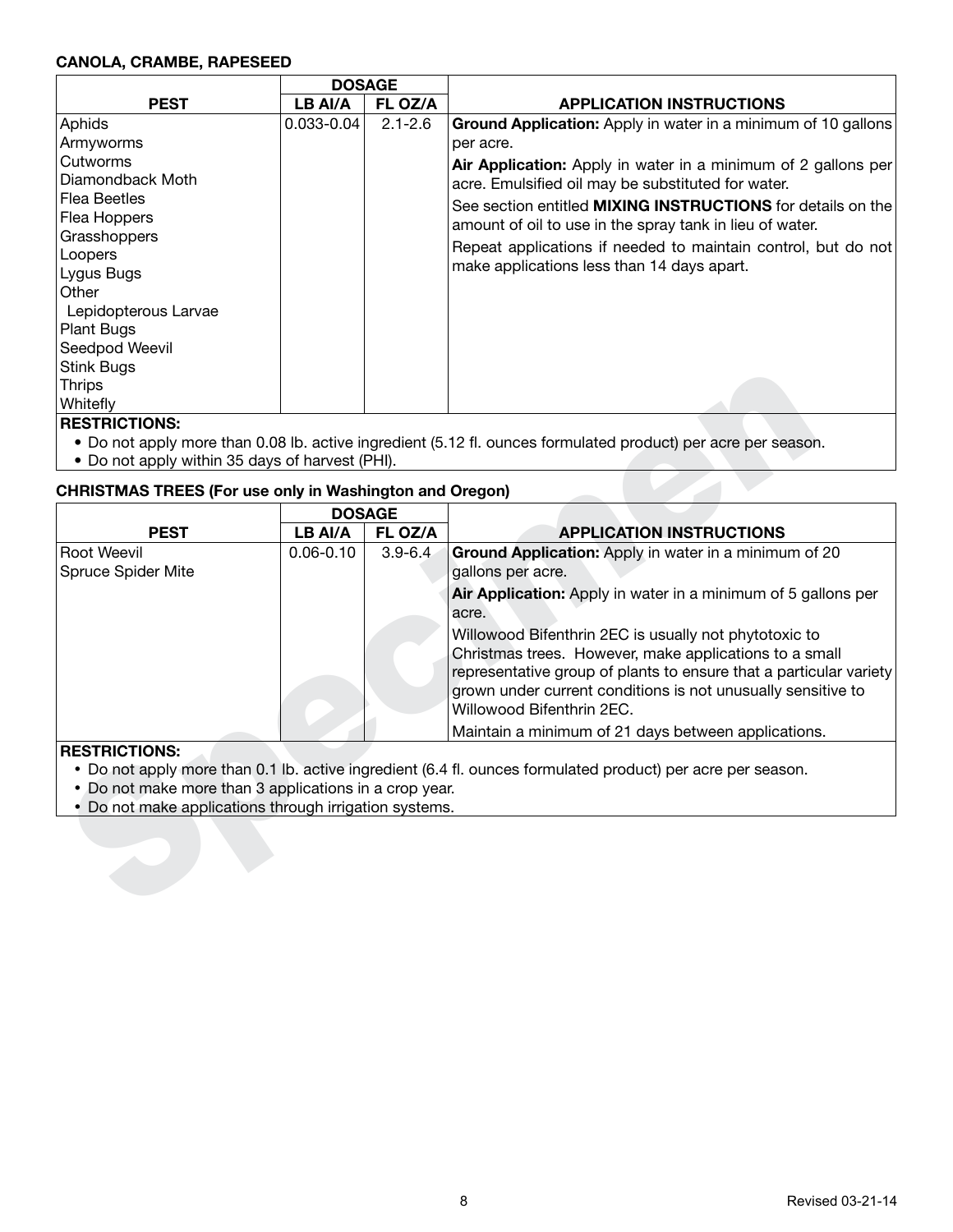#### **CILANTRO, CORIANDER**

|                                | <b>DOSAGE</b>  |              |                                                               |
|--------------------------------|----------------|--------------|---------------------------------------------------------------|
| <b>PEST</b>                    | LB AI/A        | FL OZ/A      | <b>APPLICATION INSTRUCTIONS</b>                               |
| Aphids                         | $0.033 - 0.10$ | $2.1 - 6.4$  | <b>Ground Application:</b> Apply in water in a minimum of 10  |
| Beet Armyworm                  |                |              | gallons per acre.                                             |
| Cabbage Looper                 |                |              | Air Application: Apply in water in a minimum of 2 gallons per |
| l Cutworm                      |                |              | acre.                                                         |
| Flea Beetle                    |                |              | Apply in sufficient water to obtain thorough coverage.        |
| Grasshoppers                   |                |              |                                                               |
| Leafminer                      |                |              |                                                               |
| Saltmarsh caterpillar          |                |              |                                                               |
| <b>Spotted Cucumber Beetle</b> |                |              |                                                               |
| <b>Thrips</b>                  |                |              |                                                               |
| Whitefly                       |                |              |                                                               |
| Two Spotted Spider Mite        | $0.08 - 0.10$  | $5.12 - 6.4$ |                                                               |
| <b>DEATBIATIANA</b>            |                |              |                                                               |

# **RESTRICTIONS:**

- Do not apply more than 0.5 lb. active ingredient (32 fl. ounces formulated product) per acre per season.
- Do not make applications less than 7 days apart.
- Do not apply within 3 days of harvest (PHI).

# **CITRUS (Except Florida)\***

| <b>CITRUS (Except Florida)*</b>                |               |           |                                                                                                                                                                                                                                                                                                                                                                                                                                |
|------------------------------------------------|---------------|-----------|--------------------------------------------------------------------------------------------------------------------------------------------------------------------------------------------------------------------------------------------------------------------------------------------------------------------------------------------------------------------------------------------------------------------------------|
|                                                | <b>DOSAGE</b> |           |                                                                                                                                                                                                                                                                                                                                                                                                                                |
| <b>PEST</b>                                    | LB AI/A       | FL OZ/A   | <b>APPLICATION INSTRUCTIONS</b>                                                                                                                                                                                                                                                                                                                                                                                                |
| Asian Cockroach<br>Weevil<br>Diaprepes<br>Root | $0.25 - 0.50$ | $16 - 32$ | Ground Application: Apply in water in a minimum of 30<br>gallons per acre.                                                                                                                                                                                                                                                                                                                                                     |
| (Diaprepes abbreviatus)<br>Fire Ants           |               |           | Use a handgun or shielded sprayer to apply to individual citrus<br>trees if they are not planted in solid rows.                                                                                                                                                                                                                                                                                                                |
|                                                |               |           | Diaprepes root weevil emergence generally occurs in<br>the spring, but weather conditions can prompt a second<br>emergence in the fall. In areas where only a spring emergence<br>is expected, use 32 ounces of Willowood Bifenthrin 2EC. In<br>areas where a second emergence is expected, use 16 ounces<br>of Willowood Bifenthrin 2EC in the early season and 16 ounces<br>of Willowood Bifenthrin 2EC later in the season. |
|                                                |               |           | If the length of control of Willowood Bifenthrin 2EC is not<br>sufficient to cover the emergence of the root weevil, use<br>other pest control measures from State Agricultural Extension<br>Specialists or other local experts.                                                                                                                                                                                               |
|                                                |               |           | *Use in California not permitted unless accompanied by a<br>supplemental label                                                                                                                                                                                                                                                                                                                                                 |

- Do not apply through irrigation systems.
- Do not allow any application of Willowood Bifenthrin 2EC to contact fruit or foliage.
- Do not apply more than 0.5 lb. active ingredient (32 fl. ounces formulated product) per acre per year.
- Do not apply by air.
- Do not apply within 1 day of harvest (PHI).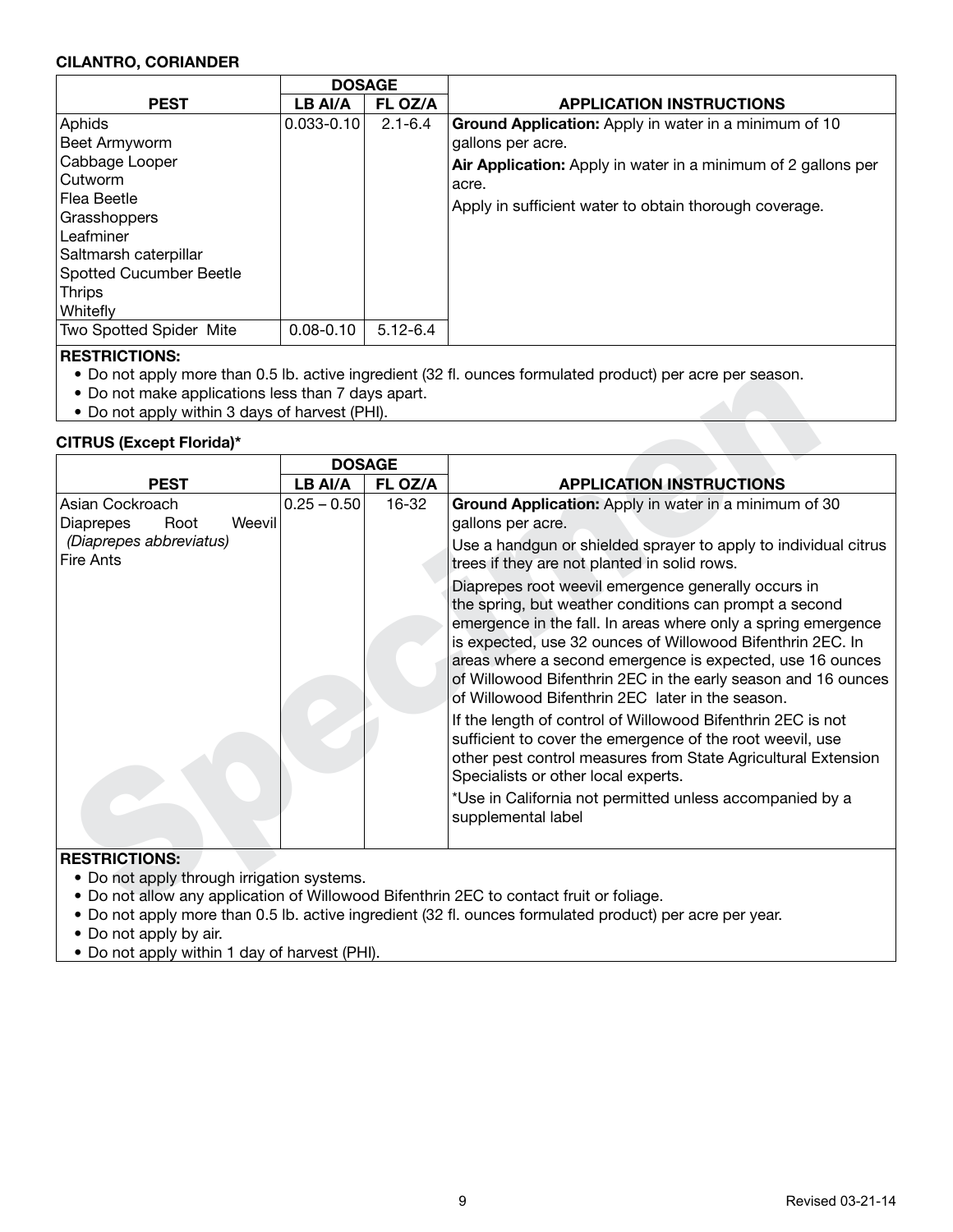# **CITRUS (Florida only)**

|                                                                        | <b>DOSAGE</b> |            |                                                                                                                                                                                                                                                                                                                                                                                                                                                                                                                                                                                                                                                                                                                                                                                                                                                                                                                                                                                                                                                                                                                                                                                                                                                                                                                                                                                                                                                                                                                                                                                                                                                                                                                                                                                                                                                                             |  |  |  |
|------------------------------------------------------------------------|---------------|------------|-----------------------------------------------------------------------------------------------------------------------------------------------------------------------------------------------------------------------------------------------------------------------------------------------------------------------------------------------------------------------------------------------------------------------------------------------------------------------------------------------------------------------------------------------------------------------------------------------------------------------------------------------------------------------------------------------------------------------------------------------------------------------------------------------------------------------------------------------------------------------------------------------------------------------------------------------------------------------------------------------------------------------------------------------------------------------------------------------------------------------------------------------------------------------------------------------------------------------------------------------------------------------------------------------------------------------------------------------------------------------------------------------------------------------------------------------------------------------------------------------------------------------------------------------------------------------------------------------------------------------------------------------------------------------------------------------------------------------------------------------------------------------------------------------------------------------------------------------------------------------------|--|--|--|
| <b>PEST</b>                                                            | LB AI/A       | FL OZ/A    | <b>APPLICATION INSTRUCTIONS</b>                                                                                                                                                                                                                                                                                                                                                                                                                                                                                                                                                                                                                                                                                                                                                                                                                                                                                                                                                                                                                                                                                                                                                                                                                                                                                                                                                                                                                                                                                                                                                                                                                                                                                                                                                                                                                                             |  |  |  |
| <b>Blue Green Citrus Root Weevil</b><br>(Pachnaeus opalus)             | $0.25 - 0.50$ | 16-32      | Ground Application: Apply in water in a minimum of 40<br>gallons per acre.                                                                                                                                                                                                                                                                                                                                                                                                                                                                                                                                                                                                                                                                                                                                                                                                                                                                                                                                                                                                                                                                                                                                                                                                                                                                                                                                                                                                                                                                                                                                                                                                                                                                                                                                                                                                  |  |  |  |
| Brown Leaf Notcher (Epicaerus<br>mexicanus)<br>Diaprepes Root Weevil   |               |            | Greater spray volumes increase uniformity of coverage. Also<br>coverage uniformity may be aided by using a pre-and post-<br>irrigation application.                                                                                                                                                                                                                                                                                                                                                                                                                                                                                                                                                                                                                                                                                                                                                                                                                                                                                                                                                                                                                                                                                                                                                                                                                                                                                                                                                                                                                                                                                                                                                                                                                                                                                                                         |  |  |  |
| (Diaprepes abbreviatus)<br>Little Leaf Notcher (Artipus<br>floridanus) |               |            | Use a handgun or shielded sprayer to apply to individual citrus<br>trees if they are not planted in solid rows.                                                                                                                                                                                                                                                                                                                                                                                                                                                                                                                                                                                                                                                                                                                                                                                                                                                                                                                                                                                                                                                                                                                                                                                                                                                                                                                                                                                                                                                                                                                                                                                                                                                                                                                                                             |  |  |  |
| Southern Blue Green Citrus<br>Root Weevil (Pachnaeus Litus)            |               |            | All citrus root weevils have a similar life cycle. They have three<br>immature stages: egg, larva, and pupa. Adult weevils emerge                                                                                                                                                                                                                                                                                                                                                                                                                                                                                                                                                                                                                                                                                                                                                                                                                                                                                                                                                                                                                                                                                                                                                                                                                                                                                                                                                                                                                                                                                                                                                                                                                                                                                                                                           |  |  |  |
| Asian Cockroach<br><b>Fire Ants</b>                                    | $0.1 - 0.25$  | $6.4 - 16$ | from the soil and lay eggs on host plants above ground, the<br>larvae enter the soil to feed on roots, and the pupae and<br>teneral adult stages are spent below ground. Adults emerge<br>beneath citrus trees throughout the year; it is at this time<br>that Willowood Bifenthrin 2EC applications should be timed.<br>Peak adult emergence varies within and among species and<br>by region. Peak emergence for the blue-green root weevil is<br>normally April and May. Diaprepes adult emergence from the<br>soil appears to be triggered by the onset of regular rainfall<br>events and can have two emergence peaks, in mid-May to<br>mid-July and/or late-August to mid-October. The second<br>peak is variable and may relate to host plant availability. Little<br>leaf notcher has three generations per year. Although there<br>is considerable overlap of generations, adults appear most<br>abundant in April/May, July/August, and October/November.<br>For best control of emerging root weevils, apply Willowood<br>Bifenthrin 2EC to the soil beneath the citrus trees from the<br>trunk to the drip line of the tree.<br>Willowood Bifenthrin 2EC protects citrus tree roots from citrus<br>root weevils by forming a barrier which provides contact activity<br>on neonate larvae when they fall to the ground shortly after<br>hatching from eggs which were oviposited in the citrus tree<br>foliage.<br>Once application is made, be careful not to disturb the treated<br>soil.<br>In areas where only a spring emergence is expected, use 32<br>ounces of Willowood Bifenthrin 2EC. In areas where a second<br>emergence is expected, use 16 ounces of Willowood Bifenthrin<br>2EC in the early season and 16 ounces of Willowood Bifenthrin<br>2EC later in the season.<br>If the length of control of Willowood Bifenthrin 2EC is not sufficient |  |  |  |
|                                                                        |               |            | to cover the emergence of the root weevil, use other pest control<br>measures from State Agricultural Extension Specialists or other<br>local experts.                                                                                                                                                                                                                                                                                                                                                                                                                                                                                                                                                                                                                                                                                                                                                                                                                                                                                                                                                                                                                                                                                                                                                                                                                                                                                                                                                                                                                                                                                                                                                                                                                                                                                                                      |  |  |  |

- Do not apply through irrigation systems.
- Do not allow any application of Willowood Bifenthrin 2EC to contact fruit or foliage.
- Do not apply more than 0.5 lb. active ingredient (32 fl. ounces formulated product) per acre per year.
- Do not apply by air.
- Do not apply within 1 day of harvest (PHI).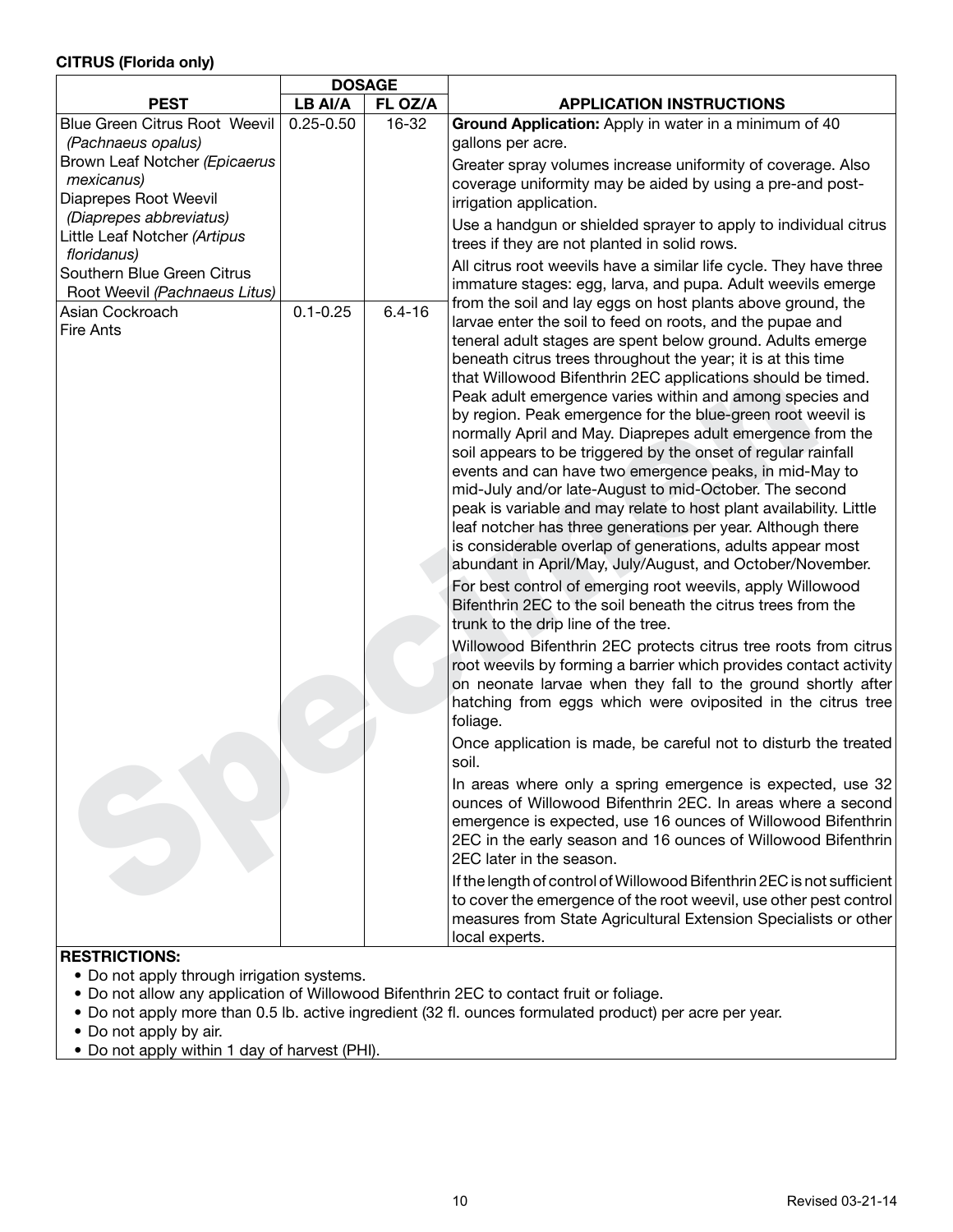# **CONIFER SEED ORCHARDS**

**(For Use Only in Alabama, Arkansas, Florida, Georgia, Louisiana, Mississippi, Oklahoma, South Carolina, Tennessee, Texas, Virginia)**

|                   | <b>DOSAGE</b> |              |                                                                                                                                                                                                                                                                                                                                    |  |  |  |
|-------------------|---------------|--------------|------------------------------------------------------------------------------------------------------------------------------------------------------------------------------------------------------------------------------------------------------------------------------------------------------------------------------------|--|--|--|
| <b>PEST</b>       | LB AI/A       | FL OZ/A      | <b>APPLICATION INSTRUCTIONS</b>                                                                                                                                                                                                                                                                                                    |  |  |  |
| Cone Worms        | $0.1 - 0.2$   | $6.4 - 12.8$ | <b>Ground Application:</b> Apply in water in a minimum of 100-500                                                                                                                                                                                                                                                                  |  |  |  |
| Seed Bugs         |               |              | gallons per acre                                                                                                                                                                                                                                                                                                                   |  |  |  |
| <b>Seed Worms</b> |               |              | Air Application: Apply in water in a minimum of 10 gallons per<br>acre or 0.5 gallon refined vegetable oil per acre.<br>Apply in sufficient water to obtain thorough coverage.<br>Begin applications 7 days after peak pollen flight and continue<br>on 30-day intervals up to a maximum of 0.6 lb. active per acre<br>per season. |  |  |  |

## **RESTRICTIONS:**

• Do not make more than six applications per season or apply more than 0.6 Ib. active ingredient (38.4 fl. ounces formulated product) per acre per season.

## **CORN: FIELD CORN (GRAIN AND SILAGE), POPCORN, FIELD CORN GROWN FOR SEED (AT PLANTING)**

| <b>PEST</b>                                                                                                                                                                        | <b>DOSAGE</b>                                                            |                                                                                                                                                                                                                                                                                                                                       | <b>APPLICATION INSTRUCTIONS</b>                                                                                                                                                                                                                                                                                                                                                                                                                                                                                                                                                                                      |       |       |       |  |
|------------------------------------------------------------------------------------------------------------------------------------------------------------------------------------|--------------------------------------------------------------------------|---------------------------------------------------------------------------------------------------------------------------------------------------------------------------------------------------------------------------------------------------------------------------------------------------------------------------------------|----------------------------------------------------------------------------------------------------------------------------------------------------------------------------------------------------------------------------------------------------------------------------------------------------------------------------------------------------------------------------------------------------------------------------------------------------------------------------------------------------------------------------------------------------------------------------------------------------------------------|-------|-------|-------|--|
| Corn Rootworm Larvae<br>Northern<br>Southern<br>Western                                                                                                                            | 0.0046<br>pound<br>active per<br>1000 linear<br>feet of row              | 0.30 fluid<br>Ground Application: Apply in water in a minimum of 3 gallons<br>ounces<br>per acre.<br>per 1000<br>For use on corn at planting, apply a 5- inch to 7 inch T-band over<br>linear feet<br>the open seed furrow.<br>of row<br>Center the spray nozzle over the row behind the planter shoe in<br>front of the press wheel. |                                                                                                                                                                                                                                                                                                                                                                                                                                                                                                                                                                                                                      |       |       |       |  |
| Army Cutworm<br><b>Cutworm Species</b><br>Grubs<br>Seedcorn Beetle<br>Seedcorn Maggot<br>True Armyworm or<br>Armyworm Species<br>Wireworms<br><b>RESTRICTIONS:</b><br>application. | 0.0023 to<br>0.0046<br>pound<br>active per<br>1000 linear<br>feet of row | $0.15$ to<br>0.30 fluid<br>ounces<br>per 1000<br>linear feet<br>of row                                                                                                                                                                                                                                                                | In-furrow pop-up fertilizers may be used alone or in tank mixtures<br>with Willowood Bifenthrin 2EC. See the section entitled MIXING<br><b>INSTRUCTIONS, Willowood Bifenthrin 2EC with Fertilizer</b><br>for additional instructions and precautions when mixing with<br>fertilizers.<br>• Do not apply to soil where there is greater than 30% cover of crop residue remaining.<br>. Do not graze livestock in treated area or cut treated crops for feed within 30 days of treatment.<br>. Do not apply more than 0.1 lb. active ingredient (6.4 fl. ounces formulated product) per acre per season as an at plant |       |       |       |  |
| . Do not apply within 30 days of harvest (PHI).                                                                                                                                    |                                                                          |                                                                                                                                                                                                                                                                                                                                       |                                                                                                                                                                                                                                                                                                                                                                                                                                                                                                                                                                                                                      |       |       |       |  |
| <b>Row Spacings (inches)<sup>1</sup></b>                                                                                                                                           |                                                                          |                                                                                                                                                                                                                                                                                                                                       | 40                                                                                                                                                                                                                                                                                                                                                                                                                                                                                                                                                                                                                   | 38    | 36    | 30    |  |
| Willowood Bifenthrin 2EC (pounds ai per acre)                                                                                                                                      |                                                                          |                                                                                                                                                                                                                                                                                                                                       | 0.060                                                                                                                                                                                                                                                                                                                                                                                                                                                                                                                                                                                                                | 0.064 | 0.069 | 0.080 |  |
| Willowood Bifenthrin 2EC (formulated ounces per acre)                                                                                                                              |                                                                          |                                                                                                                                                                                                                                                                                                                                       | 3.9                                                                                                                                                                                                                                                                                                                                                                                                                                                                                                                                                                                                                  | 4.1   | 4.4   | 5.12  |  |

- Do not apply to soil where there is greater than 30% cover of crop residue remaining.
- Do not graze livestock in treated area or cut treated crops for feed within 30 days of treatment.
- Do not apply more than 0.1 lb. active ingredient (6.4 fl. ounces formulated product) per acre per season as an at plant application.
- Do not apply within 30 days of harvest (PHI).

| <b>Row Spacings (inches)<sup>1</sup></b>              | 40    | 38    | 36    | 30    |
|-------------------------------------------------------|-------|-------|-------|-------|
| Willowood Bifenthrin 2EC (pounds ai per acre)         | 0.060 | 0.064 | 0.069 | 080.١ |
| Willowood Bifenthrin 2EC (formulated ounces per acre) |       |       |       | E 10  |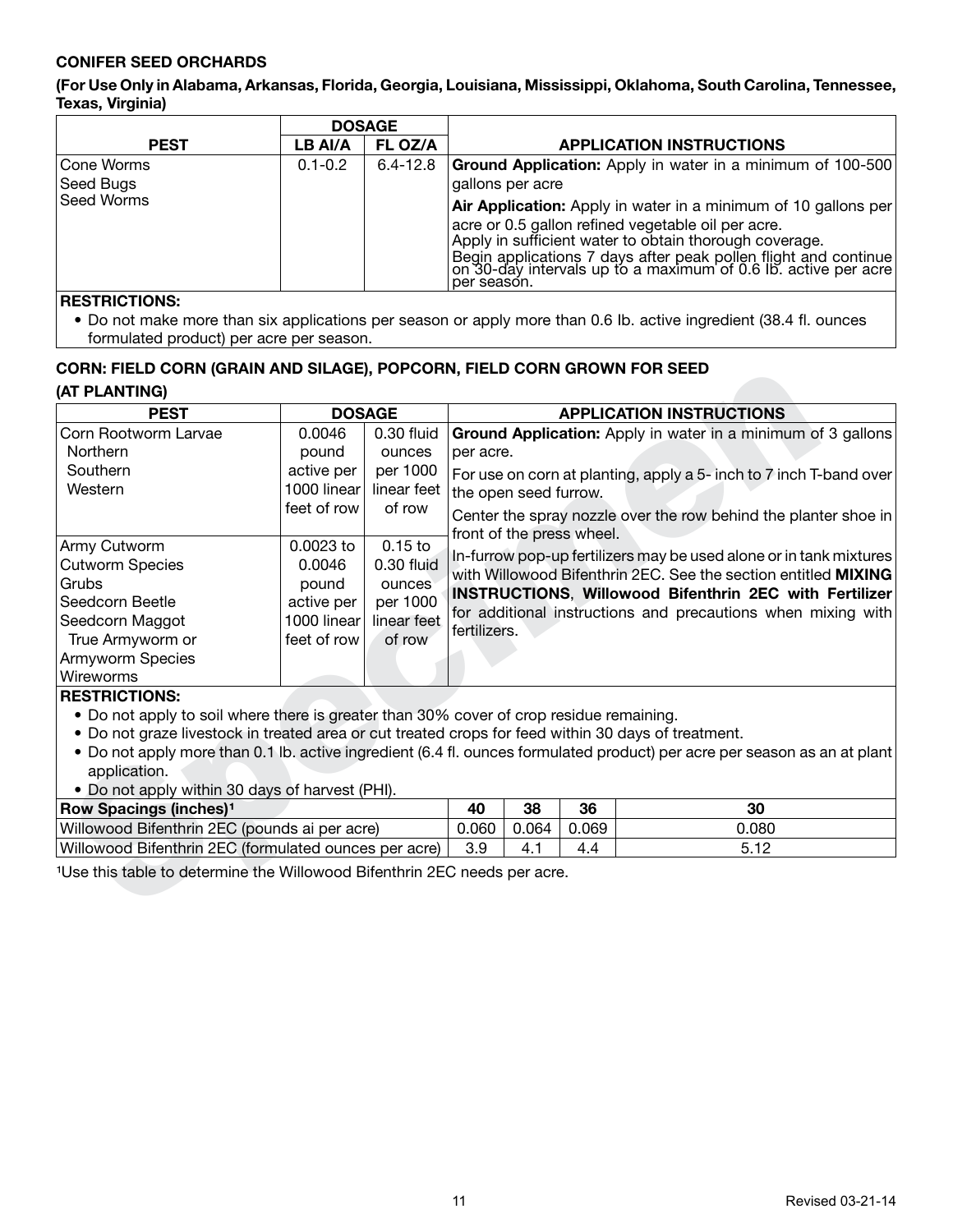# **CORN: FIELD CORN (GRAIN AND SILAGE), POPCORN, FIELD CORN GROWN FOR SEED (PRE & PPI)**

|                                                                 |                                    | <b>DOSAGE</b>                                                       |                                                                                                                                                                                                                                                                                                                |
|-----------------------------------------------------------------|------------------------------------|---------------------------------------------------------------------|----------------------------------------------------------------------------------------------------------------------------------------------------------------------------------------------------------------------------------------------------------------------------------------------------------------|
| <b>PEST</b>                                                     | LB AI/A                            | FL OZ/A                                                             | <b>APPLICATION INSTRUCTIONS</b>                                                                                                                                                                                                                                                                                |
| Armyworm spp.                                                   | $0.047$ to                         | $3$ to $4$                                                          | Ground Application: Apply in water in a minimum of 3                                                                                                                                                                                                                                                           |
| <b>Black Cutworm</b>                                            | 0.062                              | Pre-Plant                                                           | gallons per acre.                                                                                                                                                                                                                                                                                              |
| Seedcorn Maggot<br>Stalkborer<br>White Grub                     | Pre-Plant<br>Incorporated<br>(PPI) | (PPI)                                                               | Incorporated Use the labeled dosage as a preplant incorporated<br>treatment either alone or in tank mix combination with<br>registered preplant incorporated herbicides.                                                                                                                                       |
| Wireworm<br><b>Black Cutworm</b><br>Armyworm spp.<br>Stalkborer | 0.040 lb/ai<br>emergence<br>(PRE)  | $2.56$ fl. oz.<br>per acre Pre- per acre Pre-<br>emergence<br>(PRE) | Incorporate Willowood Bifenthrin 2EC to the intended<br>planting depth, but no deeper than 3 inches.<br>The 3 to 4 oz. rate must be applied as PPI and can be tank<br>mixed and applied with PPI herbicides.<br>The 2.56 oz. rate may be applied PRE and can be tank<br>mixed and applied with PRE herbicides. |

Specimen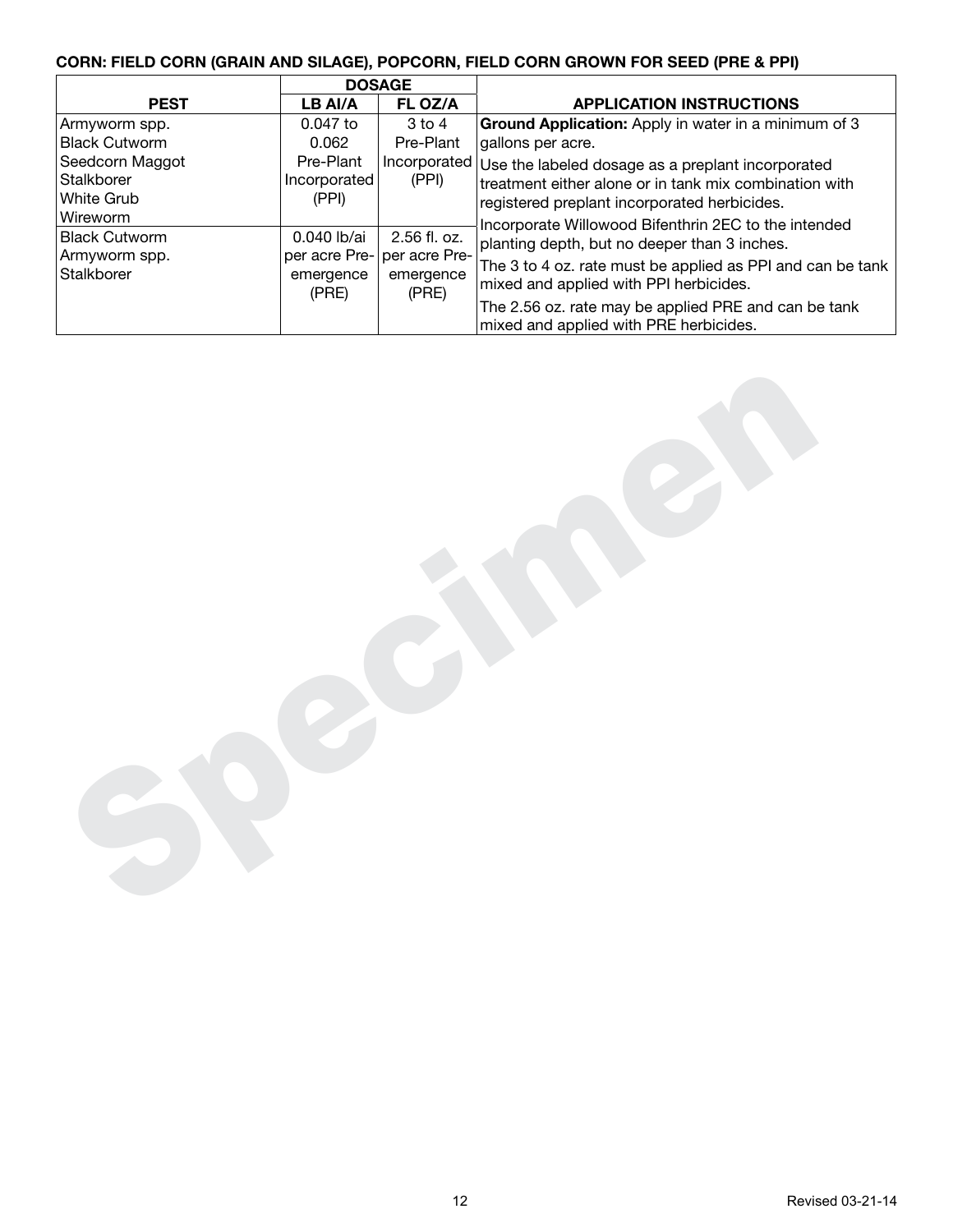# **CORN: FIELD CORN (GRAIN AND SILAGE), POPCORN, FIELD CORN GROWN FOR SEED (FOLIAR)**

|                                          | <b>DOSAGE</b>  |              |                                                                   |
|------------------------------------------|----------------|--------------|-------------------------------------------------------------------|
| <b>PEST</b>                              | LB AI/A        | FL OZ/A      | <b>APPLICATION INSTRUCTIONS</b>                                   |
| Aphids                                   | $0.033 - 0.10$ | $2.1 - 6.4$  | Ground Application: Apply in water in a minimum of 10 gallons     |
| Army Cutworm                             |                |              | per acre except see specific comment below for TX, NM, OK,        |
| Beet Armyworm                            |                |              | and AZ mite control.                                              |
| <b>Cereal Leaf Beetle</b>                |                |              | Air Application: Apply in water in a minimum of 2 to 5 gallons    |
| Chinch Bug                               |                |              | per acre except see specific comment below for TX, NM, OK,        |
| <b>Common Stalk Borer</b>                |                |              | and AZ mite control.                                              |
| Corn Earworm                             |                |              | In all states, insect control will be improved by increasing the  |
| Corn Rootworm Adult                      |                |              | finished spray per acre to 5 gallons.                             |
| <b>Cucumber Beetle Adult</b>             |                |              | In Texas, New Mexico, Oklahoma, and Arizona, use a minimum        |
| <b>Cutworm Species</b>                   |                |              | of 10 gallons of water per acre by ground and 5 gallons of water  |
| European Corn Borer                      |                |              | per acre by air when<br>making applications to control mites.     |
| Fall Armyworm                            |                |              | Emulsified oil may be substituted for water. See section entitled |
| Flea Beetle                              |                |              | MIXING INSTRUCTIONS for details on the amount of oil to use       |
| Grasshoppers                             |                |              | in the spray tank in lieu of water.                               |
| Greenbug                                 |                |              |                                                                   |
| Japanese Beetle Adult                    |                |              | Make applications of Willowood Bifenthrin 2EC as necessary        |
| Sap Beetle                               |                |              | to maintain control being careful not to exceed reapplication     |
| Southern Armyworm<br>Southern Corn Leaf  |                |              | intervals or maximum dosage rates specified in this section.      |
| <b>Beetle</b><br>Southwestern Corn Borer |                |              | For pests which attack the ear, apply just before silking.        |
| <b>Stink Bugs</b>                        |                |              | For corn borer control, make application just before or at egg    |
| <b>Tarnished Plant Bug</b>               |                |              | hatch.                                                            |
| True Armyworm or Armyworm                |                |              | For mite control, apply when colonies first form prior to leaf    |
| Species                                  |                |              | damage and before they disperse into the canopy (for Banks        |
| Webworms                                 |                |              | Grass Mite-before dispersal into the upper 2/3 of the plant).     |
| Western Bean Cutworm                     |                |              |                                                                   |
| Yellowstriped Armyworm                   |                |              | Cont.                                                             |
| <b>Banks Grass Mite</b>                  | $0.08 - 0.10$  | $5.12 - 6.4$ | Use higher rates of Willowood Bifenthrin 2EC when pest pressure   |
| <b>Carmine Mite</b>                      |                |              | is severe or crop is under stress from drought and/or heat. When  |
| <b>Twospotted Spider Mite</b>            |                |              | these conditions exist, tank mixtures with dimethoate have        |
|                                          |                |              | shown good control.                                               |
|                                          |                |              | Apply for Banks Grass Mite control when colonies first form       |
|                                          |                |              | prior to leaf damage or discoloration and before dispersal above  |
|                                          |                |              | the bottom third of the plant.                                    |
|                                          |                |              | For Twospotted Spider Mite and Carmine Mite control, apply        |
|                                          |                |              | when colonies first form prior to leaf damage or discoloration    |
|                                          |                |              | and before widespread mite dispersal throughout the canopy.       |
|                                          |                |              | Higher rates will be necessary for heavier initial populations    |
|                                          |                |              | and corn under heat or drought stress.<br>Field experience        |
|                                          |                |              | with dimethoate at 0.5 lb. active per acre in tank mixture has    |
|                                          |                |              | demonstrated good control under these conditions.                 |
|                                          |                |              | For Mite Control In Texas, New Mexico, Oklahoma, and              |
|                                          |                |              | Arizona: Apply in a minimum of 5 gallons of finished spray        |
|                                          |                |              | per acre by aircraft or in a minimum of 10 gallons per acre with  |
|                                          |                |              | ground equipment.                                                 |
|                                          |                |              |                                                                   |

#### **Restrictions:**

- Do not apply more than 0.3 lb. active ingredient (19.2 fl. ounces formulated product) per acre per season including PRE and PPI, at-planting, plus foliar applications.
- Do not graze livestock in treated areas or cut treated crops for feed within 30 days of the last application.
- Use of ultra low volume (ULV) application on corn is prohibited.
- Do not make aerial or ground applications to corn if heavy rainfall is imminent.
- Do not apply within 30 days of harvest (PHI).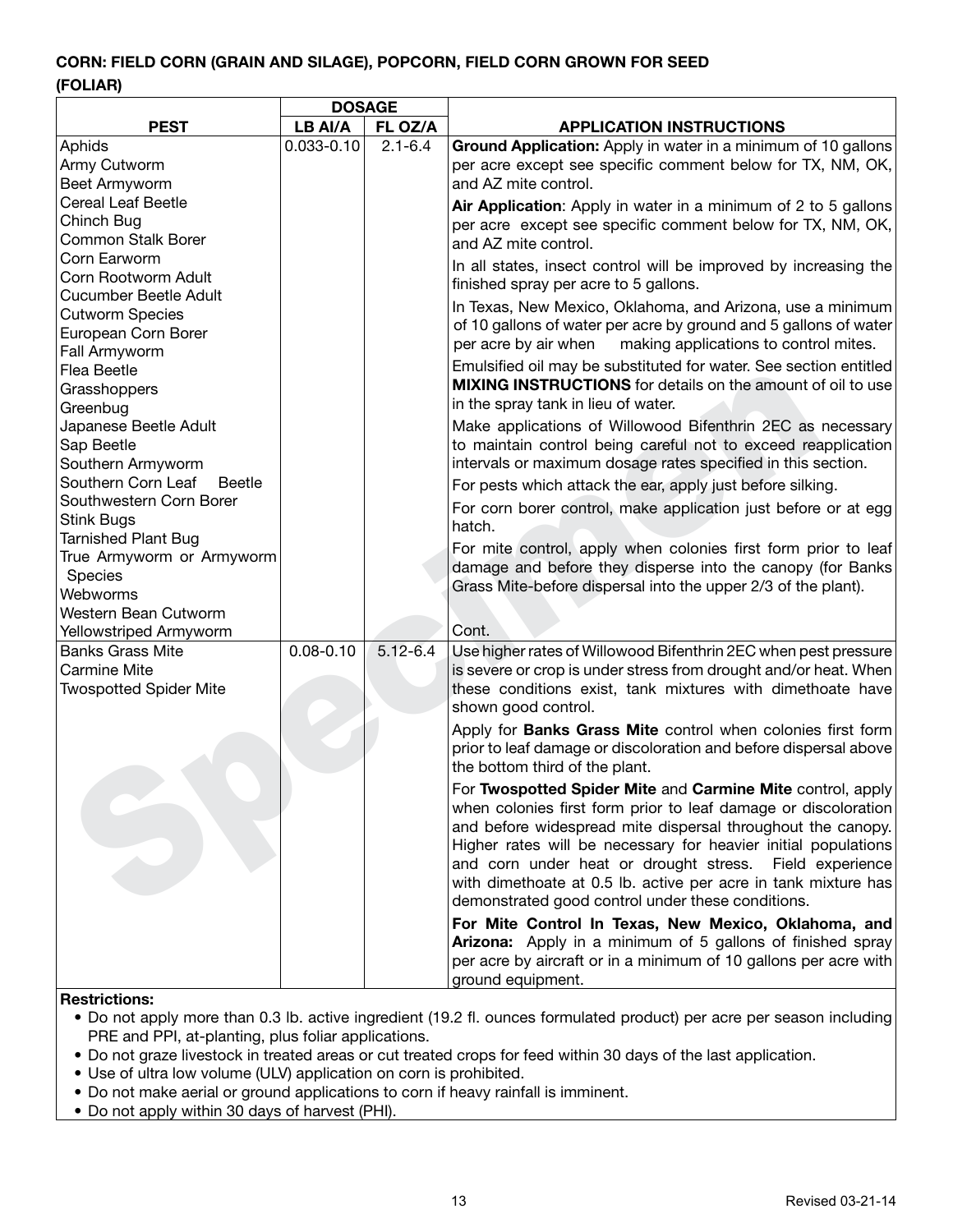## **CORN: SWEET CORN, SWEET CORN GROWN FOR SEED**

# **(AT PLANTING)**

|             |              | <b>APPLICATION INSTRUCTIONS</b>                                                                 |
|-------------|--------------|-------------------------------------------------------------------------------------------------|
| 0.0046      | $0.30$ fluid | <b>Ground Application:</b> Apply in water in a minimum of 3 gallons                             |
| pound       | ounces       | per acre.                                                                                       |
| active      | per 1,000    | For use on corn at planting, apply in a 5- inch to 7-inch T-band                                |
| per 1,000   | linear feet  | over the open seed furrow. Center the spray nozzle over the row                                 |
| linear feet | of row       | behind the planter shoe in front of the press wheel.                                            |
| of row      |              | In-furrow pop-up fertilizers may be used alone or in tank mixtures                              |
| $0.0023$ to | $0.15$ to    | with Willowood Bifenthrin 2EC. See the section entitled MIXING                                  |
| 0.0046      |              | $\mid$ $0.30$ $\mid$ fluid $\mid$ INSTRUCTIONS, Willowood Bifenthrin 2EC with Fertilizer $\mid$ |
| pound       | ounces       | for additional instructions and precautions when mixing with                                    |
| active      | per 1,000    | fertilizers.                                                                                    |
| per 1,000   | linear feet  |                                                                                                 |
| linear feet | of row       |                                                                                                 |
| of row      |              |                                                                                                 |
|             |              |                                                                                                 |
|             |              | <b>DOSAGE</b>                                                                                   |

#### **RESTRICTIONS:**

- Do not apply to soil where there is greater than 30% cover of crop residue remaining.
- Do not graze livestock in treated area or cut treated crops for feed within 30 days of treatment.
- Do not apply more than 0.1 lb. active ingredient (6.4 fl. ounces formulated product) per acre per season as an at plant application.
- Do not apply within 30 days of harvest (PHI).

| Wireworms                                                                                                                                 |       |       |       |       |
|-------------------------------------------------------------------------------------------------------------------------------------------|-------|-------|-------|-------|
| <b>RESTRICTIONS:</b>                                                                                                                      |       |       |       |       |
| • Do not apply to soil where there is greater than 30% cover of crop residue remaining.                                                   |       |       |       |       |
| . Do not graze livestock in treated area or cut treated crops for feed within 30 days of treatment.                                       |       |       |       |       |
| . Do not apply more than 0.1 lb. active ingredient (6.4 fl. ounces formulated product) per acre per season as an at plant<br>application. |       |       |       |       |
| • Do not apply within 30 days of harvest (PHI).                                                                                           |       |       |       |       |
| Row Spacings (inches) <sup>1</sup>                                                                                                        | 40    | 38    | 36    | 30    |
| Willowood Bifenthrin 2EC (pounds ai per acre)                                                                                             | 0.060 | 0.064 | 0.069 | 0.080 |
| Willowood Bifenthrin 2EC (formulated ounces per acre)                                                                                     | 3.9   | 4.1   | 4.4   | 5.12  |
| <sup>1</sup> Use this table to determine the Willowood Bifenthrin 2EC needs per acre.                                                     |       |       |       |       |
|                                                                                                                                           |       |       |       |       |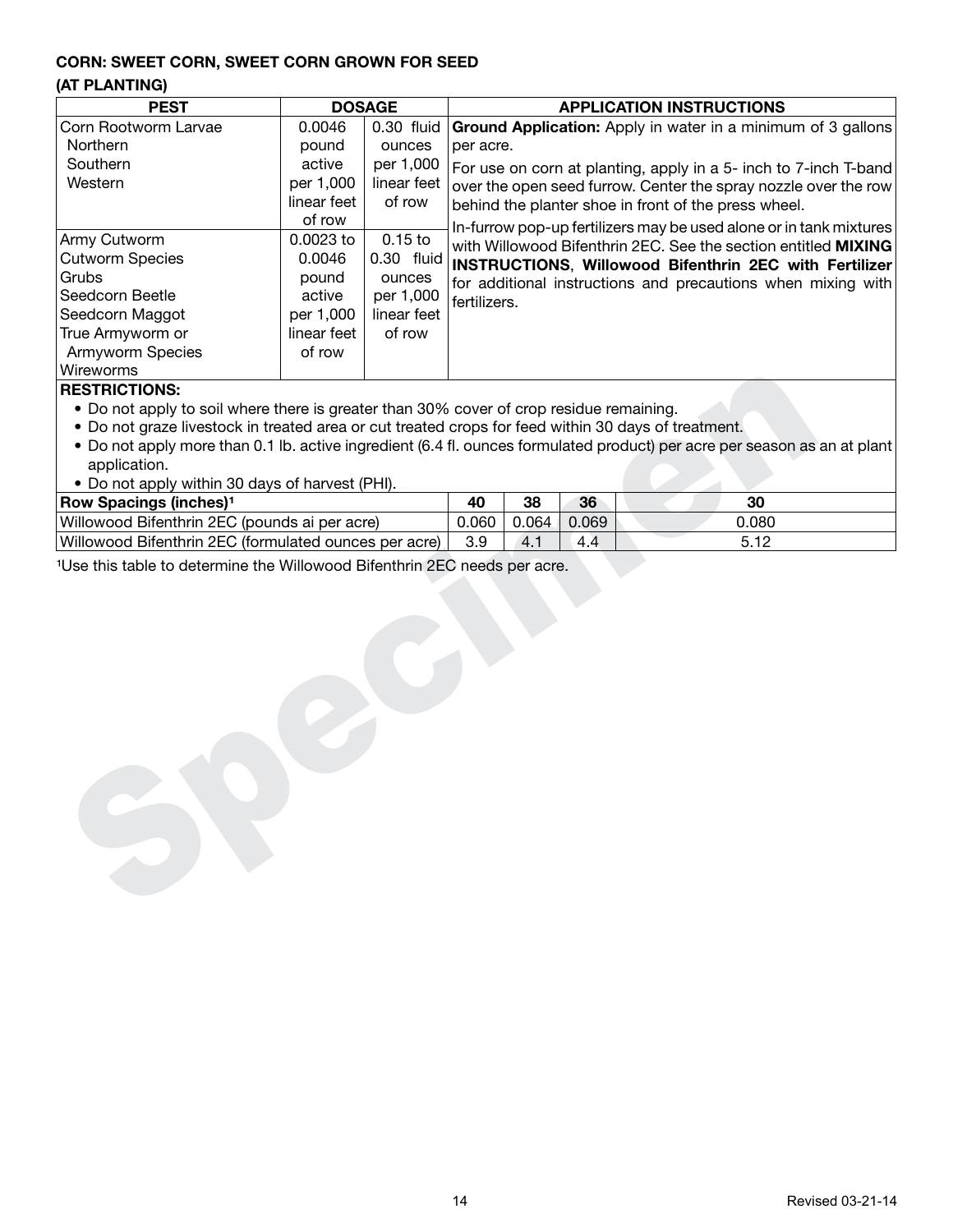# **CORN: SWEET CORN, SWEET CORN GROWN FOR SEED**

# **(FOLIAR)**

|                                                                                    | <b>DOSAGE</b>  |              |                                                                                                               |  |  |  |  |
|------------------------------------------------------------------------------------|----------------|--------------|---------------------------------------------------------------------------------------------------------------|--|--|--|--|
| <b>PEST</b>                                                                        | LB AI/A        | FL OZ/A      | <b>APPLICATION INSTRUCTIONS</b>                                                                               |  |  |  |  |
| Aphids                                                                             | $0.033 - 0.10$ | $2.1 - 6.4$  | Ground Application: Apply in water in a minimum of 10 gallons                                                 |  |  |  |  |
| Army Cutworm                                                                       |                |              | per acre.                                                                                                     |  |  |  |  |
| <b>Beet Armyworm</b>                                                               |                |              | Air Application: Apply in water in a minimum of 2 gallons per                                                 |  |  |  |  |
| <b>Cereal Leaf Beetle</b>                                                          |                |              | acre. Emulsified oil may be substituted for water.                                                            |  |  |  |  |
| Chinch Bug                                                                         |                |              |                                                                                                               |  |  |  |  |
| Common Stalk Borer                                                                 |                |              | See section entitled MIXING INSTRUCTIONS for details                                                          |  |  |  |  |
| Corn Earworm                                                                       |                |              | on the amount of oil to use in the spray tank in lieu of water.                                               |  |  |  |  |
| Corn Rootworm Adult                                                                |                |              | Make applications of Willowood Bifenthrin 2EC as necessary                                                    |  |  |  |  |
| <b>Cucumber Beetle Adult</b>                                                       |                |              | to maintain control being careful not to exceed reapplication                                                 |  |  |  |  |
| <b>Cutworm Species</b>                                                             |                |              | intervals or maximum dosage rates specified in this section.                                                  |  |  |  |  |
| European Corn Borer                                                                |                |              | For pests which attack the ear, apply just before silking.                                                    |  |  |  |  |
| Fall Armyworm                                                                      |                |              | For corn borer control, make application just before or                                                       |  |  |  |  |
| Flea Beetle                                                                        |                |              | at egg hatch.                                                                                                 |  |  |  |  |
| Grasshoppers                                                                       |                |              |                                                                                                               |  |  |  |  |
| Greenbugs                                                                          |                |              | For mite control, apply when colonies first form prior to                                                     |  |  |  |  |
| Japanese Beetle Adult                                                              |                |              | leaf damage and before they disperse into the canopy                                                          |  |  |  |  |
| Sap Beetle                                                                         |                |              | (for Banks Grass Mite - before dispersal into the upper                                                       |  |  |  |  |
| Southern Armyworm                                                                  |                |              | 2/3 of the plant). Use higher rates of Willowood Bifenthrin                                                   |  |  |  |  |
| Southern Corn Leaf Beetle                                                          |                |              | 2EC when pest pressure is severe or crop is under stress                                                      |  |  |  |  |
| Southwestern Corn Borer                                                            |                |              | from drought and/or heat. When these conditions exist,                                                        |  |  |  |  |
| Stink Bugs                                                                         |                |              | tank mixtures with dimethoate have shown acceptable                                                           |  |  |  |  |
| <b>Tarnished Plant Bug</b>                                                         |                |              | control.                                                                                                      |  |  |  |  |
| True Armyworm or Armyworm                                                          |                |              |                                                                                                               |  |  |  |  |
| Species                                                                            |                |              |                                                                                                               |  |  |  |  |
| Webworms                                                                           |                |              |                                                                                                               |  |  |  |  |
| Western Bean Cutworm                                                               |                |              |                                                                                                               |  |  |  |  |
| Yellowstriped Armyworm                                                             |                |              |                                                                                                               |  |  |  |  |
| <b>Banks Grass Mite</b>                                                            | $0.08 - 0.10$  | $5.12 - 6.4$ |                                                                                                               |  |  |  |  |
| Carmine Mite                                                                       |                |              |                                                                                                               |  |  |  |  |
| <b>Twospotted Spider Mite</b>                                                      |                |              |                                                                                                               |  |  |  |  |
| <b>RESTRICTIONS:</b>                                                               |                |              |                                                                                                               |  |  |  |  |
|                                                                                    |                |              | • Do not apply more than 0.2 lb. active ingredient (12.8 fl. ounces formulated product) per acre per season.  |  |  |  |  |
|                                                                                    |                |              | . Do not graze livestock in treated areas or cut treated crops for feed within 1 day of the last application. |  |  |  |  |
| • Use of ultra low volume (ULV) application on corn is prohibited.                 |                |              |                                                                                                               |  |  |  |  |
| . Do not make aerial or ground applications to corn if heavy rainfall is imminent. |                |              |                                                                                                               |  |  |  |  |
| . Do not apply within 1 day of harvest (PHI).                                      |                |              |                                                                                                               |  |  |  |  |
|                                                                                    |                |              |                                                                                                               |  |  |  |  |
|                                                                                    |                |              |                                                                                                               |  |  |  |  |
|                                                                                    |                |              |                                                                                                               |  |  |  |  |
|                                                                                    |                |              |                                                                                                               |  |  |  |  |
|                                                                                    |                |              |                                                                                                               |  |  |  |  |

- Do not graze livestock in treated areas or cut treated crops for feed within 1 day of the last application.
- Use of ultra low volume (ULV) application on corn is prohibited.
- Do not make aerial or ground applications to corn if heavy rainfall is imminent.
- Do not apply within 1 day of harvest (PHI).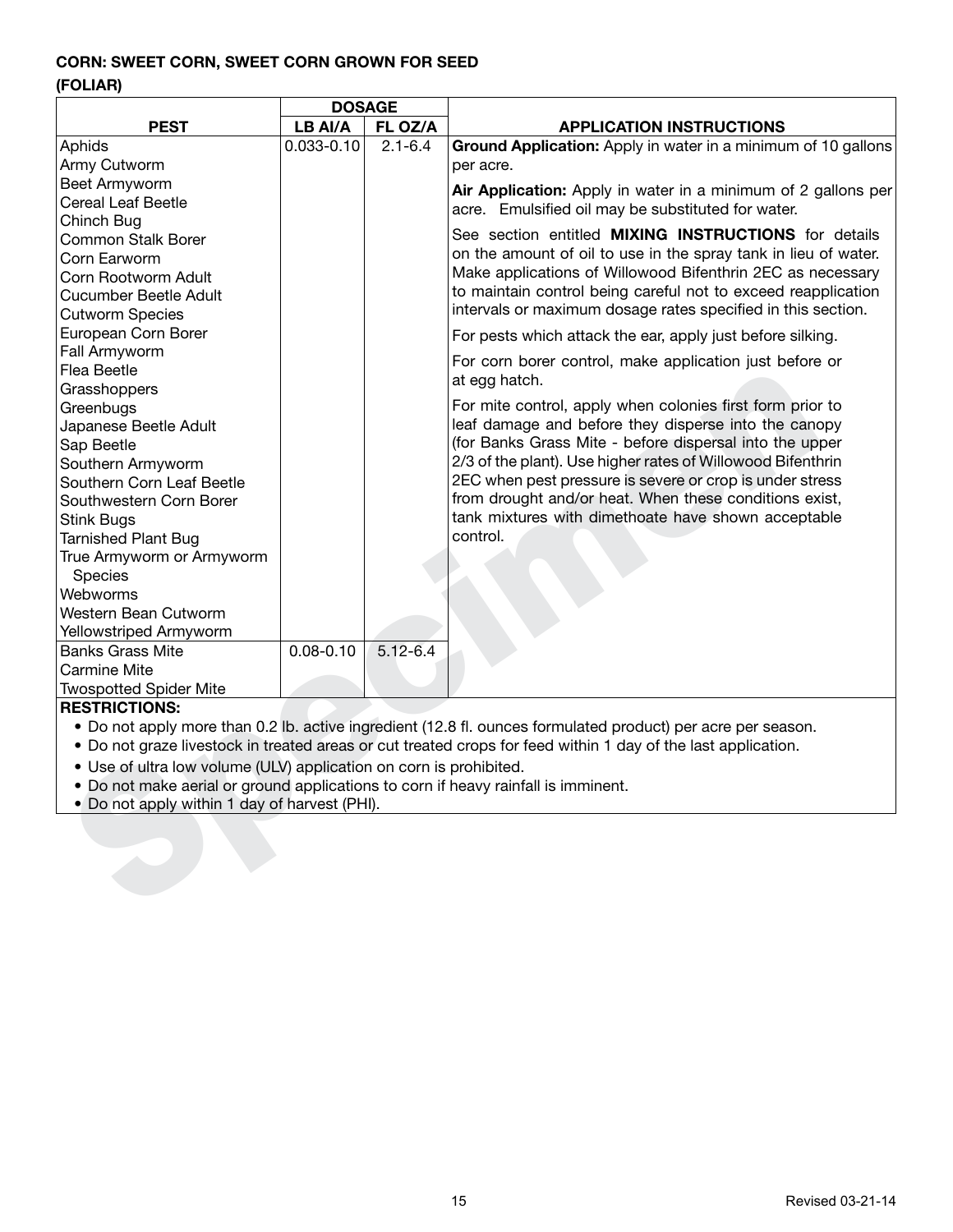#### **COTTON**

|                                                                          | <b>DOSAGE</b> |             |                                                                                                                      |  |  |  |
|--------------------------------------------------------------------------|---------------|-------------|----------------------------------------------------------------------------------------------------------------------|--|--|--|
| <b>PEST</b>                                                              | LB AI/A       | FL OZ/A     | <b>APPLICATION INSTRUCTIONS</b>                                                                                      |  |  |  |
| European Corn Borer                                                      | $0.02 - 0.10$ | $1.3 - 6.4$ | Ground Application: Apply in water in a minimum of 5 gallons                                                         |  |  |  |
| Soybean (Banded) Thrips                                                  |               |             | per acre.                                                                                                            |  |  |  |
| <b>Tobacco Thrips</b>                                                    |               |             | Air Application: Apply in water in a minimum of 1 gallon per                                                         |  |  |  |
| <b>Boll Weevil</b>                                                       | $0.04 - 0.10$ | $2.6 - 6.4$ | acre. Emulsified oil may be substituted for water.                                                                   |  |  |  |
| <b>Bollworm</b>                                                          |               |             | See section entitled <b>MIXING INSTRUCTIONS</b> for details on the                                                   |  |  |  |
| Cabbage Looper                                                           |               |             | amount of oil to use in the spray tank in lieu of water.                                                             |  |  |  |
| <b>Cotton Aphid</b>                                                      |               |             | <b>ULV Application:</b> Apply in a minimum of 1 quart per acre using                                                 |  |  |  |
| <b>Cotton Fleahopper</b>                                                 |               |             | refined vegetable oil with aircraft calibrated to give adequate                                                      |  |  |  |
| <b>Cotton Leafperforator</b>                                             |               |             | coverage.                                                                                                            |  |  |  |
| Cutworms                                                                 |               |             |                                                                                                                      |  |  |  |
| <b>Fall Armyworm</b>                                                     |               |             | Make applications of Willowood Bifenthrin 2EC as necessary                                                           |  |  |  |
| Plant Bugs                                                               |               |             | to maintain control being careful not to exceed reapplication                                                        |  |  |  |
| Saltmarsh Caterpillar                                                    |               |             | intervals or maximum dosage rates specified in this section.                                                         |  |  |  |
| Southern Garden Leafhopper                                               |               |             | To Control Boll Weevil: Apply Willowood Bifenthrin 2EC at                                                            |  |  |  |
| <b>Stink Bugs</b>                                                        |               |             | 3- to 4- day intervals until pest populations are reduced below                                                      |  |  |  |
| Tobacco Budworm                                                          |               |             | economic threshold levels.                                                                                           |  |  |  |
| Whitefly                                                                 |               |             | To Control Mites and Aphids: Apply when pests first appear.                                                          |  |  |  |
| Yellowstriped Armyworm                                                   |               |             | Repeat as necessary to maintain control without exceeding                                                            |  |  |  |
| Beet Armyworm                                                            | $0.06 - 0.10$ | $3.8 - 6.4$ | maximum application rates and reapplication intervals. Use                                                           |  |  |  |
| <b>Carmine Spider Mite</b>                                               |               |             | higher rates when an economic threshold has been established.                                                        |  |  |  |
| Lygus spp.                                                               |               |             |                                                                                                                      |  |  |  |
| Pink Bollworm                                                            |               |             |                                                                                                                      |  |  |  |
| <b>Twospotted Spider Mite</b>                                            |               |             |                                                                                                                      |  |  |  |
| <b>RESTRICTIONS:</b>                                                     |               |             |                                                                                                                      |  |  |  |
|                                                                          |               |             | • Do not apply more than 0.5 lb. active ingredient (32 fl. ounces formulated product) per acre per season.           |  |  |  |
| . Do not graze livestock in treated areas or cut treated crops for feed. |               |             |                                                                                                                      |  |  |  |
|                                                                          |               |             | • Do not make more than 10 synthetic pyrethroid applications (of one product or combination of products) to a cotton |  |  |  |
|                                                                          |               |             | crop in one growing season. Synthetic pyrethroid products include Ambush®, Ammo®, Asana® XL, Baythroid®,             |  |  |  |
| Capture®, Danitol®, Karate®, Mustang®, and Scout X-TRA®.                 |               |             |                                                                                                                      |  |  |  |
| • Do not apply within 14 days of harvest (PHI).                          |               |             |                                                                                                                      |  |  |  |
|                                                                          |               |             |                                                                                                                      |  |  |  |
|                                                                          |               |             |                                                                                                                      |  |  |  |
|                                                                          |               |             |                                                                                                                      |  |  |  |
|                                                                          |               |             |                                                                                                                      |  |  |  |
|                                                                          |               |             |                                                                                                                      |  |  |  |
|                                                                          |               |             |                                                                                                                      |  |  |  |
|                                                                          |               |             |                                                                                                                      |  |  |  |
|                                                                          |               |             |                                                                                                                      |  |  |  |
|                                                                          |               |             |                                                                                                                      |  |  |  |
|                                                                          |               |             |                                                                                                                      |  |  |  |
|                                                                          |               |             |                                                                                                                      |  |  |  |
|                                                                          |               |             |                                                                                                                      |  |  |  |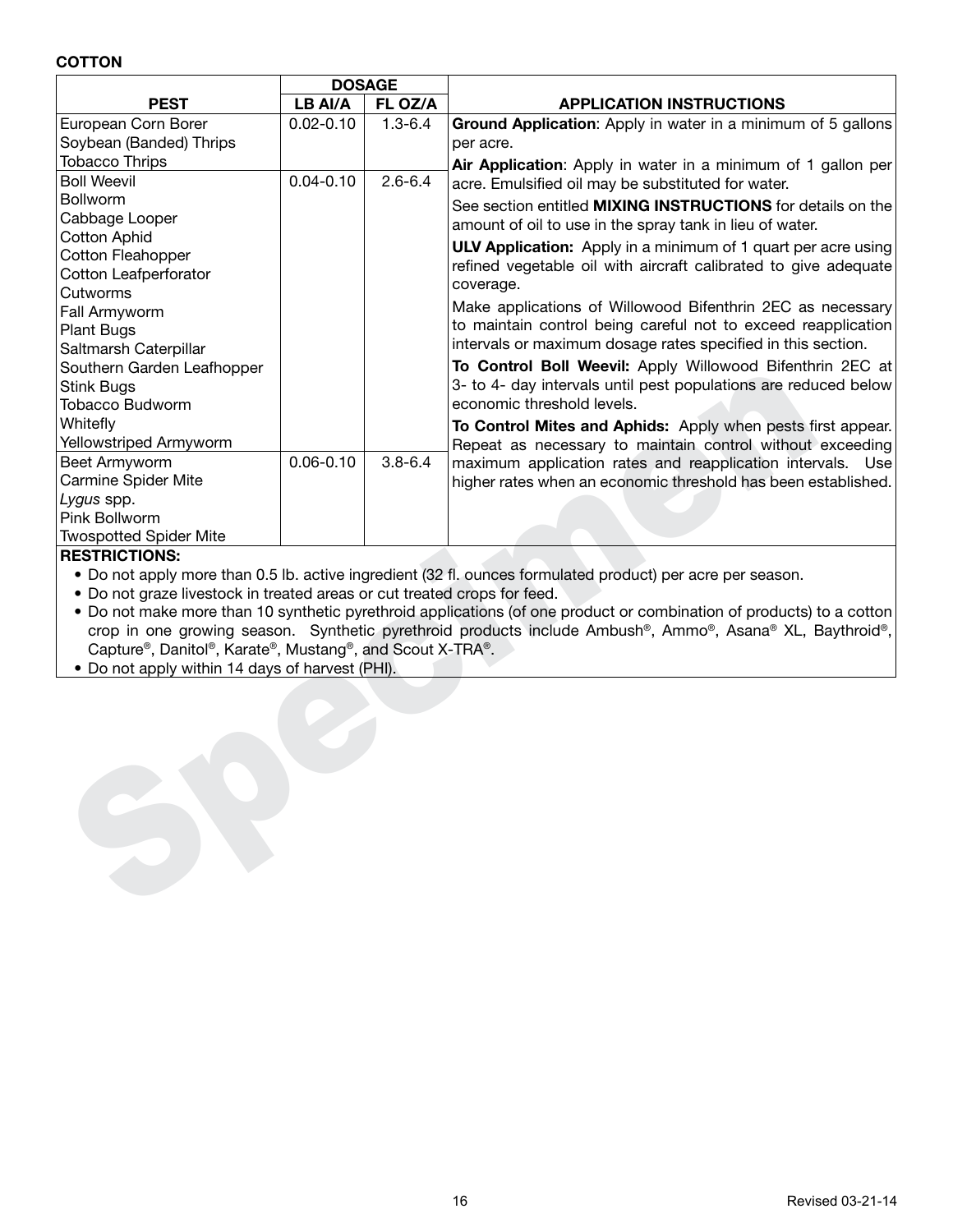#### **CUCURBITS**

|                           |                               | <b>DOSAGE</b> |              |                                                                                              |
|---------------------------|-------------------------------|---------------|--------------|----------------------------------------------------------------------------------------------|
| <b>CROP</b>               | <b>PEST</b>                   | LB AI/A       | FL OZ/A      | <b>APPLICATION INSTRUCTIONS</b>                                                              |
| Chayote (fruit)           | Aphids                        | $0.04 - 0.10$ | $2.6 - 6.4$  | Ground Application: Apply in water in a                                                      |
| Chinese waxgourd          | Armyworms                     |               |              | minimum of 20 gallons per acre.                                                              |
| (Chinese preserving       | Cabbage Looper                |               |              | Air Application:<br>Apply in water in a                                                      |
| melon)                    | Corn Earworm                  |               |              | minimum of 5 gallons per acre. Emulsified                                                    |
| <b>Citron Melon</b>       | <b>Cucumber Beetles</b>       |               |              | oil may be substituted for water.                                                            |
| Cucumber                  | Cutworms                      |               |              |                                                                                              |
| Gherkin                   | Grasshoppers                  |               |              | See<br>section<br>entitled<br><b>MIXING</b><br><b>INSTRUCTIONS</b> for details on the amount |
| Edible Gourd,             | Leafhoppers                   |               |              |                                                                                              |
| [(includes hyotan,        | Melonworms                    |               |              | of oil to use in the spray tank in lieu of water.                                            |
| cucuzza),                 | Pickleworms                   |               |              |                                                                                              |
| Luffa spp. (includes      | Rindworms                     |               |              |                                                                                              |
| hechima, Chinese          | Squash Bugs                   |               |              |                                                                                              |
| okra), Momordica          | Squash Vine Borer             |               |              |                                                                                              |
| spp. (includes balsam     | <b>Stink Bugs</b>             |               |              |                                                                                              |
| apple, balsam pear,       | <b>Tobacco Budworm</b>        |               |              |                                                                                              |
| bitter melon, Chinese     | Whitefly                      | $0.08 - 0.10$ | $5.12 - 6.4$ |                                                                                              |
| cucumber)]                | <b>Banks Grass Mite</b>       |               |              |                                                                                              |
| Muskmelon (hybrids        | <b>Twospotted Spider Mite</b> |               |              |                                                                                              |
| and/or cultivars of       | Carmine Mite                  |               |              |                                                                                              |
| Cucumis melo)(includes    | Lygus spp.                    |               |              |                                                                                              |
| true cantaloupe,          |                               |               |              |                                                                                              |
| cantaloupe, casaba,       |                               |               |              |                                                                                              |
| crenshaw melon,           |                               |               |              |                                                                                              |
| golden pershaw melon,     |                               |               |              |                                                                                              |
| honeydew melon,           |                               |               |              |                                                                                              |
| honey balls, mango        |                               |               |              |                                                                                              |
| melon, Persian melon,     |                               |               |              |                                                                                              |
| pineapple melon, Santa    |                               |               |              |                                                                                              |
| Claus melon, and          |                               |               |              |                                                                                              |
| snake melon)              |                               |               |              |                                                                                              |
| Pumpkin (Cucurbita        |                               |               |              |                                                                                              |
| spp.)                     |                               |               |              |                                                                                              |
| Squash, summer            |                               |               |              |                                                                                              |
| (includes crookneck       |                               |               |              |                                                                                              |
| squash, scallop squash,   |                               |               |              |                                                                                              |
| straightneck squash,      |                               |               |              |                                                                                              |
| vegetable marrow,         |                               |               |              |                                                                                              |
| zucchini),                |                               |               |              |                                                                                              |
| Squash, winter (includes  |                               |               |              |                                                                                              |
| butternut squash,         |                               |               |              |                                                                                              |
| calabaza, hubbard         |                               |               |              |                                                                                              |
| squash                    |                               |               |              |                                                                                              |
| (C. mixta; C. pepo)       |                               |               |              |                                                                                              |
| includes acorn squash,    |                               |               |              |                                                                                              |
| spaghetti squash)         |                               |               |              |                                                                                              |
| Watermelon                |                               |               |              |                                                                                              |
| (includes hybrids and/    |                               |               |              |                                                                                              |
| or varieties of Citrullus |                               |               |              |                                                                                              |
|                           |                               |               |              |                                                                                              |
| spp.)                     |                               |               |              |                                                                                              |

- Do not apply more than 0.3 lb. active ingredient (19.2 fl. ounces formulated product) per acre per season.
- Do not make more than two applications after bloom.
- Repeat applications if needed to maintain control, but do not make applications less than 7 days apart.
- Do not apply within 3 days of harvest (PHI).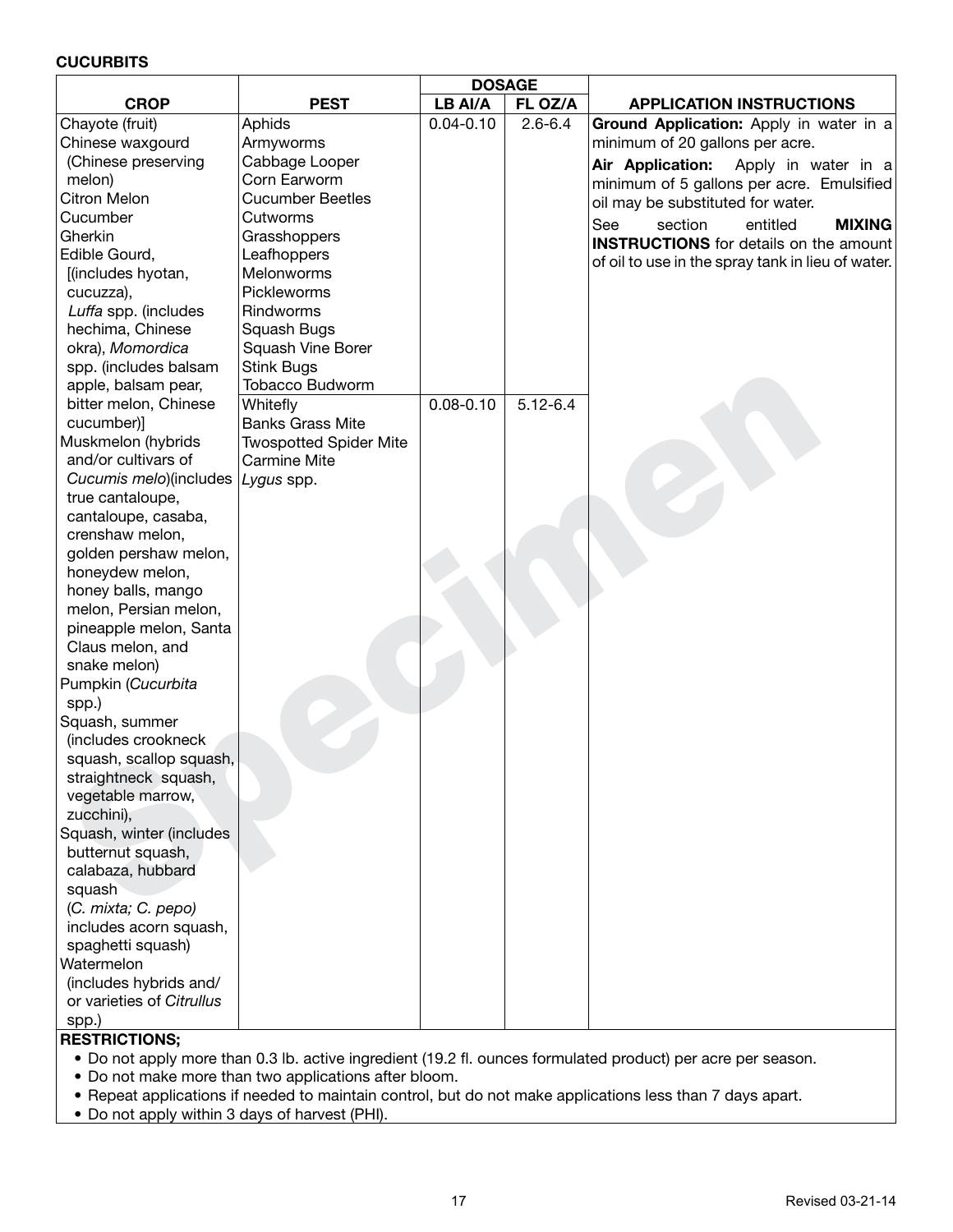# **DRIED BEANS AND PEAS**

|                                                 |                                                                                                  | <b>DOSAGE</b> |            |                                                   |
|-------------------------------------------------|--------------------------------------------------------------------------------------------------|---------------|------------|---------------------------------------------------|
| <b>CROP</b>                                     | <b>PEST</b>                                                                                      | LB AI/A       | FL OZ/A    | <b>APPLICATION INSTRUCTIONS</b>                   |
| <b>Dried cultivars of Bean</b>                  | <b>Banks Grass Mite</b>                                                                          | $0.08$ to     |            | 5.12 to 6.4 Ground Application: Apply in water in |
| (Lupinus spp.)                                  | <b>Twospotted Spider Mite</b>                                                                    | 0.10          |            | a minimum of 10 gallons per acre.                 |
| <b>Grain Lupin</b>                              | <b>Carmine Mite</b>                                                                              |               |            | Air Application: Apply in water in a              |
| Sweet Lupin                                     | Lygus spp.                                                                                       |               |            | minimum of 2 gallons per acre.                    |
| White Lupin                                     | Aster Leafhopper                                                                                 | $0.025$ to    | 1.6 to 6.4 | Emulsified oil may be substituted for             |
| White Sweet Lupin                               | Flea Beetle                                                                                      | 0.10          |            | water. See section entitled MIXING                |
| Bean (Phaseolus spp.)                           | Grasshoppers                                                                                     |               |            | <b>INSTRUCTIONS</b> for details on the            |
| Field Bean                                      | Leafhoppers                                                                                      |               |            | amount of oil to use in the spray tank in         |
| Kidney Bean                                     | Aphids                                                                                           | 0.033 to      | 2.1 to 6.4 | lieu of water.                                    |
| Lima Bean (dry)                                 | Beet Armyworm                                                                                    | 0.10          |            |                                                   |
| Navy Bean                                       | Fall Armyworm                                                                                    |               |            | Thorough coverage is essential to                 |
| Pinto Bean                                      | Southern Armyworm                                                                                |               |            | achieve control.                                  |
| <b>Tepary Bean</b>                              | Yellowstriped Armyworm                                                                           |               |            |                                                   |
| Bean (Vigna spp.)                               | Bean Leaf Beetle                                                                                 |               |            |                                                   |
| Adzuki Bean                                     | <b>Cucumber Beetles</b>                                                                          |               |            |                                                   |
| <b>Blackeyed Pea</b>                            | Japanese Beetle Adult                                                                            |               |            |                                                   |
| Catjang                                         | Sap Beetle                                                                                       |               |            |                                                   |
| Cowpea                                          | Plant Bug                                                                                        |               |            |                                                   |
| Crowder Pea                                     | <b>Stink Bugs</b>                                                                                |               |            |                                                   |
| Moth Bean                                       | <b>Tarnished Plant Bug</b>                                                                       |               |            |                                                   |
| Mung Bean                                       | Alfalfa Caterpillar                                                                              |               |            |                                                   |
| Rice Bean                                       | Cloverworm                                                                                       |               |            |                                                   |
| Southern Pea                                    | European Corn Borer                                                                              |               |            |                                                   |
| Urd Bean                                        | Cutworms                                                                                         |               |            |                                                   |
| Broad bean (dry)                                | Western Bean Cutworm                                                                             |               |            |                                                   |
| Chickpeas                                       | Corn Earworm                                                                                     |               |            |                                                   |
| Guar                                            | Loopers                                                                                          |               |            |                                                   |
| Lablab Bean                                     | <b>Corn Rootworm Adults</b>                                                                      |               |            |                                                   |
| Lentils                                         | <b>Thrips</b>                                                                                    |               |            |                                                   |
| Pea (Piscum spp.)                               | Webworms                                                                                         |               |            |                                                   |
| <b>Field Pea</b>                                | Pea Weevil                                                                                       |               |            |                                                   |
| Pigeon Pea                                      | Pea Leaf Weevil                                                                                  |               |            |                                                   |
|                                                 | Whitefly                                                                                         |               |            |                                                   |
|                                                 | Imported Cabbageworm                                                                             |               |            |                                                   |
|                                                 | Saltmarsh Caterpillar                                                                            |               |            |                                                   |
|                                                 | <b>Tobacco Budworm</b>                                                                           |               |            |                                                   |
|                                                 | Leafminer                                                                                        |               |            |                                                   |
| <b>RESTRICTIONS:</b>                            |                                                                                                  |               |            |                                                   |
|                                                 | • Do not apply more than 0.2 lb. active ingredient (12.8 fl. ounces formulated product) to peas. |               |            |                                                   |
|                                                 | • Do not make applications less than 7 days apart.                                               |               |            |                                                   |
| • Do not apply within 14 days of harvest (PHI). |                                                                                                  |               |            |                                                   |
|                                                 |                                                                                                  |               |            |                                                   |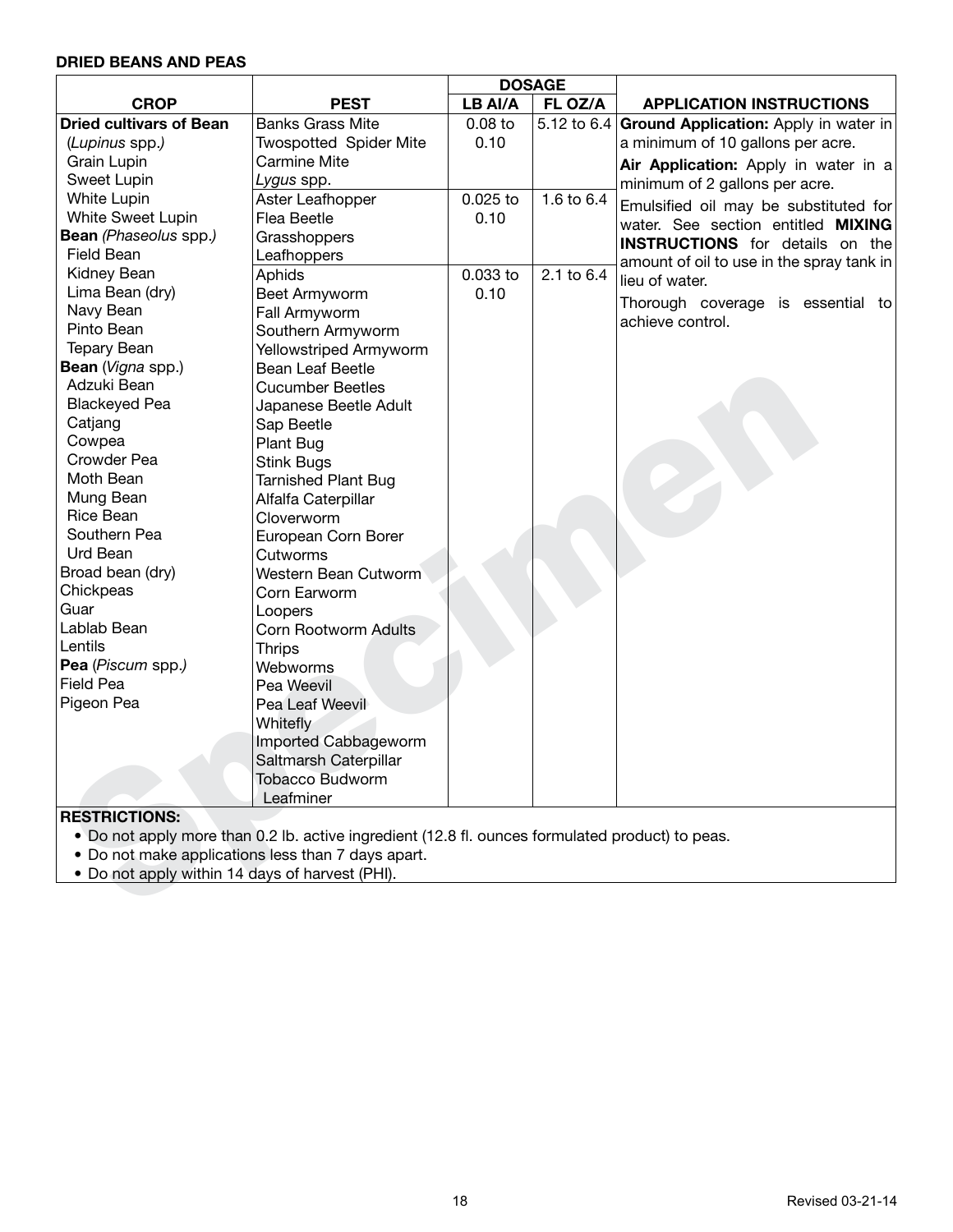#### **FRUITING VEGETABLES**

|                                                |                                                                                         | <b>DOSAGE</b> |             |                                                                                                              |  |  |  |
|------------------------------------------------|-----------------------------------------------------------------------------------------|---------------|-------------|--------------------------------------------------------------------------------------------------------------|--|--|--|
| <b>CROP</b>                                    | <b>PEST</b>                                                                             | LB AI/A       | FL OZ/A     | <b>APPLICATION INSTRUCTIONS</b>                                                                              |  |  |  |
| Eggplant                                       | (including<br>Armyworms                                                                 | 0.033 to      | 2.1 to 6.4  | Ground Application: Apply in water in                                                                        |  |  |  |
| Groundcherry                                   | Armyworm,<br>Fall<br>Beet                                                               | 0.10          |             | a minimum of 10 gallons per acre.                                                                            |  |  |  |
| Pepino                                         | Southern<br>Armyworm,                                                                   |               |             | Air Application: Apply in water in a                                                                         |  |  |  |
| Pepper (Bell & Non-Bell)                       | Yellowstriped Armyworm)                                                                 |               |             | minimum of 2 gallons per acre.                                                                               |  |  |  |
|                                                | Cabbage Loopers                                                                         |               |             | Emulsified oil may be substituted for                                                                        |  |  |  |
|                                                | Colorado Potato Beetle                                                                  |               |             | water, See section entitled MIXING                                                                           |  |  |  |
|                                                | Corn Earworm                                                                            |               |             | <b>INSTRUCTIONS</b> for details on the                                                                       |  |  |  |
|                                                | <b>Cucumber Beetles</b>                                                                 |               |             | amount of oil to use in the spray tank in                                                                    |  |  |  |
|                                                | European Corn Borer                                                                     |               |             | lieu of water.                                                                                               |  |  |  |
|                                                | <b>Flea Beetles</b>                                                                     |               |             |                                                                                                              |  |  |  |
|                                                | Leafminers                                                                              |               |             |                                                                                                              |  |  |  |
|                                                | Loopers                                                                                 |               |             |                                                                                                              |  |  |  |
|                                                | Pepper weevil                                                                           |               |             |                                                                                                              |  |  |  |
|                                                | Plant Bugs                                                                              |               |             |                                                                                                              |  |  |  |
|                                                | <b>Stink Bugs</b>                                                                       |               |             |                                                                                                              |  |  |  |
|                                                | <b>Thrips</b>                                                                           |               |             |                                                                                                              |  |  |  |
|                                                | Tomato Hornworm                                                                         |               |             |                                                                                                              |  |  |  |
|                                                | <b>Tomato Pinworm</b>                                                                   |               |             |                                                                                                              |  |  |  |
|                                                | Vegetable Leafminer                                                                     |               |             |                                                                                                              |  |  |  |
|                                                | Whitefly                                                                                |               |             |                                                                                                              |  |  |  |
|                                                | <b>Banks Grass Mite</b>                                                                 | $0.08$ to     | 5.12 to 6.4 |                                                                                                              |  |  |  |
|                                                | <b>Broad Mite</b>                                                                       | 0.10          |             |                                                                                                              |  |  |  |
|                                                | <b>Carmine Mite</b>                                                                     |               |             |                                                                                                              |  |  |  |
|                                                | Lygus spp.                                                                              |               |             |                                                                                                              |  |  |  |
|                                                | Pacific Spider Mite                                                                     |               |             |                                                                                                              |  |  |  |
|                                                | <b>Twospotted Spider Mite</b>                                                           |               |             |                                                                                                              |  |  |  |
| <b>RESTRICTIONS:</b>                           |                                                                                         |               |             |                                                                                                              |  |  |  |
|                                                | • To maintain a proper spray interval, do not make applications less than 7 days apart. |               |             |                                                                                                              |  |  |  |
|                                                |                                                                                         |               |             | • Do not apply more than 0.2 lb. active ingredient (12.8 fl. ounces formulated product) per acre per season. |  |  |  |
| • Do not apply within 7 days of harvest (PHI). |                                                                                         |               |             |                                                                                                              |  |  |  |
|                                                |                                                                                         |               |             |                                                                                                              |  |  |  |
|                                                |                                                                                         |               |             |                                                                                                              |  |  |  |
|                                                |                                                                                         |               |             |                                                                                                              |  |  |  |
|                                                |                                                                                         |               |             |                                                                                                              |  |  |  |
|                                                |                                                                                         |               |             |                                                                                                              |  |  |  |
|                                                |                                                                                         |               |             |                                                                                                              |  |  |  |
|                                                |                                                                                         |               |             |                                                                                                              |  |  |  |
|                                                |                                                                                         |               |             |                                                                                                              |  |  |  |
|                                                |                                                                                         |               |             |                                                                                                              |  |  |  |
|                                                |                                                                                         |               |             |                                                                                                              |  |  |  |
|                                                |                                                                                         |               |             |                                                                                                              |  |  |  |
|                                                |                                                                                         |               |             |                                                                                                              |  |  |  |

- To maintain a proper spray interval, do not make applications less than 7 days apart.
- Do not apply more than 0.2 lb. active ingredient (12.8 fl. ounces formulated product) per acre per season.
- Do not apply within 7 days of harvest (PHI).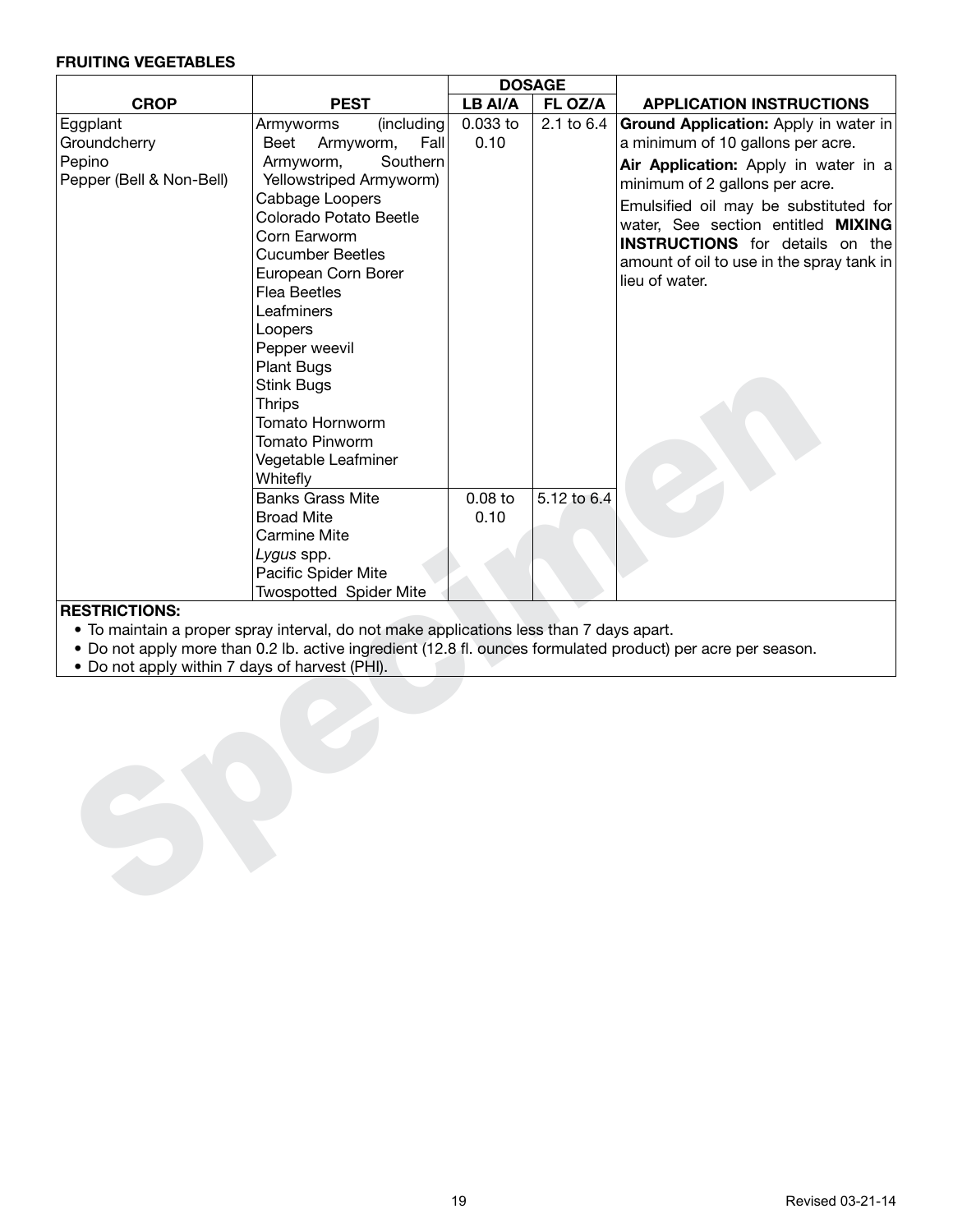|                      |                               | <b>DOSAGE</b> |            |                                                   |
|----------------------|-------------------------------|---------------|------------|---------------------------------------------------|
| <b>CROP</b>          | <b>PEST</b>                   | LB AI/A       | FL OZ/A    | <b>APPLICATION INSTRUCTIONS</b>                   |
| Tomatoes             | Aphids                        | 0.033 to      | 2.1 to 5.2 | Ground Application: Apply in water in             |
| Tomatillo            | Armyworms (including Beet     | 0.08          |            | a minimum of 15 gallons per acre.                 |
|                      | Armyworm, Fall                |               |            | Air Application: Apply in water in a              |
|                      | Armyworm,                     |               |            | minimum of 3 gallons per acre.                    |
|                      | Southern<br>Yellowstriped     |               |            |                                                   |
|                      | Armyworm)                     |               |            |                                                   |
|                      | Bean Leaf Beetle              |               |            |                                                   |
|                      | Cabbageworms                  |               |            |                                                   |
|                      | <b>Carmine Mite</b>           |               |            |                                                   |
|                      | Cloverworm                    |               |            |                                                   |
|                      | Corn Earworm                  |               |            |                                                   |
|                      | Corn Rootworm                 |               |            |                                                   |
|                      | Cucumber Beetle               |               |            |                                                   |
|                      | Cutworms                      |               |            |                                                   |
|                      | Diamondback Moth              |               |            |                                                   |
|                      | European Corn Borer           |               |            |                                                   |
|                      | <b>Flea Beetles</b>           |               |            |                                                   |
|                      | Flea Hoppers                  |               |            |                                                   |
|                      | Grasshoppers                  |               |            |                                                   |
|                      | Japanese Beetle (Adult)       |               |            |                                                   |
|                      | Leafhoppers<br>Loopers        |               |            |                                                   |
|                      | Lygus spp.                    |               |            |                                                   |
|                      | Melonworms                    |               |            |                                                   |
|                      | Pea Weevil                    |               |            |                                                   |
|                      | Pea Leaf Weevil               |               |            |                                                   |
|                      | Pickleworms                   |               |            |                                                   |
|                      | <b>Plant Bugs</b>             |               |            |                                                   |
|                      | Rindworms                     |               |            |                                                   |
|                      | Salt Marsh Caterpillar        |               |            |                                                   |
|                      | Sap Beetle                    |               |            |                                                   |
|                      | Seedpod Weevil                |               |            |                                                   |
|                      | Squash Bugs                   |               |            |                                                   |
|                      | Stink Bug spp.                |               |            |                                                   |
|                      | <b>Tobacco Budworm</b>        |               |            |                                                   |
|                      | <b>Tarnished Plant Bug</b>    |               |            |                                                   |
|                      | <b>Thrips</b>                 |               |            |                                                   |
|                      | Whitefly                      |               |            |                                                   |
| <b>Tomatoes</b>      | <b>Twospotted Spider Mite</b> | $0.08$ to     |            | 5.12 to 6.4 Ground Application: Apply in water in |
| Tomatillo            |                               | 0.10          |            | a minimum of 15 gallons per acre.                 |
|                      |                               |               |            | Air Application: Apply in water in a              |
|                      |                               |               |            | minimum of 3 gallons per acre.                    |
|                      |                               |               |            |                                                   |
| <b>RESTRICTIONS:</b> |                               |               |            |                                                   |

- To maintain a proper spray interval, do not make applications less than 10 days apart.
- Do not make more than 4 applications per season.
- Do not apply within 1 day of harvest (PHI).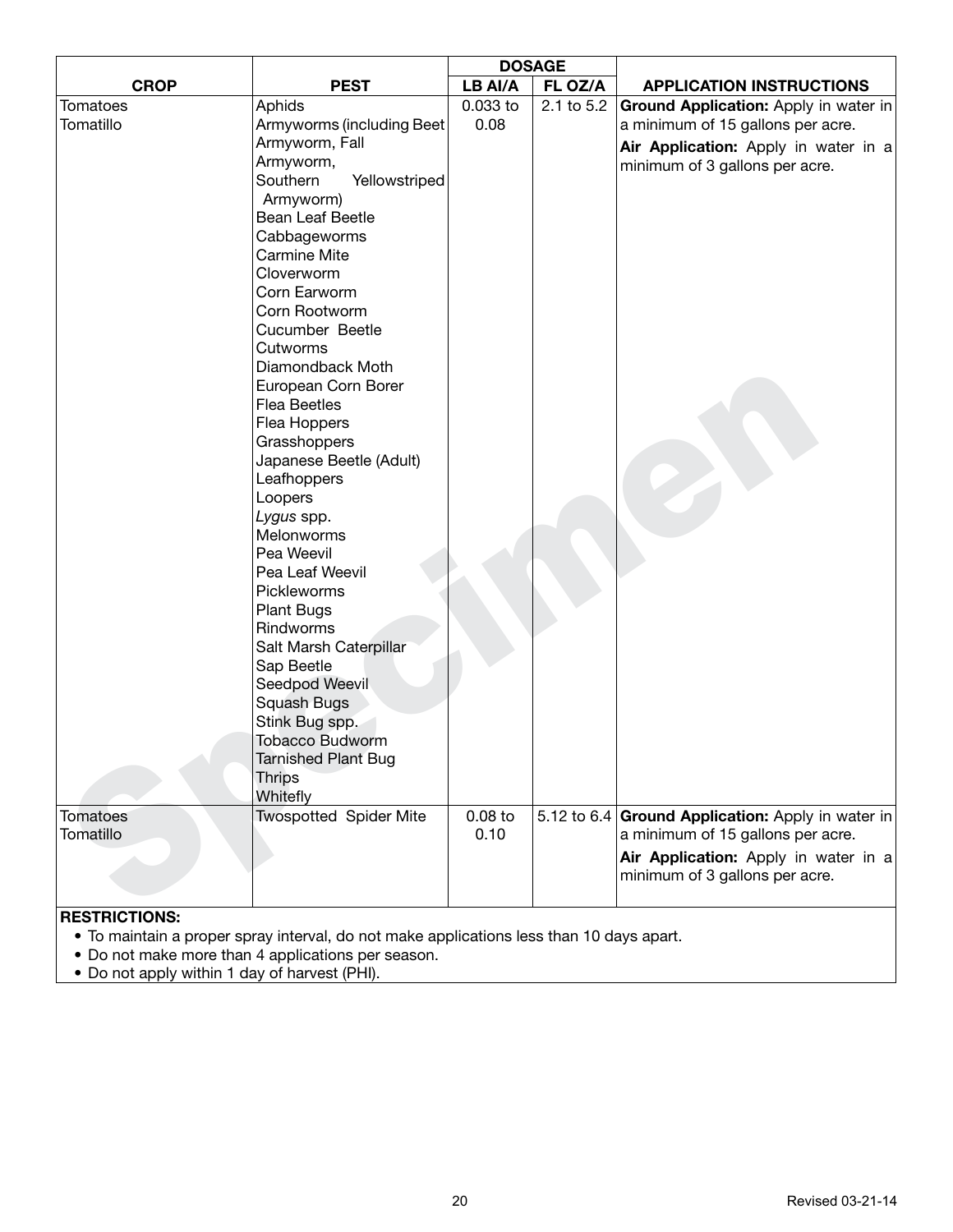#### **GRAPES**

|                                  | <b>DOSAGE</b>                                                                                                           |                |                                                                      |
|----------------------------------|-------------------------------------------------------------------------------------------------------------------------|----------------|----------------------------------------------------------------------|
| <b>PEST</b>                      | LB AI/A                                                                                                                 | FL OZ/A        | <b>APPLICATION INSTRUCTIONS</b>                                      |
| Eastern Grape Leafhopper         | $0.05$ to                                                                                                               | $3.2$ to $6.4$ | <b>Ground Application:</b> Apply in water in a minimum of 25 gallons |
| Variegated Leafhopper            | 0.10                                                                                                                    |                | per acre.                                                            |
| Western Grape Leafhopper         |                                                                                                                         |                | Air Application: Apply in water in a minimum of 10 gallons per       |
| Black Vine Weevil                | 0.10                                                                                                                    | 6.4            | aacre.                                                               |
| Glassywinged Sharpshooter        |                                                                                                                         |                | Emulsified oil may be substituted for water.                         |
| <b>Twospotted Spider</b><br>Mite | See section entitled MIXING INSTRUCTIONS for details on the<br>amount of oil to use in the spray tank in lieu of water. |                |                                                                      |
|                                  |                                                                                                                         |                | When pest pressure is moderate to severe, use the higher rate.       |

# **RESTRICTIONS:**

- Do not apply more than 0.1 lb. active ingredient (6.4 fl. ounces formulated product) per acre per season.
- Do not apply within 30 days of harvest (PHI).

#### **HOPS**

|                                                                    | <b>DOSAGE</b> |             |                                                                                                                                    |  |  |
|--------------------------------------------------------------------|---------------|-------------|------------------------------------------------------------------------------------------------------------------------------------|--|--|
| <b>PEST</b>                                                        | LB AI/A       | FL OZ/A     | <b>APPLICATION INSTRUCTIONS</b>                                                                                                    |  |  |
| Aphids                                                             | $0.06 - 0.10$ | $3.8 - 6.4$ | <b>Ground Application:</b> Apply in water in a minimum of 100 - 150                                                                |  |  |
| Armyworms                                                          |               |             | gallons per acre in early season; 200-250 gallons per acre late                                                                    |  |  |
| Cutworms                                                           |               |             | season.                                                                                                                            |  |  |
| Leafrollers                                                        |               |             | Air Application: Apply in water in a minimum of 10 gallons per                                                                     |  |  |
| Loopers                                                            |               |             | acre.                                                                                                                              |  |  |
| <b>Root Weevils</b>                                                | $0.05 - 0.10$ | $3.2 - 6.4$ | Make a directed spray up the vine 3 feet and the soil surface 1.5<br>to 2 feet on either side of the plant to control root weevil. |  |  |
| <b>Twospotted Spider Mite</b>                                      | 0.10          | 6.4         |                                                                                                                                    |  |  |
| <b>RESTRICTIONS:</b>                                               |               |             |                                                                                                                                    |  |  |
|                                                                    |               |             | • Do not apply more than 0.1 lb. active ingredient (6.4 fl. ounces formulated product) per acre per application.                   |  |  |
|                                                                    |               |             | • Do not apply more than 0.3 lb. active ingredient (19.2 fl. ounces formulated product) per acre per season.                       |  |  |
|                                                                    |               |             | • To maintain a proper spray interval, do not make applications less than 21 days apart.                                           |  |  |
| • Use of ultra low volume (ULV) application on hops is prohibited. |               |             |                                                                                                                                    |  |  |
| • Do not apply within 14 days of harvest (PHI).                    |               |             |                                                                                                                                    |  |  |
|                                                                    |               |             |                                                                                                                                    |  |  |

#### **RESTRICTIONS:**

- Use of ultra low volume (ULV) application on hops is prohibited.
- Do not apply within 14 days of harvest (PHI).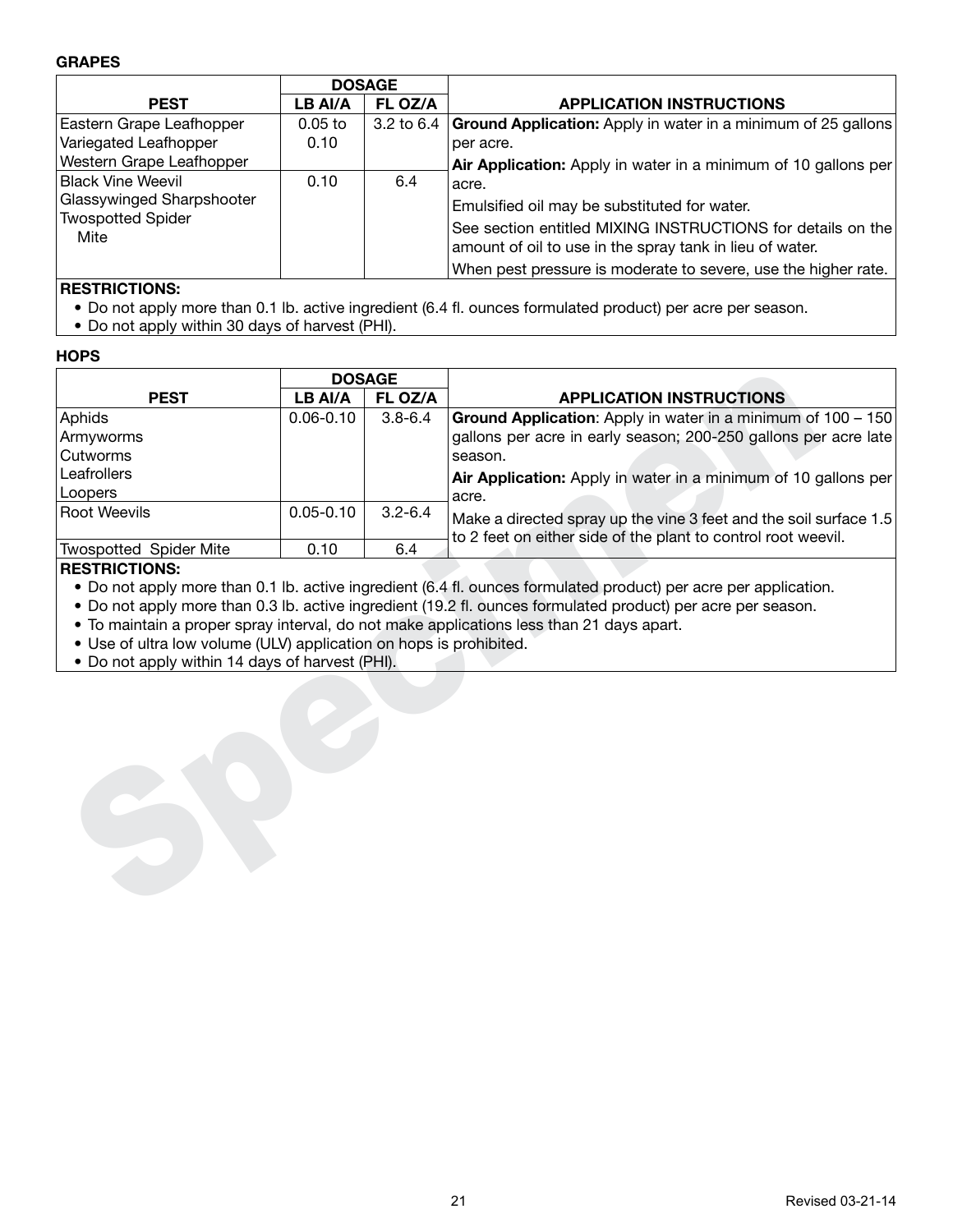#### **LEAFY BRASSICAS AND TURNIP GREENS**

|                               |                                                                                                                                                                                                                                                                                         |            | <b>DOSAGE</b> |                                                                                                                                                                                                                                      |
|-------------------------------|-----------------------------------------------------------------------------------------------------------------------------------------------------------------------------------------------------------------------------------------------------------------------------------------|------------|---------------|--------------------------------------------------------------------------------------------------------------------------------------------------------------------------------------------------------------------------------------|
| <b>CROP</b>                   | <b>PEST</b>                                                                                                                                                                                                                                                                             | LB AI/A    | FL OZ/A       | <b>APPLICATION INSTRUCTIONS</b>                                                                                                                                                                                                      |
| <b>Broccoli Raab</b>          | Aphids                                                                                                                                                                                                                                                                                  | $0.033$ to | 2.1 to 6.4    | Ground Application: Apply in water in                                                                                                                                                                                                |
| <b>Bok Choy</b>               | Armyworms                                                                                                                                                                                                                                                                               | 0.10       |               | a minimum of 10 gallons per acre.                                                                                                                                                                                                    |
| Kale<br>Mizuna                | Corn Earworm<br>Crickets                                                                                                                                                                                                                                                                |            |               | Air Application: Apply in water in                                                                                                                                                                                                   |
| <b>Mustard Greens</b>         | <b>Cucumber Beetles</b>                                                                                                                                                                                                                                                                 |            |               | a minimum of 2 gallons per acre.                                                                                                                                                                                                     |
| Mustard Spinach               | Cutworms                                                                                                                                                                                                                                                                                |            |               | Emulsified oil may be substituted for<br>water.                                                                                                                                                                                      |
| Rape Greens<br>Turnip Greens* | Diamondback Moth<br><b>Flea Beetles</b><br>Grasshoppers<br><b>Ground Beetles</b><br>Imported Cabbageworm<br>Japanese Beetle (adult)<br>Leafhoppers<br>Loopers<br>Saltmarsh Caterpillar<br><b>Stink Bugs</b><br><b>Thrips</b><br><b>Tobacco Budworm</b><br>Whitefly<br>Wireworm (adults) |            |               | See section entitled <b>MIXING</b><br><b>INSTRUCTIONS</b> for details on the<br>amount of oil to use in the spray tank<br>in lieu of water.<br>Thorough coverage is essential to<br>achieve control.<br>* Not for use in California. |
|                               | <b>Banks Grass Mite</b>                                                                                                                                                                                                                                                                 | $0.08$ to  | 5.12 to 6.4   |                                                                                                                                                                                                                                      |
|                               | <b>Twospotted Spider Mite</b>                                                                                                                                                                                                                                                           | 0.10       |               |                                                                                                                                                                                                                                      |
|                               | Carmine Mite                                                                                                                                                                                                                                                                            |            |               |                                                                                                                                                                                                                                      |
|                               | Pacific Spider Mite                                                                                                                                                                                                                                                                     |            |               |                                                                                                                                                                                                                                      |
| DECTDICTIONS.                 | Lygus spp.                                                                                                                                                                                                                                                                              |            |               |                                                                                                                                                                                                                                      |

#### **RESTRICTIONS:**

- Do not apply more than 0.4 lb. active ingredient (25.6 fl. ounces formulated product) per acre per season.
- Repeat applications if needed to maintain control, but do not make applications less than 7 days apart.
- Do not apply within 7 days of harvest (PHI).

# **LETTUCE, HEAD**

|                                                                                                                                                                                                                                            | LUUPEIS<br><b>Stink Bugs</b><br><b>Thrips</b><br>Whitefly<br><b>Banks Grass Mite</b> | Saltmarsh Caterpillar<br><b>Tobacco Budworm</b><br>Wireworm (adults) |                                 | 5.12 to 6.4                         |                                                                                                                                                                                                                                                                           |  |  |
|--------------------------------------------------------------------------------------------------------------------------------------------------------------------------------------------------------------------------------------------|--------------------------------------------------------------------------------------|----------------------------------------------------------------------|---------------------------------|-------------------------------------|---------------------------------------------------------------------------------------------------------------------------------------------------------------------------------------------------------------------------------------------------------------------------|--|--|
|                                                                                                                                                                                                                                            | Carmine Mite<br><i>Lygus</i> spp.                                                    | <b>Twospotted Spider Mite</b><br>Pacific Spider Mite                 |                                 |                                     |                                                                                                                                                                                                                                                                           |  |  |
| <b>RESTRICTIONS:</b><br>• Do not apply within 7 days of harvest (PHI).<br><b>LETTUCE, HEAD</b>                                                                                                                                             |                                                                                      |                                                                      |                                 |                                     | • Do not apply more than 0.4 lb. active ingredient (25.6 fl. ounces formulated product) per acre per season.<br>• Repeat applications if needed to maintain control, but do not make applications less than 7 days apart.                                                 |  |  |
| <b>PEST</b>                                                                                                                                                                                                                                | <b>DOSAGE</b><br><b>LB AI/A</b>                                                      | FL OZ/A                                                              | <b>APPLICATION INSTRUCTIONS</b> |                                     |                                                                                                                                                                                                                                                                           |  |  |
| Aphids<br>Armyworms<br>Corn Earworm<br><b>Cucumber Beetles</b><br>Cutworms<br>Diamondback Moth<br>Flea Beetle<br>Imported Cabbageworm<br>Leafhoppers<br>Loopers<br>Salt Marsh Caterpillar<br>Stink Bug spp.<br>Tobacco Budworm<br>Whitefly | $0.033 - 0.10$                                                                       | $2.1 - 6.4$                                                          | per acre.<br>acre.              | in the spray tank in lieu of water. | Ground Application: Apply in water in a minimum of 15 gallons<br>Air Application: Apply in water in a minimum of 5 gallons per<br>Emulsified oil may be substituted for water. See section entitled<br><b>MIXING INSTRUCTIONS</b> for details on the amount of oil to use |  |  |
| <b>Carmine Mite</b><br>Lygus spp.<br><b>Twospotted Spider Mite</b>                                                                                                                                                                         | $0.08 - 0.10$                                                                        | $5.12 - 6.4$                                                         |                                 |                                     |                                                                                                                                                                                                                                                                           |  |  |

- To maintain a proper spray interval, do not make applications less than 7 days apart.
- Do not apply more than 0.5 lb. active ingredient (32 fl. ounces formulated product) per acre per season.
- Do not apply within 7 days of harvest (PHI).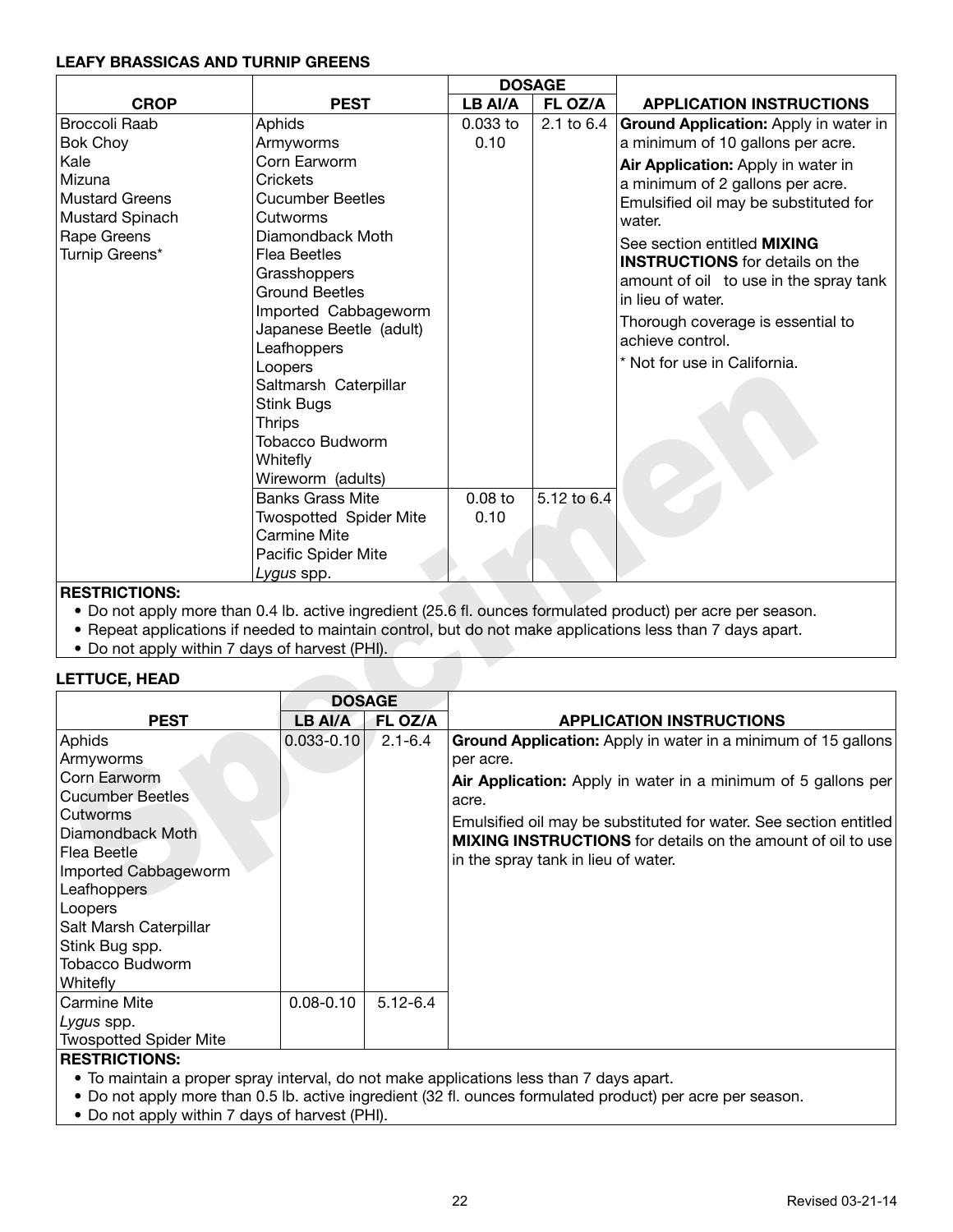#### **MAYHAW\***

|               |         | <b>DOSAGE</b> |                                                                                                                               |  |  |
|---------------|---------|---------------|-------------------------------------------------------------------------------------------------------------------------------|--|--|
| <b>PEST</b>   | LB AI/A | FL OZ/A       | <b>APPLICATION INSTRUCTIONS</b>                                                                                               |  |  |
| Plum Curculio |         |               | $0.08 - 0.10$   5.12 -6.4 <b>Ground Application:</b> Apply in water in a minimum of 28 gallons<br>of finished spray per acre. |  |  |
|               |         |               | <b>Air Application:</b> Apply in water in a minimum of 2 gallons per acre.                                                    |  |  |
|               |         |               | Apply in sufficient water to obtain uniform coverage as needed.                                                               |  |  |
|               |         |               |                                                                                                                               |  |  |

## **RESTRICTIONS:**

- Do not apply more than 0.2 lb. active ingredient (12.8 fl. ounces formulated product) per acre per season.
- To maintain a proper spray interval, do not make applications less than 7 days apart.
- Do not apply within 30 days of harvest (PHI).

\*Not registered for use in California unless accompanied by a supplemental label.

# **OKRA**

|                                                | <b>DOSAGE</b>            |             |                                                                                                               |
|------------------------------------------------|--------------------------|-------------|---------------------------------------------------------------------------------------------------------------|
| <b>PEST</b>                                    | LB AI/A                  | FL OZ/A     | <b>APPLICATION INSTRUCTIONS</b>                                                                               |
| Aphids                                         | $0.033 -$                | $2.1 - 6.4$ | Ground Application: Apply in water in a minimum of 10 gallons                                                 |
| Armyworms                                      | 0.10                     |             | of finished spray per acre.                                                                                   |
| Corn Earworm                                   |                          |             | Air Application: Apply in water in a minimum of 2 gallons per acre.                                           |
| Cucumber Beetles                               |                          |             | Apply in sufficient water to obtain uniform coverage as needed.                                               |
| Cutworms                                       |                          |             |                                                                                                               |
| European Corn Borer                            |                          |             |                                                                                                               |
| Flea Beetles                                   |                          |             |                                                                                                               |
| Japanese Beetle (Adult)                        |                          |             |                                                                                                               |
| Leafminers                                     |                          |             |                                                                                                               |
| Loopers                                        |                          |             |                                                                                                               |
| Stink bugs                                     |                          |             |                                                                                                               |
| <b>Thrips</b>                                  |                          |             |                                                                                                               |
| Whitefly                                       |                          |             |                                                                                                               |
| <b>Broad Mite</b>                              | $0.08 - 0.10$ 5.12 - 6.4 |             |                                                                                                               |
| Carmine Mite                                   |                          |             |                                                                                                               |
| Lygus spp.                                     |                          |             |                                                                                                               |
| <b>Two Spotted Spider Mite</b>                 |                          |             |                                                                                                               |
| <b>RESTRICTIONS:</b>                           |                          |             |                                                                                                               |
|                                                |                          |             | • To maintain a proper spray interval, do not make applications less than 7 days apart.                       |
|                                                |                          |             | . Do not apply more than 0.20 lb. active ingredient (12.8 fl. ounces formulated product) per acre per season. |
| • Do not apply within 7 days of harvest (PHI). |                          |             |                                                                                                               |
|                                                |                          |             |                                                                                                               |
|                                                |                          |             |                                                                                                               |
|                                                |                          |             |                                                                                                               |
|                                                |                          |             |                                                                                                               |
|                                                |                          |             |                                                                                                               |
|                                                |                          |             |                                                                                                               |
|                                                |                          |             |                                                                                                               |
|                                                |                          |             |                                                                                                               |

- To maintain a proper spray interval, do not make applications less than 7 days apart.
- Do not apply more than 0.20 lb. active ingredient (12.8 fl. ounces formulated product) per acre per season.
- Do not apply within 7 days of harvest (PHI).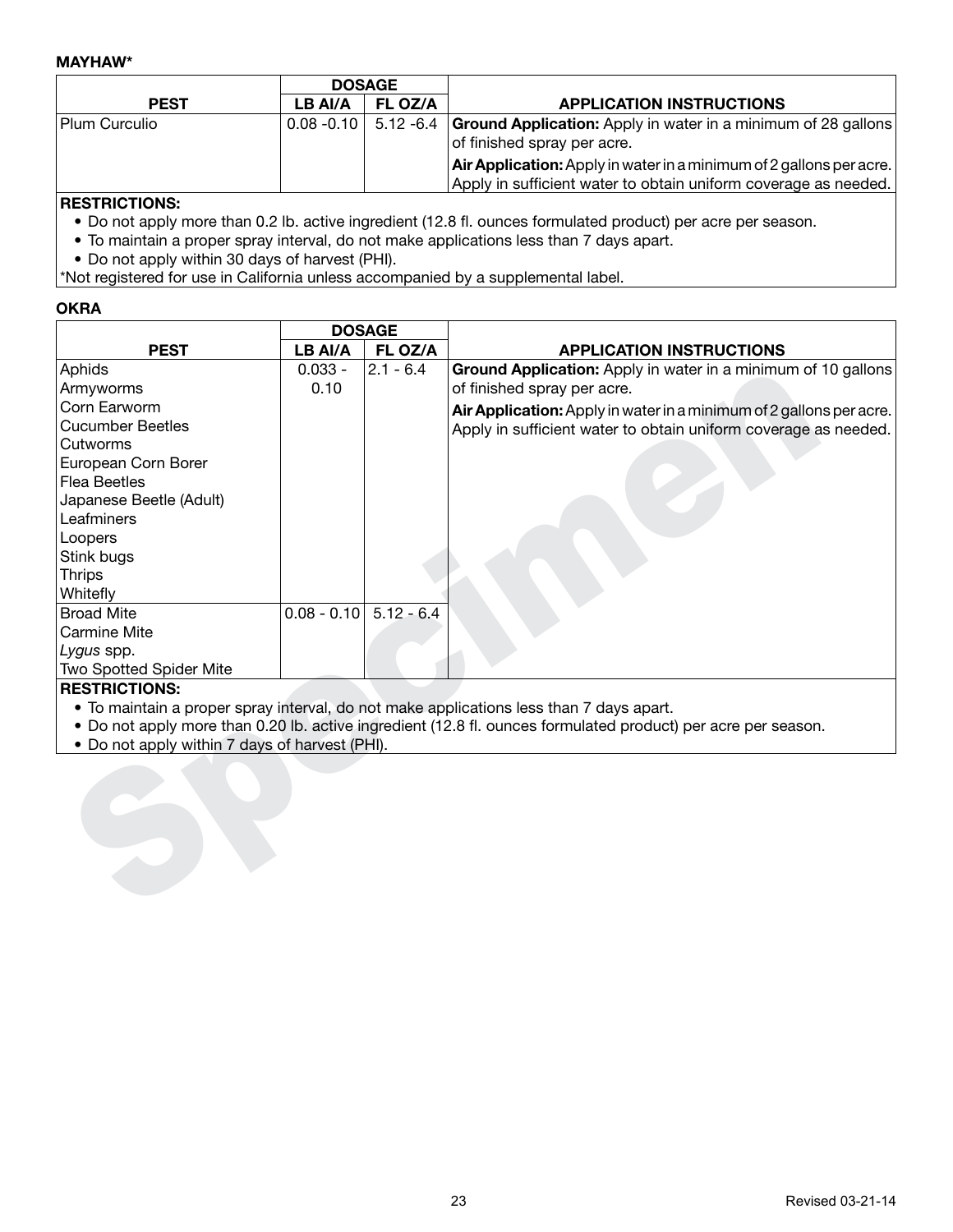#### **PEANUT\***

|                                     | <b>DOSAGE</b> |             |                                                                 |
|-------------------------------------|---------------|-------------|-----------------------------------------------------------------|
| <b>PEST</b>                         | LB AI/A       | FL OZ/A     | <b>APPLICATION INSTRUCTIONS</b>                                 |
| Beet Armyworm                       | $0.033 - 0.1$ | $2.1 - 6.4$ | Ground Application: Apply in water in a minimum of 10 gallons   |
| Corn Earworm                        |               |             | of finished spray per acre.                                     |
| Cutworm species                     |               |             | Air Application: Apply in water in a minimum of 2 gallons per   |
| Fall Armyworm                       |               |             | acre.                                                           |
| Grasshoppers                        |               |             | Apply in sufficient water to obtain uniform coverage as needed. |
| Green Cloverworm                    |               |             |                                                                 |
| Leafhoppers                         |               |             |                                                                 |
| Lesser Cornstalk Borer              |               |             |                                                                 |
| Loopers                             |               |             |                                                                 |
| <b>Rednecked Peanut Worm</b>        |               |             |                                                                 |
| Southern Armyworm                   |               |             |                                                                 |
| Southern Corn Rootworm              |               |             |                                                                 |
| Stink Bugs                          |               |             |                                                                 |
| <b>Threecornered Alfalfa Hopper</b> |               |             |                                                                 |
| Velvetbean Caterpillar              |               |             |                                                                 |
| Yellowstriped Armyworm              |               |             |                                                                 |
| Aphids                              | $0.06 - 0.1$  | $3.8 - 6.4$ |                                                                 |
| <b>Spider Mites</b>                 |               |             |                                                                 |
| <b>Thrips</b>                       |               |             |                                                                 |
| Whitefly                            |               |             |                                                                 |

# **RESTRICTIONS:**

- Do not apply more than 0.5 lb. active ingredient (32 fl. ounces formulated product) per acre per season.
- To maintain a proper spray interval, do not make applications less than 14 days apart.
- Do not feed immature plants and peanut hay to livestock.
- Do not apply within 14 days of harvest (PHI).

#### **PEARS**

| THRECOILIEIEU Alialia HUDDEI                               |              |               |                                                                                                            |
|------------------------------------------------------------|--------------|---------------|------------------------------------------------------------------------------------------------------------|
| Velvetbean Caterpillar                                     |              |               |                                                                                                            |
| Yellowstriped Armyworm                                     |              |               |                                                                                                            |
| Aphids                                                     | $0.06 - 0.1$ | $3.8 - 6.4$   |                                                                                                            |
| <b>Spider Mites</b>                                        |              |               |                                                                                                            |
| <b>Thrips</b>                                              |              |               |                                                                                                            |
| Whitefly                                                   |              |               |                                                                                                            |
| <b>RESTRICTIONS:</b>                                       |              |               |                                                                                                            |
|                                                            |              |               | • Do not apply more than 0.5 lb. active ingredient (32 fl. ounces formulated product) per acre per season. |
|                                                            |              |               | • To maintain a proper spray interval, do not make applications less than 14 days apart.                   |
| • Do not feed immature plants and peanut hay to livestock. |              |               |                                                                                                            |
| • Do not apply within 14 days of harvest (PHI).            |              |               |                                                                                                            |
| * Not For Use in California.                               |              |               |                                                                                                            |
| <b>PEARS</b>                                               |              |               |                                                                                                            |
|                                                            |              | <b>DOSAGE</b> |                                                                                                            |
| <b>PEST</b>                                                | LB AI/A      | FL OZ/A       | <b>APPLICATION INSTRUCTIONS</b>                                                                            |
| Aphids                                                     | $0.04 - 0.2$ | $2.6 - 12.8$  | Ground Application: Apply in water in a minimum of 200                                                     |
| <b>Codling Moth</b>                                        |              |               | gallons per acre (dilute) and 50 gallons per acre (concentrate).                                           |
| Cutworms                                                   |              |               | Air Application: Apply in water in a minimum of 10 gallons per                                             |
| Green Fruitworm                                            |              |               | acre by air.                                                                                               |
| Leafhoppers                                                |              |               |                                                                                                            |
| Leafminers                                                 |              |               |                                                                                                            |
| Leafrollers                                                |              |               |                                                                                                            |
| Lygus spp.                                                 |              |               |                                                                                                            |
| <b>Plant Bugs</b>                                          |              |               |                                                                                                            |
| <b>Plum Curculio</b>                                       |              |               |                                                                                                            |
| San Jose Scale (Crawlers)                                  |              |               |                                                                                                            |
| <b>Stink Bugs</b>                                          |              |               |                                                                                                            |
| <b>Tarnished Plant Bugs</b>                                |              |               |                                                                                                            |
| <b>Twospotted Spider Mite</b>                              | $0.06 - 0.2$ | $3.8 - 12.8$  |                                                                                                            |
| <b>Yellow Mite</b>                                         |              |               |                                                                                                            |
|                                                            |              |               |                                                                                                            |
| European Red Mite                                          | $0.08 - 0.2$ | $5.12 -$      |                                                                                                            |
|                                                            |              | 12.8          |                                                                                                            |

#### **RESTRICTIONS:**

• Do not apply more than 0.5 lb. active ingredient (32 fl. ounces formulated product) per acre per season with no more than 0.45 (28.8 fl. ounces formulated product) pound active per acre applied after petal fall.

- To maintain a proper spray interval, do not make applications less than 30 days apart.
- Do not graze livestock in treated orchards or cut treated cover crops for feed.
- Do not apply within 14 days of harvest (PHI).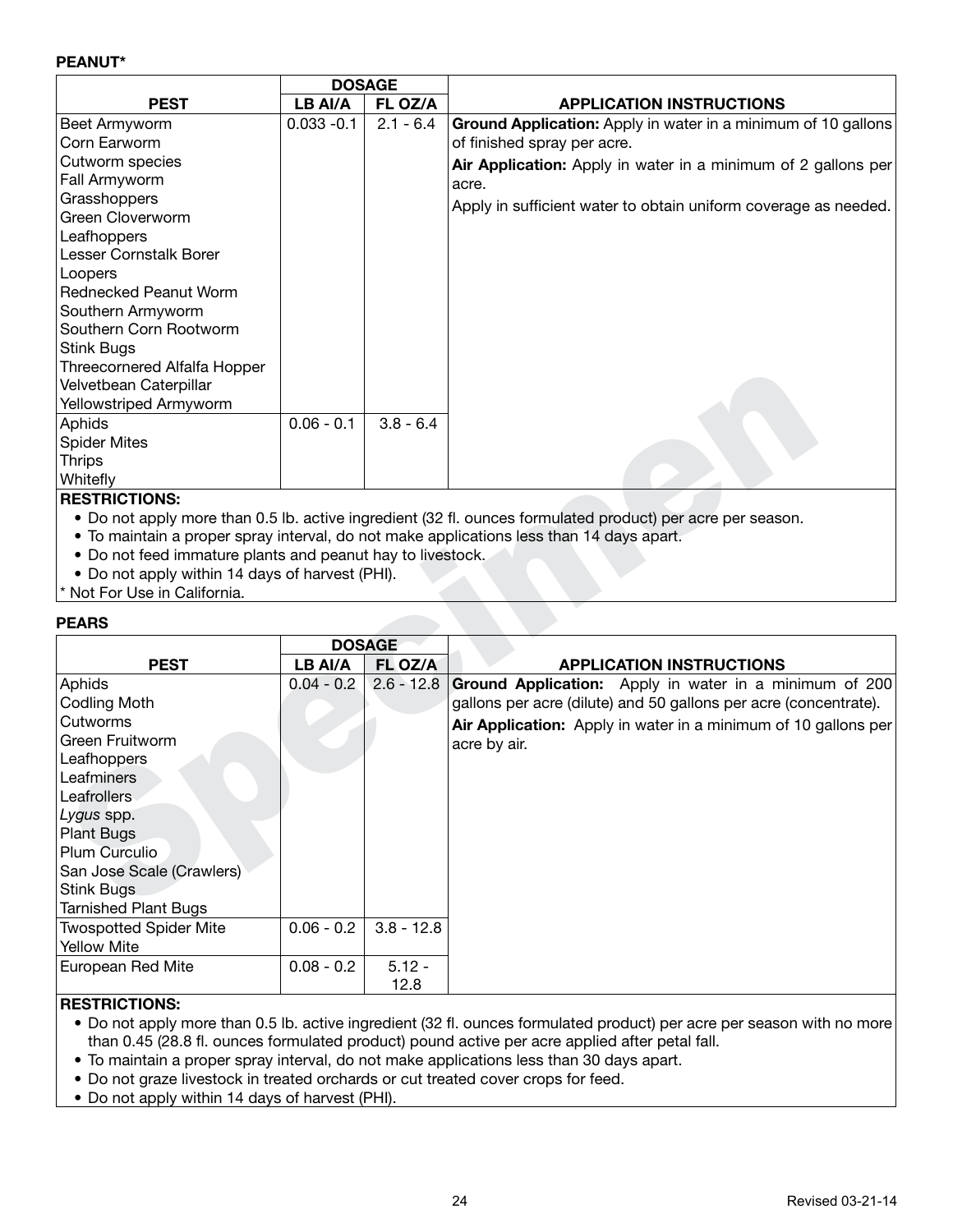#### **ROOT CROPS (except Sugar Beets)**

|                                                 |                                                                                                            | <b>DOSAGE</b>            |              |                                                                                                               |
|-------------------------------------------------|------------------------------------------------------------------------------------------------------------|--------------------------|--------------|---------------------------------------------------------------------------------------------------------------|
| <b>CROP</b>                                     | <b>PEST</b>                                                                                                | LB AI/A                  | FL OZ/A      | <b>APPLICATION INSTRUCTIONS</b>                                                                               |
| Burdock, edible                                 | Aphids                                                                                                     | $0.08 - 0.10$ 5.12 - 6.4 |              | Ground Application: Apply in water                                                                            |
| Carrot                                          | Beet Armyworm                                                                                              |                          |              | in a minimum of 25 gallons of finished                                                                        |
| Celeriac                                        | Celery Leaftier                                                                                            |                          |              | spray per acre.                                                                                               |
| Chervil, Turnip rooted                          | Corn Earworm                                                                                               |                          |              | Air Application: Apply in water in a                                                                          |
| Chicory                                         | Cross-Striped                                                                                              |                          |              | minimum of 2 gallons per acre.                                                                                |
| Ginseng                                         | Cabbageworm                                                                                                |                          |              | Apply in sufficient water to obtain                                                                           |
| Horseradish                                     | Cutworm species                                                                                            |                          |              | uniform coverage as needed.                                                                                   |
| Parsley, Turnip rooted                          | Diamondback moth                                                                                           |                          |              |                                                                                                               |
| Parsnip                                         | European Corn Borer                                                                                        |                          |              |                                                                                                               |
| Radish                                          | Fall Armyworm                                                                                              |                          |              |                                                                                                               |
| Radish, Oriental                                | <b>Fire Ants</b>                                                                                           |                          |              |                                                                                                               |
| Rutabaga                                        | <b>Flea Beetles</b>                                                                                        |                          |              |                                                                                                               |
| Salsify                                         | Green Cloverworm                                                                                           |                          |              |                                                                                                               |
| Salsify, Black                                  | Hornworms                                                                                                  |                          |              |                                                                                                               |
| Salsify, Spanish                                | Imported Cabbageworm                                                                                       |                          |              |                                                                                                               |
| <b>Skirret</b>                                  | Loopers                                                                                                    |                          |              |                                                                                                               |
| Turnip                                          | Southern Armyworm                                                                                          |                          |              |                                                                                                               |
|                                                 | <b>Spider Mites</b>                                                                                        |                          |              |                                                                                                               |
|                                                 | <b>Tobacco Budworm</b>                                                                                     |                          |              |                                                                                                               |
|                                                 | Velvetbean Caterpillar                                                                                     |                          |              |                                                                                                               |
|                                                 | Whitefly                                                                                                   |                          |              |                                                                                                               |
|                                                 | Yellowstriped Armyworm                                                                                     |                          |              |                                                                                                               |
| <b>RESTRICTIONS:</b>                            |                                                                                                            |                          |              |                                                                                                               |
|                                                 | • Do not apply more than 0.5 lb. active ingredient (32 fl. ounces formulated product) per acre per season. |                          |              |                                                                                                               |
|                                                 | . To maintain a proper spray interval, do not make applications less than 7 days apart.                    |                          |              |                                                                                                               |
| • Do not apply within 21 days of harvest (PHI). |                                                                                                            |                          |              |                                                                                                               |
| Garden Beet                                     | Aphids                                                                                                     | $0.08 - 0.10$            | $5.12 - 6.4$ | Ground Application: Apply in water                                                                            |
|                                                 | <b>Fire Ants</b>                                                                                           |                          |              | in a minimum of 25 gallons of finished                                                                        |
|                                                 | <b>Flea Beetles</b>                                                                                        |                          |              | spray per acre.                                                                                               |
|                                                 | Lepidopterous Larvae                                                                                       |                          |              | Air Application: Apply in water in a                                                                          |
|                                                 | <b>Spider Mites</b>                                                                                        |                          |              | minimum of 2 gallons per acre.                                                                                |
|                                                 | Whitefly                                                                                                   |                          |              | Apply in sufficient water to obtain                                                                           |
|                                                 |                                                                                                            |                          |              | uniform coverage as needed.                                                                                   |
| <b>RESTRICTIONS:</b>                            |                                                                                                            |                          |              |                                                                                                               |
|                                                 |                                                                                                            |                          |              | • Do not apply more than 0.40 lb. active ingredient (25.6 fl. ounces formulated product) per acre per season. |
|                                                 | To maintain a proper spray interval, do not make applications less than 7 days apart.                      |                          |              |                                                                                                               |
| . Do not apply within 1 day of harvest (PHI).   |                                                                                                            |                          |              |                                                                                                               |
|                                                 |                                                                                                            |                          |              |                                                                                                               |
|                                                 |                                                                                                            |                          |              |                                                                                                               |
|                                                 |                                                                                                            |                          |              |                                                                                                               |
|                                                 |                                                                                                            |                          |              |                                                                                                               |
|                                                 |                                                                                                            |                          |              |                                                                                                               |

- Do not apply more than 0.40 lb. active ingredient (25.6 fl. ounces formulated product) per acre per season.
- To maintain a proper spray interval, do not make applications less than 7 days apart.
- Do not apply within 1 day of harvest (PHI).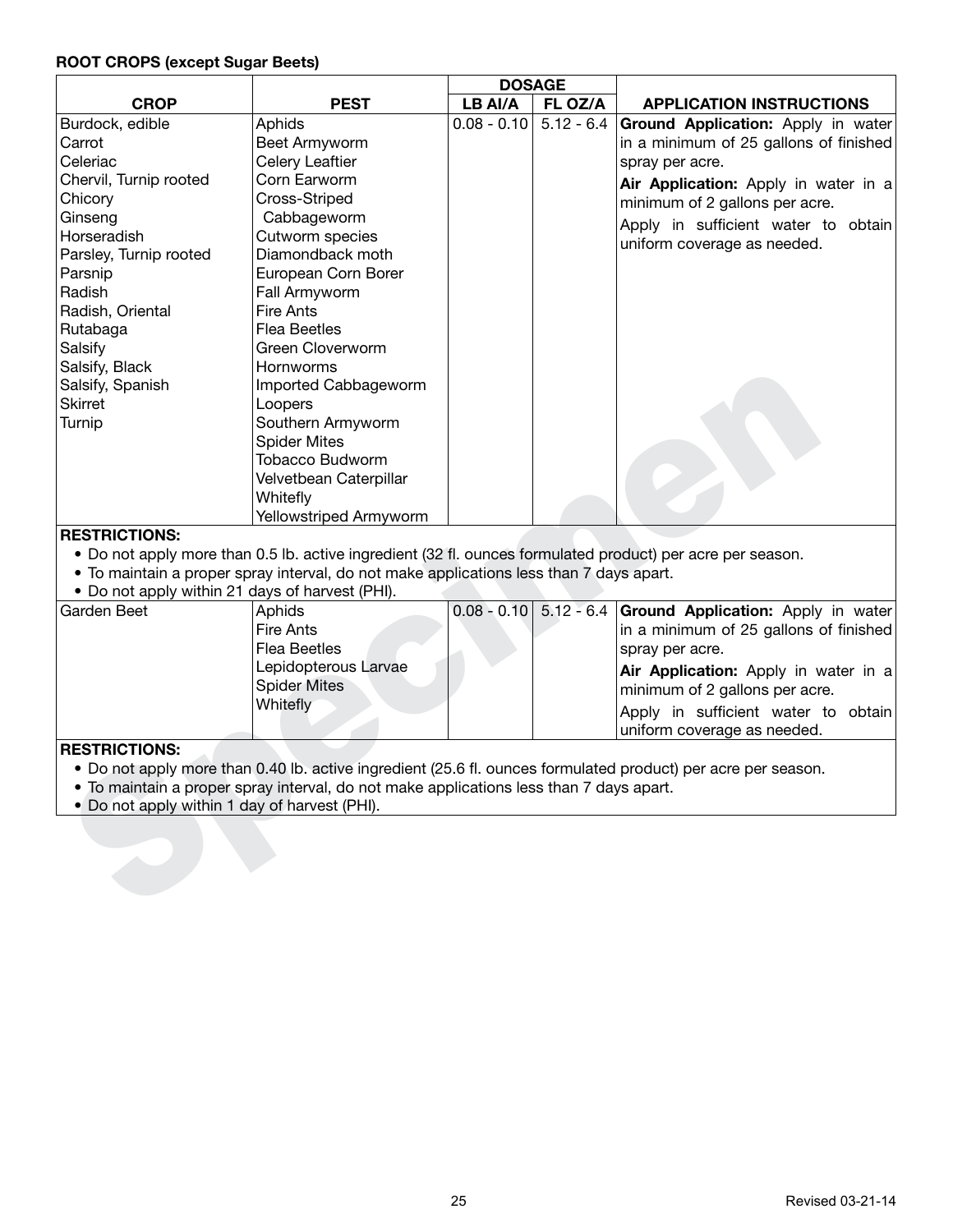#### **SOYBEANS**

|                                      | <b>DOSAGE</b> |             |                                                                                        |
|--------------------------------------|---------------|-------------|----------------------------------------------------------------------------------------|
| <b>PEST</b>                          | LB AI/A       | FL OZ/A     | <b>APPLICATION INSTRUCTIONS</b>                                                        |
| Alfalfa Caterpillar                  | $0.033 -$     | $2.1 - 6.4$ | Ground Application: Apply in water in a minimum of 10 gallons                          |
| Aphids                               | 0.10          |             | per acre.                                                                              |
| Aster Leafhopper                     |               |             | Air Application: Apply in water in a minimum of 2 gallon per                           |
| <b>Bean Leaf Beetle</b>              |               |             | acre.                                                                                  |
| Beet Armyworm*                       |               |             | *Pyrethroid resistance is common for Beet Armyworm and                                 |
| Cloverworm                           |               |             | Tobacco Budworm. Consult your local extension specialist,                              |
| Corn Earworm                         |               |             | certified crop advisor, and/or manufacturer for insecticide                            |
| Corn Rootworm Adult                  |               |             | resistance management and/or IPM guidance for the specific                             |
| <b>Cucumber Beetles</b>              |               |             | site and resistant pest problems.                                                      |
| Cutworms                             |               |             |                                                                                        |
| European Corn Borer                  |               |             |                                                                                        |
| Fall Armyworm                        |               |             |                                                                                        |
| Flea Beetle                          |               |             |                                                                                        |
| Grasshoppers                         |               |             |                                                                                        |
| Imported Cabbageworm                 |               |             |                                                                                        |
| Japanese Beetle Adult                |               |             |                                                                                        |
| Leafhoppers<br>Leafminers            |               |             |                                                                                        |
|                                      |               |             |                                                                                        |
| Loopers<br>Mexican Bean Beetle Adult |               |             |                                                                                        |
| Pea Leaf Weevil                      |               |             |                                                                                        |
| Pea Weevil                           |               |             |                                                                                        |
| Plant Bug                            |               |             |                                                                                        |
| Saltmarsh Caterpillar                |               |             |                                                                                        |
| Sap Beetle                           |               |             |                                                                                        |
| Southern Armyworm                    |               |             |                                                                                        |
| Soybean Aphid                        |               |             |                                                                                        |
| <b>Stink Bugs</b>                    |               |             |                                                                                        |
| <b>Tarnished Plant Bug</b>           |               |             |                                                                                        |
| <b>Thrips</b>                        |               |             |                                                                                        |
| Tobacco Budworm*                     |               |             |                                                                                        |
| Webworms                             |               |             |                                                                                        |
| Western Bean Cutworm                 |               |             |                                                                                        |
| Whitefly                             |               |             |                                                                                        |
| Yellowstriped Armyworm               |               |             |                                                                                        |
| Lygus spp.                           |               |             | $0.08 - 0.10$ 5.12 - 6.4 Ground Application: Apply in water in a minimum of 10 gallons |
| Whitefly                             |               |             | per acre.                                                                              |
| <b>Twospotted Spider Mite</b>        |               |             | Air Application: Apply in water in a minimum of 2 gallon per<br>acre.                  |
|                                      |               |             | *Pyrethroid resistance is common for Beet Armyworm and                                 |
|                                      |               |             | Tobacco Budworm. Consult your local extension specialist,                              |
|                                      |               |             | certified crop advisor, and/or manufacturer for insecticide                            |
|                                      |               |             | resistance management and/or IPM guidance for the specific                             |
|                                      |               |             | site and resistant pest problems.                                                      |
|                                      |               |             |                                                                                        |

- To maintain a proper spray interval, do not make applications less than 30 days apart.
- Do not apply more than 0.3 lb. active ingredient (12.8 fl. ounces formulated product) per acre per season.
- Do not apply within 18 days of harvest (PHI).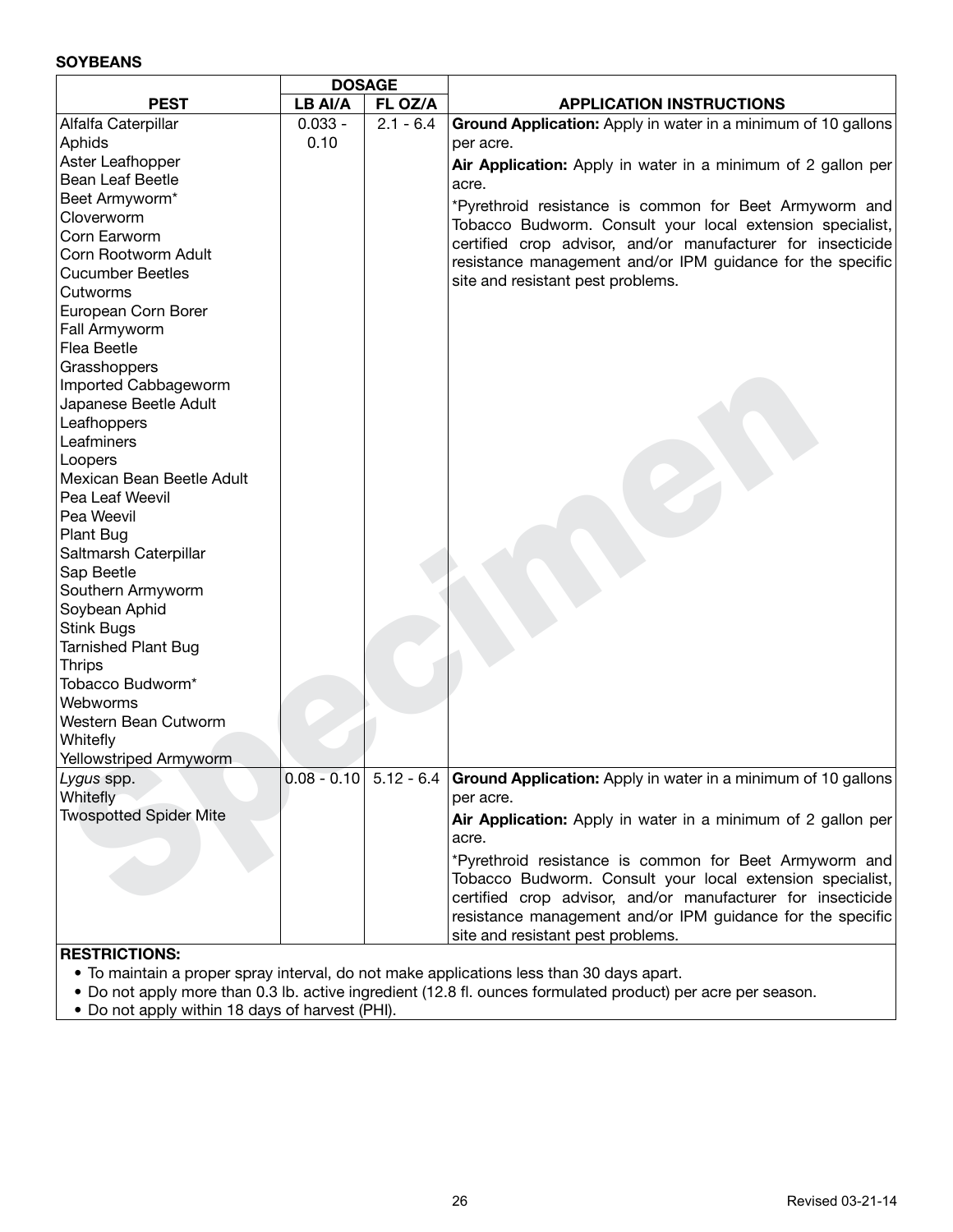## **SPINACH**

|                                                 | <b>DOSAGE</b> |              |                                                                                                              |
|-------------------------------------------------|---------------|--------------|--------------------------------------------------------------------------------------------------------------|
| <b>PEST</b>                                     | LB AI/A       | FL OZ/A      | <b>APPLICATION INSTRUCTIONS</b>                                                                              |
| Armyworms                                       | $0.033 -$     | $2.1 - 6.4$  | Ground Application: Apply in water in a minimum of 10 gallons                                                |
| Colorado Potato Beetle                          | 0.10          |              | per acre.                                                                                                    |
| Corn Earworm                                    |               |              | Air Application: Apply in water in a minimum of 5 gallons per                                                |
| <b>Cucumber Beetles</b>                         |               |              | acre.                                                                                                        |
| Cutworms                                        |               |              | For whitefly and fire ant control either at planting or as a foliar                                          |
| European Corn Borer                             |               |              | treatment, apply up to 6.4 oz. (0.1 lb. active) per acre being                                               |
| <b>Flea Beetles</b>                             |               |              | careful not to exceed reapplication intervals or maximum dosage                                              |
| Leafminers                                      |               |              | rates specified in this section.                                                                             |
| Loopers                                         |               |              |                                                                                                              |
| Pepper Weevil                                   |               |              |                                                                                                              |
| <b>Thrips</b>                                   |               |              |                                                                                                              |
| Tomato Hornworm                                 |               |              |                                                                                                              |
| <b>Tomato Pinworm</b>                           |               |              |                                                                                                              |
| Whitefly                                        |               |              |                                                                                                              |
| <b>Banks Grass Mite</b>                         | $0.08 -$      | $5.12 - 6.4$ |                                                                                                              |
| <b>Broad Mite</b>                               | 0.10          |              |                                                                                                              |
| Carmine Mite                                    |               |              |                                                                                                              |
| Fire Ants                                       |               |              |                                                                                                              |
| Lygus spp.                                      |               |              |                                                                                                              |
| Pacific Spider Mite                             |               |              |                                                                                                              |
| <b>Twospotted Spider Mite</b>                   |               |              |                                                                                                              |
| <b>RESTRICTIONS:</b>                            |               |              |                                                                                                              |
|                                                 |               |              | • To maintain a proper spray interval, do not make applications less than 7 days apart.                      |
|                                                 |               |              | • Do not apply more than 0.4 lb. active ingredient (25.6 fl. ounces formulated product) per acre per season. |
| • Do not apply within 40 days of harvest (PHI). |               |              |                                                                                                              |
|                                                 |               |              |                                                                                                              |
|                                                 |               |              |                                                                                                              |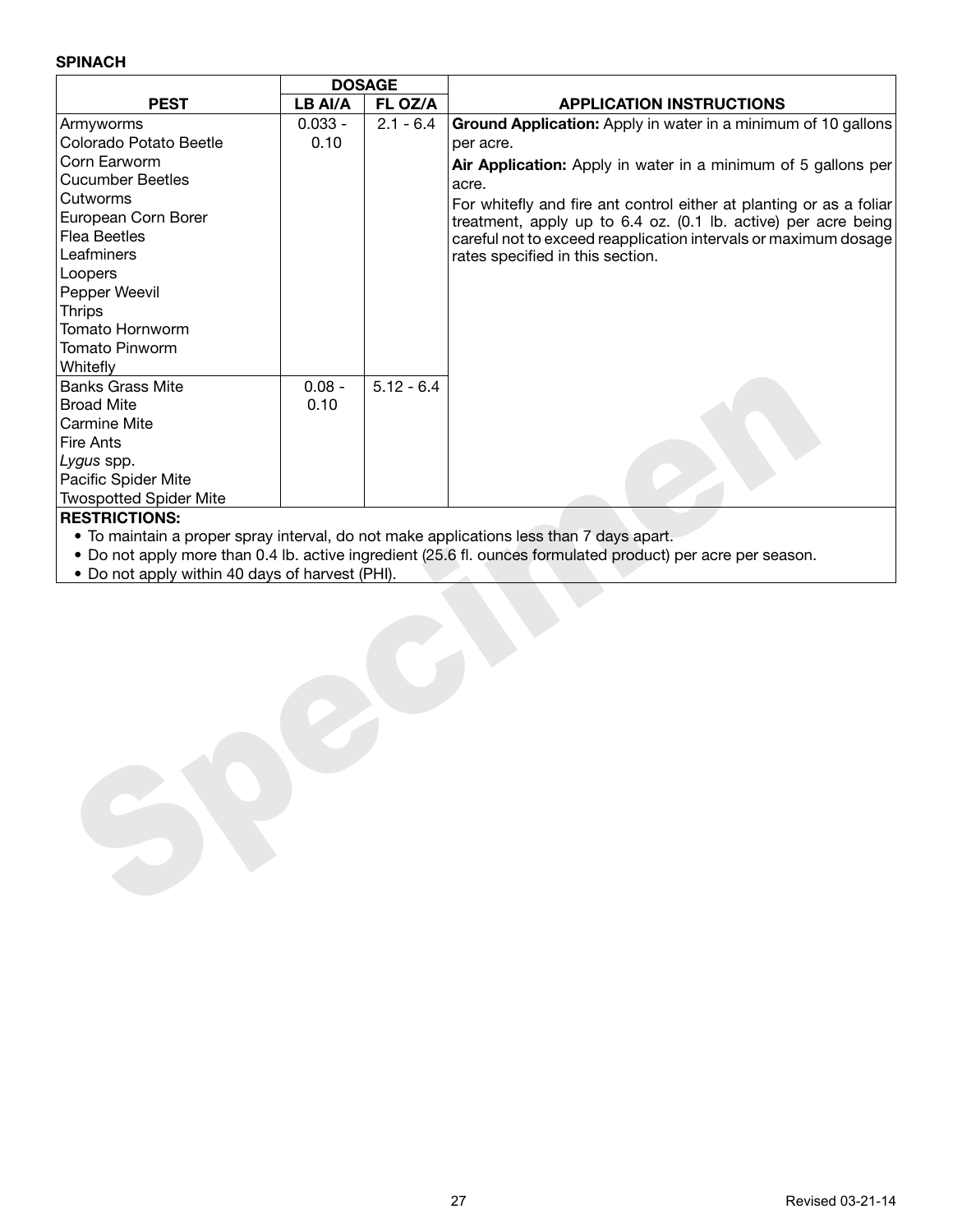## **SUCCULENT PEAS AND BEANS**

|                                                |                                                                |                | <b>DOSAGE</b> |                                                                                                              |  |  |
|------------------------------------------------|----------------------------------------------------------------|----------------|---------------|--------------------------------------------------------------------------------------------------------------|--|--|
| <b>CROP</b>                                    | <b>PEST</b>                                                    | LB AI/A        | FL OZ/A       | <b>APPLICATION INSTRUCTIONS</b>                                                                              |  |  |
| Pea (Pisum spp.)                               | Aster Leafhopper<br>Flea Beetle<br>Grasshoppers<br>Leafhoppers | $0.025 - 0.10$ | $1.6 - 6.4$   | Ground Application: Apply in water in                                                                        |  |  |
| Dwarf Pea                                      |                                                                |                |               | a minimum of 10 gallons per acre.                                                                            |  |  |
| Edible-pod Pea                                 |                                                                |                |               | Air Application: Apply in water in                                                                           |  |  |
| English Pea                                    | Alfalfa Caterpillar                                            | $0.033 - 0.10$ | $2.1 - 6.4$   | a minimum of 2 gallons per acre.                                                                             |  |  |
| Garden Pea<br>Green                            | Aphids                                                         |                |               | Emulsified oil may be substituted for                                                                        |  |  |
| Pea                                            | Bean Leaf Beetle                                               |                |               | water.                                                                                                       |  |  |
| Snow Pea                                       | Beet Armyworm                                                  |                |               | See section entitled <b>MIXING</b>                                                                           |  |  |
| Sugar Snap Pea                                 | Cloverworm                                                     |                |               | <b>INSTRUCTIONS</b> for details on amount                                                                    |  |  |
| Pigeon Pea                                     | Corn Earworm                                                   |                |               | of oil to use in the spray tank.                                                                             |  |  |
| <b>Bean</b> (Phaseolus spp.)                   | Corn Rootworm Adult                                            |                |               |                                                                                                              |  |  |
| Broadbean                                      | <b>Cucumber Beetle</b>                                         |                |               |                                                                                                              |  |  |
| (succulent)                                    | Cutworms                                                       |                |               |                                                                                                              |  |  |
| Lima bean (green)                              | European Corn Borer                                            |                |               |                                                                                                              |  |  |
| Runner bean                                    | Fall Armyworm                                                  |                |               |                                                                                                              |  |  |
| Snap bean                                      | Japanese Beetle Adult                                          |                |               |                                                                                                              |  |  |
| Wax bean                                       | Loopers                                                        |                |               |                                                                                                              |  |  |
| Bean (Vigna spp.)                              | Pea Leaf Weevil                                                |                |               |                                                                                                              |  |  |
| Asparagus Bean                                 | Pea Weevil                                                     |                |               |                                                                                                              |  |  |
| <b>Blackeyed Pea</b>                           | <b>Plant Bugs</b>                                              |                |               |                                                                                                              |  |  |
| Chinese Longbean                               | Sap Beetle                                                     |                |               |                                                                                                              |  |  |
| Cowpea                                         | Southern Armyworm                                              |                |               |                                                                                                              |  |  |
| Moth Bean                                      | <b>Stink Bugs</b>                                              |                |               |                                                                                                              |  |  |
| Southern Pea                                   | <b>Tarnished Plant Bug</b>                                     |                |               |                                                                                                              |  |  |
| Yardlong bean                                  | <b>Thrips</b>                                                  |                |               |                                                                                                              |  |  |
| Jackbean                                       | Webworms                                                       |                |               |                                                                                                              |  |  |
| Soybean                                        | Western Bean Cutworm                                           |                |               |                                                                                                              |  |  |
| (immature seed)                                | Whitefly                                                       |                |               |                                                                                                              |  |  |
| Sword bean                                     | Yellowstriped Armyworm                                         |                |               |                                                                                                              |  |  |
|                                                | <b>Banks Grass Mite</b>                                        | $0.08 - 0.10$  | $5.12 - 6.4$  |                                                                                                              |  |  |
|                                                | Carmine Mite                                                   |                |               |                                                                                                              |  |  |
|                                                | Lygus spp.                                                     |                |               |                                                                                                              |  |  |
|                                                | <b>Twospotted Spider Mite</b>                                  |                |               |                                                                                                              |  |  |
| <b>RESTRICTIONS:</b>                           |                                                                |                |               |                                                                                                              |  |  |
|                                                |                                                                |                |               | • Do not apply more than 0.2 lb. active ingredient (12.8 fl. ounces formulated product) per acre per season. |  |  |
| • Do not apply within 3 days of harvest (PHI). |                                                                |                |               |                                                                                                              |  |  |
|                                                |                                                                |                |               |                                                                                                              |  |  |
|                                                |                                                                |                |               |                                                                                                              |  |  |
|                                                |                                                                |                |               |                                                                                                              |  |  |
|                                                |                                                                |                |               |                                                                                                              |  |  |
|                                                |                                                                |                |               |                                                                                                              |  |  |
|                                                |                                                                |                |               |                                                                                                              |  |  |
|                                                |                                                                |                |               |                                                                                                              |  |  |
|                                                |                                                                |                |               |                                                                                                              |  |  |

- Do not apply more than 0.2 lb. active ingredient (12.8 fl. ounces formulated product) per acre per season.
- Do not apply within 3 days of harvest (PHI).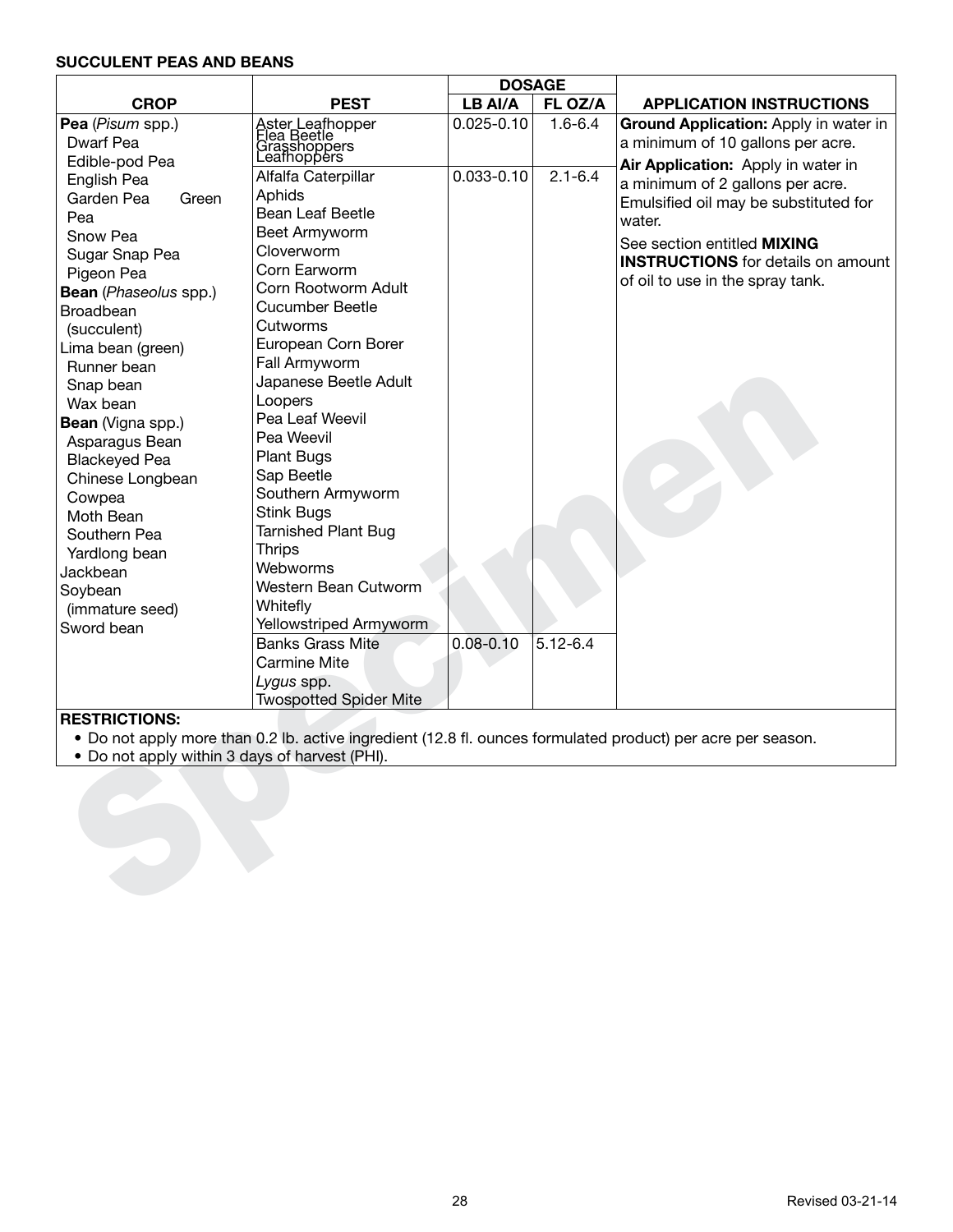#### **TOBACCO**

|                                                                             | <b>DOSAGE</b> |              |                                                                                                                           |
|-----------------------------------------------------------------------------|---------------|--------------|---------------------------------------------------------------------------------------------------------------------------|
| <b>PEST</b>                                                                 | LB AI/A       | FL OZ/A      | <b>APPLICATION INSTRUCTIONS</b>                                                                                           |
| Armyworm spp.                                                               | $0.0625 -$    | $4.0 - 6.4$  | Pre-Transplant Soil Applications: Apply 0.0625 - 0.1 lb. active                                                           |
| Cutworm spp.                                                                | 0.10          |              | ingredient per acre in a minimum of 10 gallons per acre to control                                                        |
| <b>Mole Crickets</b>                                                        |               |              | soil pests. Use of suitable equipment to incorporate into top 4"                                                          |
| <b>Stalkborers</b>                                                          |               |              | of the soil is required to control below- ground pests.                                                                   |
| Tobacco Flea Beetle (larvae)                                                |               |              | Transplant Water Treatment Application: Apply 0.0625 - 0.1                                                                |
| <b>White Grubs</b>                                                          |               |              | Ib. active ingredient per acre in a water treatment application                                                           |
| Wireworms                                                                   |               |              | volume of 10-200 gallons per acre.                                                                                        |
| Aphid spp.                                                                  | $0.04 - 0.10$ | $2.56 - 6.4$ | Foliar Applications: Apply 0.04 - 0.1 lb. active ingredient per                                                           |
| Armyworm spp.                                                               |               |              | acre foliar application up to and including layby in a minimum of                                                         |
| Flea Beetle (Adult)                                                         |               |              | 10 gallons per acre.                                                                                                      |
| Chinch bugs                                                                 |               |              |                                                                                                                           |
| Stink bugs                                                                  |               |              |                                                                                                                           |
| Japanese Beetles                                                            |               |              |                                                                                                                           |
| Grasshoppers                                                                |               |              |                                                                                                                           |
| Cutworm spp.                                                                |               |              |                                                                                                                           |
| <b>Tarnished Plant Bugs</b>                                                 |               |              |                                                                                                                           |
| Green bugs                                                                  |               |              |                                                                                                                           |
| <b>Thrips</b>                                                               |               |              |                                                                                                                           |
| Whiteflies                                                                  |               |              |                                                                                                                           |
| <b>Spider Mites</b>                                                         | 0.10          | 6.4          |                                                                                                                           |
| <i>Lygus</i> spp.                                                           |               |              |                                                                                                                           |
| <b>RESTRICTIONS:</b>                                                        |               |              |                                                                                                                           |
| • For foliar applications, do not make more than 2 applications per season. |               |              |                                                                                                                           |
|                                                                             |               |              | • May be tank mixed with Command®, Spartan®, and other herbicides approved for tobacco use.                               |
|                                                                             |               |              | • For all applications do not apply more than 0.2 lb. active ingredient (12.8 fl. ounces formulated product) per acre per |
| season.                                                                     |               |              |                                                                                                                           |
| • Do not apply later than layby.                                            |               |              |                                                                                                                           |
|                                                                             |               |              |                                                                                                                           |
|                                                                             |               |              |                                                                                                                           |
|                                                                             |               |              |                                                                                                                           |
|                                                                             |               |              |                                                                                                                           |
|                                                                             |               |              |                                                                                                                           |
|                                                                             |               |              |                                                                                                                           |
|                                                                             |               |              |                                                                                                                           |
|                                                                             |               |              |                                                                                                                           |
|                                                                             |               |              |                                                                                                                           |
|                                                                             |               |              |                                                                                                                           |
|                                                                             |               |              |                                                                                                                           |
|                                                                             |               |              |                                                                                                                           |
|                                                                             |               |              |                                                                                                                           |
|                                                                             |               |              |                                                                                                                           |
|                                                                             |               |              |                                                                                                                           |

#### **RESTRICTIONS:**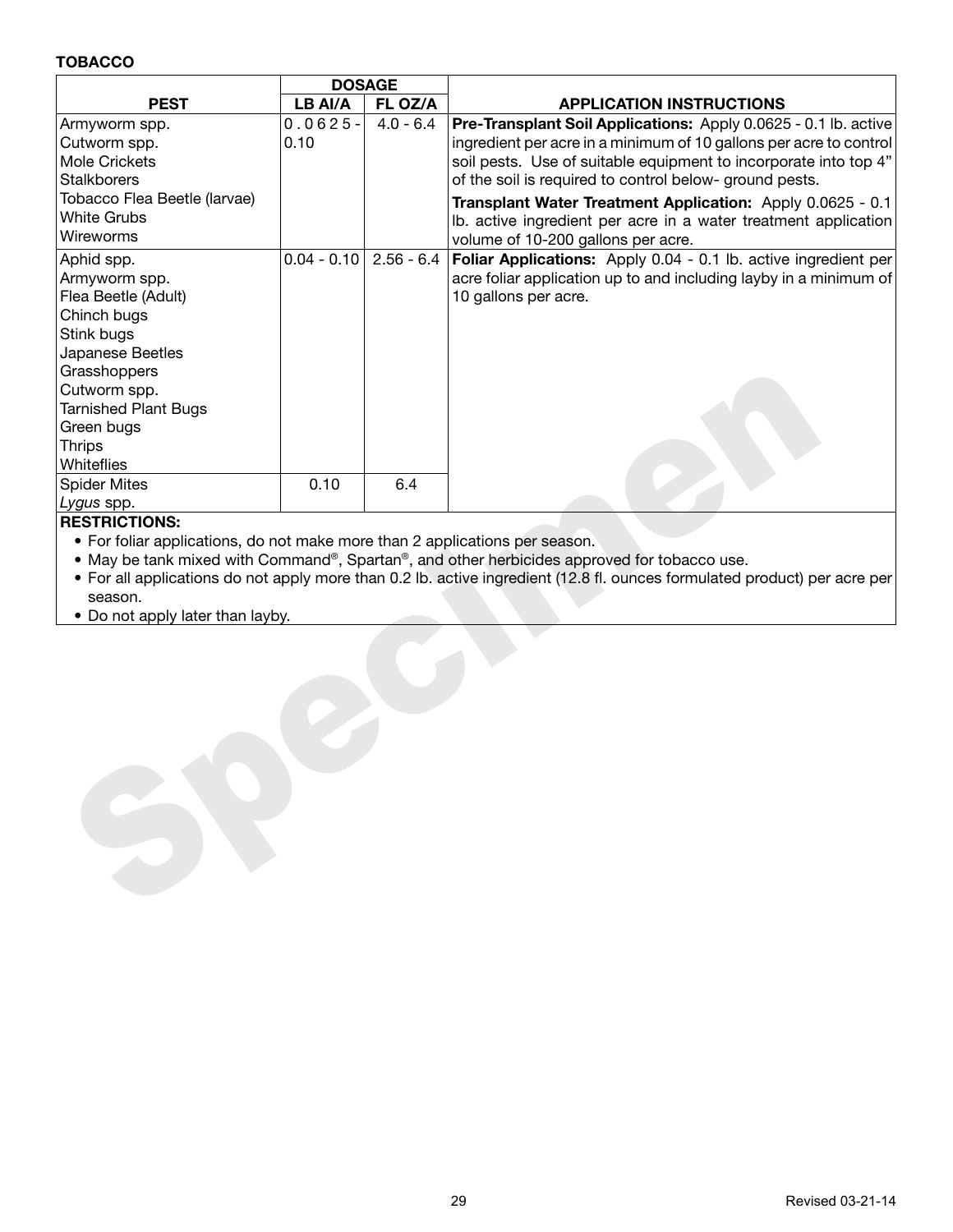# **TREE NUTS CROPS**

Tree Nut Crops including: Almond, Beech nut, Brazil nut, Butternut, Cashew, Chestnut, Chinquapin, Filbert (hazelnut), Hickory nut, Macadamia nut (bush nut), Pecan, pistachio, and Walnut (Black & English)

|                                                                                                                                                                                                                                                                                                                                                                                                                                                                                                                                                                                                                                                                                         | <b>DOSAGE</b>           |              |                                                                                                                                                                                                                                                                                                                  |  |  |  |  |
|-----------------------------------------------------------------------------------------------------------------------------------------------------------------------------------------------------------------------------------------------------------------------------------------------------------------------------------------------------------------------------------------------------------------------------------------------------------------------------------------------------------------------------------------------------------------------------------------------------------------------------------------------------------------------------------------|-------------------------|--------------|------------------------------------------------------------------------------------------------------------------------------------------------------------------------------------------------------------------------------------------------------------------------------------------------------------------|--|--|--|--|
| <b>PEST</b>                                                                                                                                                                                                                                                                                                                                                                                                                                                                                                                                                                                                                                                                             | LB AI/A                 | FL OZ/A      | <b>APPLICATION INSTRUCTIONS</b>                                                                                                                                                                                                                                                                                  |  |  |  |  |
| <b>Black Pecan Aphid</b><br><b>Codling Moth</b><br>Filbert Worm<br>Hickory Shuckworm Leaffooted<br><b>Bugs</b><br>Navel Orangeworm<br>Oblique<br>Banded<br>Leafroller<br>Peach Twig Borer<br>Pecan Leaf Casebearer<br>Pecan Nut Casebearer<br>Pecan Phylloxera<br>Plant Bugs<br><b>Stink Bugs</b>                                                                                                                                                                                                                                                                                                                                                                                       | $0.052 - 0.20$ 3.2-12.8 |              | Ground Application: Apply as a dilute (minimum of 200 gallons<br>of finished spray per acre) or concentrate (minimum of 50 gallons<br>of finished spray per acre) spray in sufficient water to provide<br>thorough coverage.<br>Air Application: Apply in a minimum of 10 gallons of finished<br>spray per acre. |  |  |  |  |
| <b>Walnut Aphid</b>                                                                                                                                                                                                                                                                                                                                                                                                                                                                                                                                                                                                                                                                     |                         |              |                                                                                                                                                                                                                                                                                                                  |  |  |  |  |
| Yellow Pecan Aphid                                                                                                                                                                                                                                                                                                                                                                                                                                                                                                                                                                                                                                                                      |                         |              |                                                                                                                                                                                                                                                                                                                  |  |  |  |  |
| European Red Mite<br><b>Spider Mites</b>                                                                                                                                                                                                                                                                                                                                                                                                                                                                                                                                                                                                                                                | $0.08 - 0.20$           | $5.1 - 12.8$ |                                                                                                                                                                                                                                                                                                                  |  |  |  |  |
| <b>Fire Ants</b><br>Walnut Husk Fly                                                                                                                                                                                                                                                                                                                                                                                                                                                                                                                                                                                                                                                     | $0.1 - 0.20$            | $6.4 - 12.8$ |                                                                                                                                                                                                                                                                                                                  |  |  |  |  |
| <b>RESTRICTIONS:</b><br>• Minimum spray intervals: Apply Willowood Bifenthrin 2EC as needed to maintain control, but not apply at intervals<br>sooner than 15 days.<br>• Observe a 21-day Pre-Harvest Interval (PHI) for Pecans and a 7-day Pre-Harvest Interval (PHI) for all other registered<br>tree nut crops.<br>• Do not exceed 0.2 lb. active ingredient per acre per application; do not exceed 0.50 lb. active ingredient per acre per<br>season.<br>. Do not graze livestock in treated orchards or cut treated cover crops for feed.<br>• Do not apply within 21 days of harvest (PHI) for Pecans.<br>. Do not apply within 7 days of harvest (PHI) for all other nut crops. |                         |              |                                                                                                                                                                                                                                                                                                                  |  |  |  |  |
|                                                                                                                                                                                                                                                                                                                                                                                                                                                                                                                                                                                                                                                                                         |                         |              |                                                                                                                                                                                                                                                                                                                  |  |  |  |  |

#### **RESTRICTIONS:**

- Do not apply within 21 days of harvest (PHI) for Pecans.
- Do not apply within 7 days of harvest (PHI) for all other nut crops.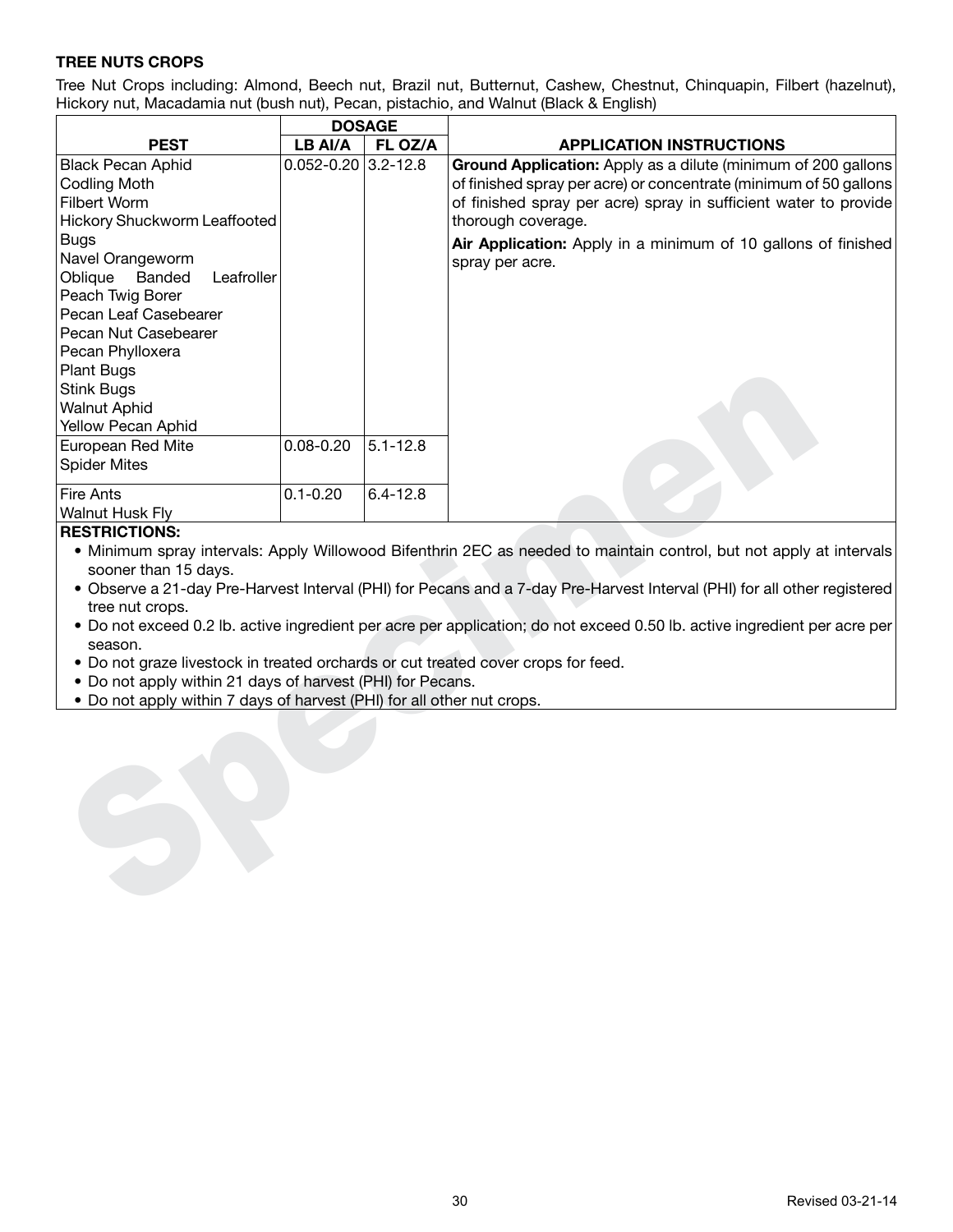#### **TUBEROUS AND CORM VEGETABLES**

|                                                                                                |                               | <b>DOSAGE</b>      |             |                                                                                                                           |  |  |  |
|------------------------------------------------------------------------------------------------|-------------------------------|--------------------|-------------|---------------------------------------------------------------------------------------------------------------------------|--|--|--|
| <b>CROP</b>                                                                                    | <b>PEST</b>                   | LB AI/A<br>FL OZ/A |             | <b>APPLICATION INSTRUCTIONS</b>                                                                                           |  |  |  |
| Arracacha                                                                                      | Corn Wireworm                 | 0.30               | 19.2        | In-Furrow planting time treatment:                                                                                        |  |  |  |
| Arrowroot                                                                                      | <b>Tobacco Wireworm</b>       | (at-plant)         | (at-plant)  | Willowood Bifenthrin 2EC may be                                                                                           |  |  |  |
| Potato                                                                                         | Japanese Beetle Grubs         | $0.05 - 0.15$      | $3.2 - 9.6$ | applied as an in-furrow planting time                                                                                     |  |  |  |
| <b>Chinese Artichoke</b>                                                                       | June Beetle                   | (layby)            | (layby)     | treatment for the control of wireworms,                                                                                   |  |  |  |
| Jerusalem Artichoke                                                                            | Southern Potato Wireworm      |                    |             | rootworms, and white grubs. Apply                                                                                         |  |  |  |
| Edible Canna                                                                                   | <b>Banded Cucumber Beetle</b> | $0.033 - 0.10$     | $2.1 - 6.4$ | Willowood Bifenthrin 2EC at the rate                                                                                      |  |  |  |
| Cassava (bitter & sweet)                                                                       | <b>Black Flea Beetle</b>      | (foliar)           | (foliar)    | of 0.3 lb. active ingredient per acre as                                                                                  |  |  |  |
| Chayote (root)                                                                                 | <b>Cucumber Beetle</b>        |                    |             | an in-furrow spray or T-band spray at                                                                                     |  |  |  |
| Chufa                                                                                          | Rootworms                     |                    |             | planting time.                                                                                                            |  |  |  |
| Dasheen (taro)                                                                                 | Sweetpotato Flea Beetle       |                    |             | Lay-By<br>Willowood<br>treatment:                                                                                         |  |  |  |
| Ginger                                                                                         | Sweetpotato Weevil            |                    |             | Bifenthrin 2EC may be applied as                                                                                          |  |  |  |
| Leren                                                                                          | Whitefringed Beetle           |                    |             | a layby treatment for the control of                                                                                      |  |  |  |
| Potato                                                                                         | <b>White Grub</b>             |                    |             | rootworms<br>and<br>white<br>wireworms,                                                                                   |  |  |  |
| <b>Sweet Potato</b>                                                                            | Sugarcane Beetle              |                    |             | Apply Willowood Bifenthrin<br>grubs.                                                                                      |  |  |  |
| Tanier                                                                                         |                               |                    |             | 2EC to the drill area and cover with soil                                                                                 |  |  |  |
| <b>Turmeric</b>                                                                                |                               |                    |             | utilizing cultivation equipment set to                                                                                    |  |  |  |
| Yam bean                                                                                       |                               |                    |             | throw soil to the drill area.                                                                                             |  |  |  |
| True yam                                                                                       |                               |                    |             | Apply Willowood Bifenthrin 2EC as a                                                                                       |  |  |  |
|                                                                                                |                               |                    |             | banded spray over the row at a rate                                                                                       |  |  |  |
|                                                                                                |                               |                    |             | of 0.05 -0.15 lb. active ingredient per                                                                                   |  |  |  |
|                                                                                                |                               |                    |             | acre (3.2 - 9.6 ounces formulated) in 10                                                                                  |  |  |  |
|                                                                                                |                               |                    |             | gallons per acre of spray.                                                                                                |  |  |  |
|                                                                                                |                               |                    |             | Willowood Bifenthrin<br>Foliar spray:                                                                                     |  |  |  |
|                                                                                                |                               |                    |             | 2EC may be applied as a foliar spray                                                                                      |  |  |  |
|                                                                                                |                               |                    |             | for the control of the adult life stages of                                                                               |  |  |  |
|                                                                                                |                               |                    |             | flea beetles, click beetles (wireworms),                                                                                  |  |  |  |
|                                                                                                |                               |                    |             | cucumber<br>beetles<br>(rootworms),                                                                                       |  |  |  |
|                                                                                                |                               |                    |             | whitefringed beetles and May/June                                                                                         |  |  |  |
|                                                                                                |                               |                    |             | beetles (white grubs). Apply Willowood                                                                                    |  |  |  |
|                                                                                                |                               |                    |             | Bifenthrin 2EC at the rate of 0.033 to                                                                                    |  |  |  |
|                                                                                                |                               |                    |             | 0.10 lb. active ingredient per acre (2.1                                                                                  |  |  |  |
|                                                                                                |                               |                    |             | to 6.4 ounces formulated) in 10 gallons                                                                                   |  |  |  |
|                                                                                                |                               |                    |             | of spray by ground and 3 gallons of                                                                                       |  |  |  |
|                                                                                                |                               |                    |             | spray by air.                                                                                                             |  |  |  |
| <b>RESTRICTIONS:</b>                                                                           |                               |                    |             |                                                                                                                           |  |  |  |
|                                                                                                |                               |                    |             | • For foliar applications, do not make more than 2 foliar applications per season and do not make application less than   |  |  |  |
| 21 days apart.                                                                                 |                               |                    |             |                                                                                                                           |  |  |  |
|                                                                                                |                               |                    |             | • Do not apply more than 0.5 lb. active ingredient (32 fl. ounces formulated product) per acre per season, including soil |  |  |  |
| applications.                                                                                  |                               |                    |             |                                                                                                                           |  |  |  |
| • Do not apply within 21 days of harvest (PHI).                                                |                               |                    |             |                                                                                                                           |  |  |  |
| <b>ORNAMENTALS*</b>                                                                            |                               |                    |             |                                                                                                                           |  |  |  |
| * NOT FOR USE IN CALIFORNIA TO CONTROL LISTED INSECT PESTS ON ORNAMENTALS AND TREES (INCLUDING |                               |                    |             |                                                                                                                           |  |  |  |

#### **RESTRICTIONS:**

- For foliar applications, do not make more than 2 foliar applications per season and do not make application less than 21 days apart.
- Do not apply more than 0.5 lb. active ingredient (32 fl. ounces formulated product) per acre per season, including soil applications.
- Do not apply within 21 days of harvest (PHI).

# **ORNAMENTALS\***

\* NOT FOR USE IN CALIFORNIA TO CONTROL LISTED INSECT PESTS ON ORNAMENTALS AND TREES (INCLUDING FIELD AND CONTAINER GROWN NURSERY STOCK, CHRISTMAS TREES, INTERIORSCAPES AND PLANTSCAPES, LAWNS, TREES AND SHRUBS, AND ON GOLF COURSES AND SOD FARMS).

For use on plants intended for aesthetic purposes or climatic modifications and being grown in interior plantscapes and on outdoor ornamentals, Christmas trees, nurseries, lawns, sod farms and golf courses.

# **USE INSTRUCTIONS**

Willowood Bifenthrin 2EC mixes with water and other aqueous carriers to control a broad assortment of insects and mites on trees, shrubs, foliage plants, non-bearing fruit and nut trees, and flowers in interiorscapes, including hotels, shopping malls, office buildings, etc. and outdoor plantscapes such as, but not limited to, nurseries, residential dwellings, parks, institutional buildings, recreational areas, athletic fields, golf courses, sod farms, and home lawns. Non-bearing crops are perennial crops that will not produce a harvestable raw agricultural commodity during the season of application.

Willowood Bifenthrin 2EC may be tank-mixed with other products, including insect growth regulators. When tank mixing Willowood Bifenthrin 2EC with other products observe all precautions and limitations on each separate product label. The addition of spreader stickers is not necessary. The physical compatibility of Willowood Bifenthrin 2EC may vary with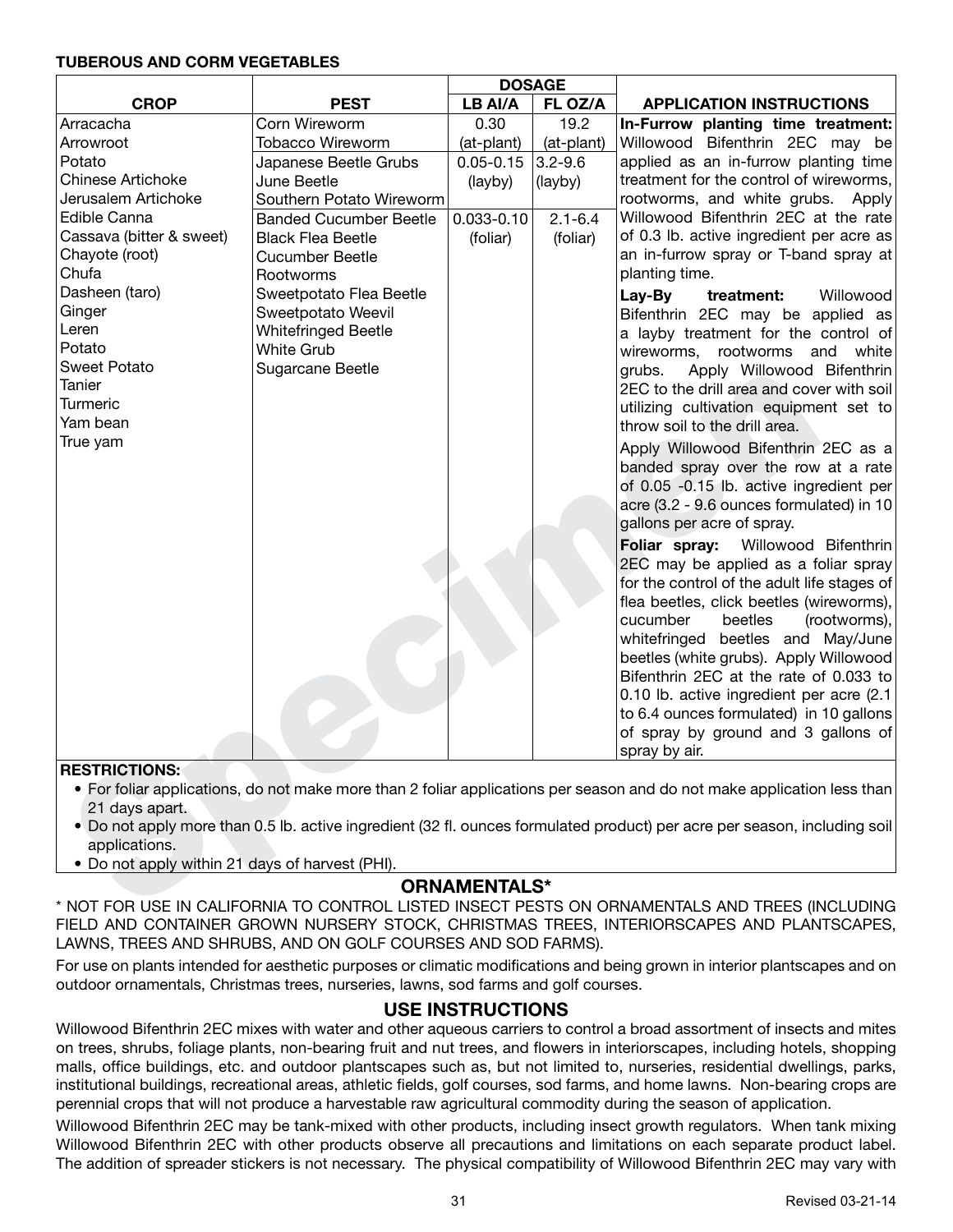different sources of pesticide products, and local cultural practices. Any tank mixture which has not been previously tested should be prepared on a small scale (pint or quart jar), using the proper proportions of chemicals and water to ensure the physical compatibility of the mixture.

The following procedure is recommended for preparation of a new tank mix, unless specified otherwise in label directions:

1.Add wettable powders to tank water

2.Agitate

3.Add fluids and flowables

4.Agitate

- 5.Add emulsifiable concentrates
- 6.Agitate

If a mixture is found to be incompatible following the order of addition, try reversing the order of addition, or increase the volume of water. **Note**: If the tank mixture is found to be compatible after increasing the amount of water then the sprayer will need to be recalibrated for a higher volume application. Do not allow tank mix to stand overnight. When using tank mixes, observe all restrictions and precautions which appear on the labels of these products. Provide constant agitation to keep the mixture in solution.

# **APPLICATION INSTRUCTIONS**

# **TRUNK SPRAYS TO ORNAMENTAL TREES (including Christmas trees)**

# **For Control of Bark Beetles and Boring Beetles**

|                                                                     |                             | <b>APPLICATION INSTRUCTIONS</b> |                                                                                                                            |  |  |  |  |  |
|---------------------------------------------------------------------|-----------------------------|---------------------------------|----------------------------------------------------------------------------------------------------------------------------|--|--|--|--|--|
| <b>TRUNK SPRAYS TO ORNAMENTAL TREES (including Christmas trees)</b> |                             |                                 |                                                                                                                            |  |  |  |  |  |
| <b>For Control of Bark Beetles and Boring Beetles</b>               |                             |                                 |                                                                                                                            |  |  |  |  |  |
|                                                                     |                             |                                 | Refer to the table below. Application rates and timing differ according to the target pest and other factors specific to   |  |  |  |  |  |
|                                                                     |                             |                                 | each local situation. Consult your local State Extension specialist or other qualified expert for recommendations. Note:   |  |  |  |  |  |
|                                                                     |                             |                                 | Do not apply more than 12.8 fl. oz. (0.2 lb. Al) per acre of this product to trees. Repeat application may be necessary if |  |  |  |  |  |
| reinfestation is likely.                                            |                             |                                 |                                                                                                                            |  |  |  |  |  |
| <b>PEST</b>                                                         | <b>DOSAGE</b>               | <b>SPRAY VOLUME</b>             | <b>REMARKS AND RESTRICTIONS</b>                                                                                            |  |  |  |  |  |
| <b>Dandroctonus bark beetles</b>                                    | 16 -32 fl. oz.              | Use 1-4 gallons of              | Make applications to the trunk of the                                                                                      |  |  |  |  |  |
| such as mountain pine                                               | per 100 gallons             | finished spray per tree.        | tree with a hydraulic sprayer in the                                                                                       |  |  |  |  |  |
| beetle, southern pine beetle,                                       | $(0.25 - 0.5$ lb. Al        |                                 | early spring or prior to adult beetle                                                                                      |  |  |  |  |  |
| western pine beetle, and black                                      | per 100 gallons)            |                                 | flight and tree infestation.                                                                                               |  |  |  |  |  |
| turpentine beetle.                                                  |                             |                                 | Apply spray directly to the main trunk                                                                                     |  |  |  |  |  |
| Engraver beetle (Ips spp.)                                          | $16 - 32$ fl. oz.           | Use 10-14 gallons of            | from the base of the tree to at least                                                                                      |  |  |  |  |  |
|                                                                     | per 100 gallons             | finished spray per tree.        | half-way into the live crown. Spray                                                                                        |  |  |  |  |  |
|                                                                     | $(0.25 - 0.5$ lb. Al per    |                                 | until the bark is thoroughly wet.                                                                                          |  |  |  |  |  |
|                                                                     | 100 gallons)                |                                 |                                                                                                                            |  |  |  |  |  |
| Other bark beetles such as                                          | $16 - 32$ fl. oz.           | Use 2-5 gallons of              | Make applications of a spray mixture                                                                                       |  |  |  |  |  |
| ambrosia beetles, elm bark                                          | per 100 gallons             | finished spray per tree.        | to the trunk, scaffolding and limbs of                                                                                     |  |  |  |  |  |
| beetles, and metallic wood                                          | $(0.25 - 0.5)$ lb. Al per   |                                 | the tree with a hydraulic sprayer in the                                                                                   |  |  |  |  |  |
| borers such as emerald ash                                          | 100 gallons)                |                                 | early spring or prior to adult beetle                                                                                      |  |  |  |  |  |
| borer.                                                              |                             |                                 | flight and tree infestations. Spray until                                                                                  |  |  |  |  |  |
|                                                                     |                             |                                 | the bark is thoroughly wet.                                                                                                |  |  |  |  |  |
| <b>Clearwing moth borers</b>                                        | $6.4 - 12.8$ fl. oz.        | Use 1-4 gallons of              | Apply to the branches and trunks                                                                                           |  |  |  |  |  |
| such as ash borer, banded ash                                       | per 100 gallons             | finished spray per tree.        | prior to adult emergence. Spray                                                                                            |  |  |  |  |  |
| clearwing, dogwood borer,                                           | $(0.1 - 0.2$ lb. Al per 100 |                                 | until the bark is thoroughly wet. For                                                                                      |  |  |  |  |  |
| lesser peachtree borer, lilac                                       | gallons)                    |                                 | maximum residual control, use highest                                                                                      |  |  |  |  |  |
| borer, oak borer, peachtree                                         |                             |                                 | recommended rate.                                                                                                          |  |  |  |  |  |
| borer, rhododendron borer                                           |                             |                                 |                                                                                                                            |  |  |  |  |  |
| Coleopteran borers such as                                          |                             |                                 |                                                                                                                            |  |  |  |  |  |
| bronze birch borer, flatheaded                                      |                             |                                 |                                                                                                                            |  |  |  |  |  |
| apple tree borer                                                    |                             |                                 |                                                                                                                            |  |  |  |  |  |

# **Treatment of Infested Trees to Control Emerging Brood**

Make applications of a spray mixture containing 2.0 pints of Willowood Bifenthrin 2EC per 100 gallons of water to trees that still have beetles in the bark. Apply spray directly to the main trunk from the base of the tree to at least half-way into the live crown. Spray until the bark is thoroughly wet (usually 1 to 4 gallons of spray per tree). Do not apply more than 0.2 lb. AI (12.8 fl. oz.) of this product to trees per acre.

Trees on which all needles have turned brown generally have been vacated and should not be sprayed unless infestation is confirmed. To confirm an infestation, scrape off the outer bark to determine if trees are still infested. If live infestations remain in the trunks, fell the trees and cut into sections. Spray the trunk and large limbs and turn sections so that all of the surface area can be treated. Do not apply more than 0.2 lb. AI (12.8 fl. oz.) of this product to trees per acre.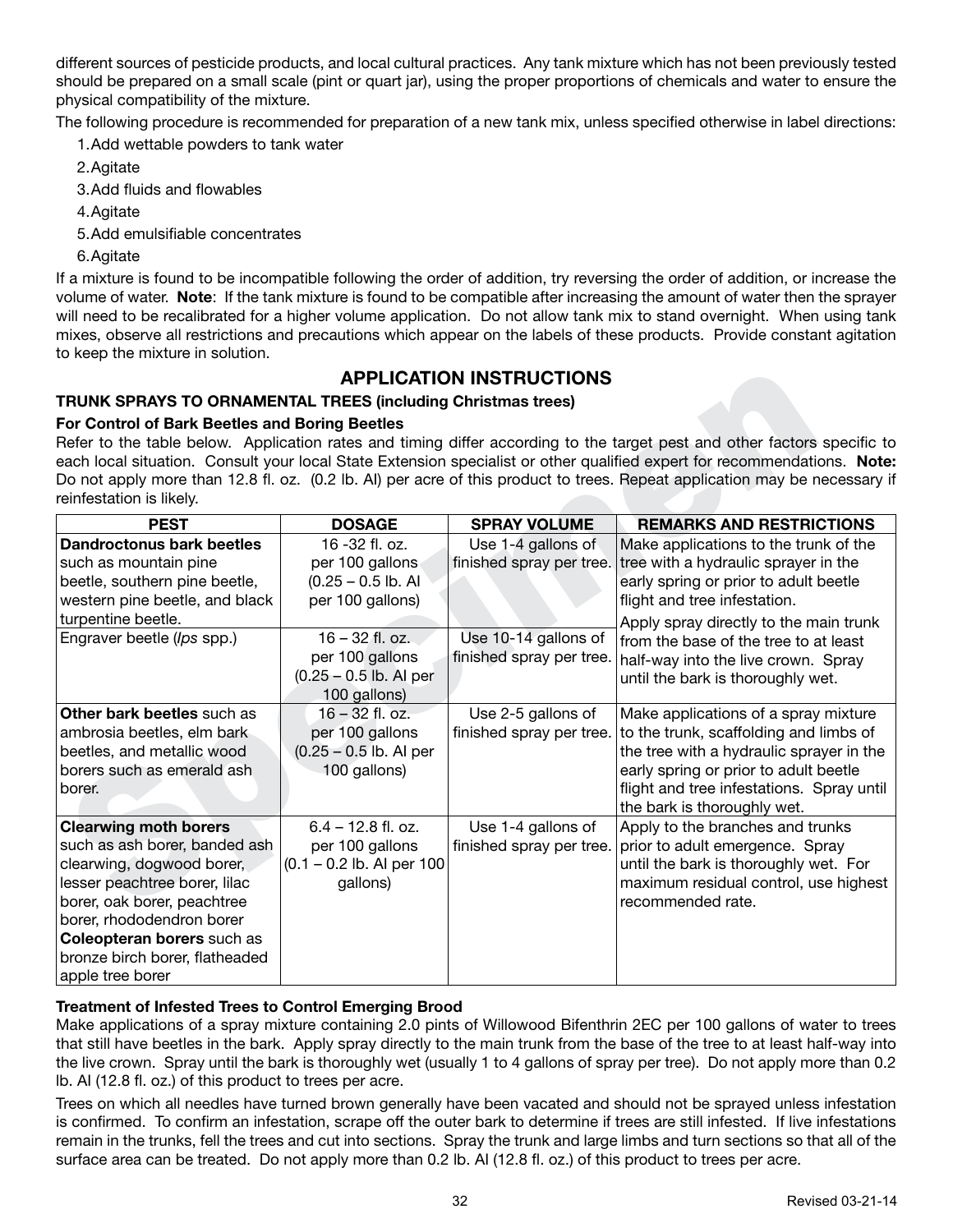## **FOLIAR SPRAYS TO ORNAMENTALS AND TREES**

# **(Including Field and Container Grown Nursery Stock, Christmas Trees, Interiorscapes and Plantscapes, Lawns, Trees and Shrubs, and on Golf Courses and Sod Farms)**

For applications to ornamentals (including trees, shrubs, ground covers, bedding plants and foliage plants, conifers (field and container grown), Christmas Trees and pine seed orchards) apply 0.04 to 0.32 fl. oz. Willowood Bifenthrin 2EC per 1,000 sq. ft. or 1.8 to 14.4 fl. oz. per 100 gallons. Willowood Bifenthrin 2EC may be diluted and applied in various volumes of water providing that the maximum label rate (0.32 fl. oz. per 1,000 sq. ft. or 14.4 fl. oz. per 100 gallons) is not exceeded. Willowood Bifenthrin 2EC may be applied through low volume application equipment by dilution with water or other carriers and providing that the maximum label rate (0.32 fl. oz. per 1,000 sq. ft. or 14.4 fl. oz. per 100 gallons) is not exceeded.

# **Calculating Dilution Rates Using the Ornamental Application Rates Table and the Willowood Bifenthrin 2EC Dilution Chart**

Use the following steps to determine the appropriate dilution of this product required to control the specific pests:

- 1.Find the least susceptible target pest (the pest that requires the highest application rate for control).
- 2.Select an application rate in terms of fluid ounces of this product.
- 3.Find your application volume and how much spray you want to prepare.
- 4.Use the **Ornamental Dilution Chart** to determine the appropriate volume of this product that must be mixed in your desired volume of water.

| 4. Ose the <b>Ornamental Dilution Chart</b> to determine the appropriate volume of this product that must be mixed in your<br>desired volume of water.                                                                                                                                                   |         |                |                                                                                        |                  |                 |                         |                        |
|----------------------------------------------------------------------------------------------------------------------------------------------------------------------------------------------------------------------------------------------------------------------------------------------------------|---------|----------------|----------------------------------------------------------------------------------------|------------------|-----------------|-------------------------|------------------------|
| For example, to control black vine weevil adults on rhododendron, the Ornamental Application Rates table shows that<br>0.08 to 0.16 fl. oz. of this product should be applied per 1,000 sq. ft. You select an application rate of 0.16 fl. oz. per 1,000                                                 |         |                |                                                                                        |                  |                 |                         |                        |
| sq. ft. because maximum residual control is desired. Your application volume is approximately 300 gallons per acre which<br>is equivalent to 6.9 gallons per 1,000 sq. ft. Consulting the Ornamental Dilution Chart shows that you should dilute 0.24<br>fl. oz. of this product in 10 gallons of water. |         |                |                                                                                        |                  |                 |                         |                        |
|                                                                                                                                                                                                                                                                                                          |         |                | <b>WILLOWOOD BIFENTHRIN 2EC ORNAMENTAL DILUTION CHART</b>                              |                  |                 |                         |                        |
|                                                                                                                                                                                                                                                                                                          |         |                | Fluid Ounces (mL) of Willowood Bifenthrin 2EC diluted to the Volumes of Finished Spray |                  |                 |                         |                        |
| <b>Application Rate</b><br>Fl. oz./1,000 sq. ft.                                                                                                                                                                                                                                                         | Fl. oz. | 1 Gallon<br>mL | Fl. oz.                                                                                | <b>5 Gallons</b> |                 | <b>10 Gallons</b><br>mL | 100 Gallons<br>Fl. oz. |
| 0.04                                                                                                                                                                                                                                                                                                     | 0.018   | 0.5            | 0.09                                                                                   | mL<br>2.6        | Fl. oz.<br>0.18 | 5.3                     | 1.8                    |
| 0.08                                                                                                                                                                                                                                                                                                     | 0.036   | 1.1            | 0.18                                                                                   | 5.3              | 0.36            | 10.6                    | 3.6                    |
| 0.16                                                                                                                                                                                                                                                                                                     | 0.072   | 2.1            | 0.36                                                                                   | 10.6             | 0.72            | 21.3                    | 7.2                    |
| 0.32                                                                                                                                                                                                                                                                                                     | 0.144   | 4.3            | 0.72                                                                                   | 21.3             | 1.44            | 42.6                    | 14.4                   |
| (7.9)(Fl. Oz. of Willowood Bifenthrin 2EC added to tank)<br>Percent Active Ingredient of Spray Mix<br>$=$<br>(gallons of finished spray mix)(128)                                                                                                                                                        |         |                |                                                                                        |                  |                 |                         |                        |

# (7.9)(Fl. Oz. of Willowood Bifenthrin 2EC added to tank)  $=$  Percent Active Ingredient of Spray Mix (gallons of finished spray mix)(128)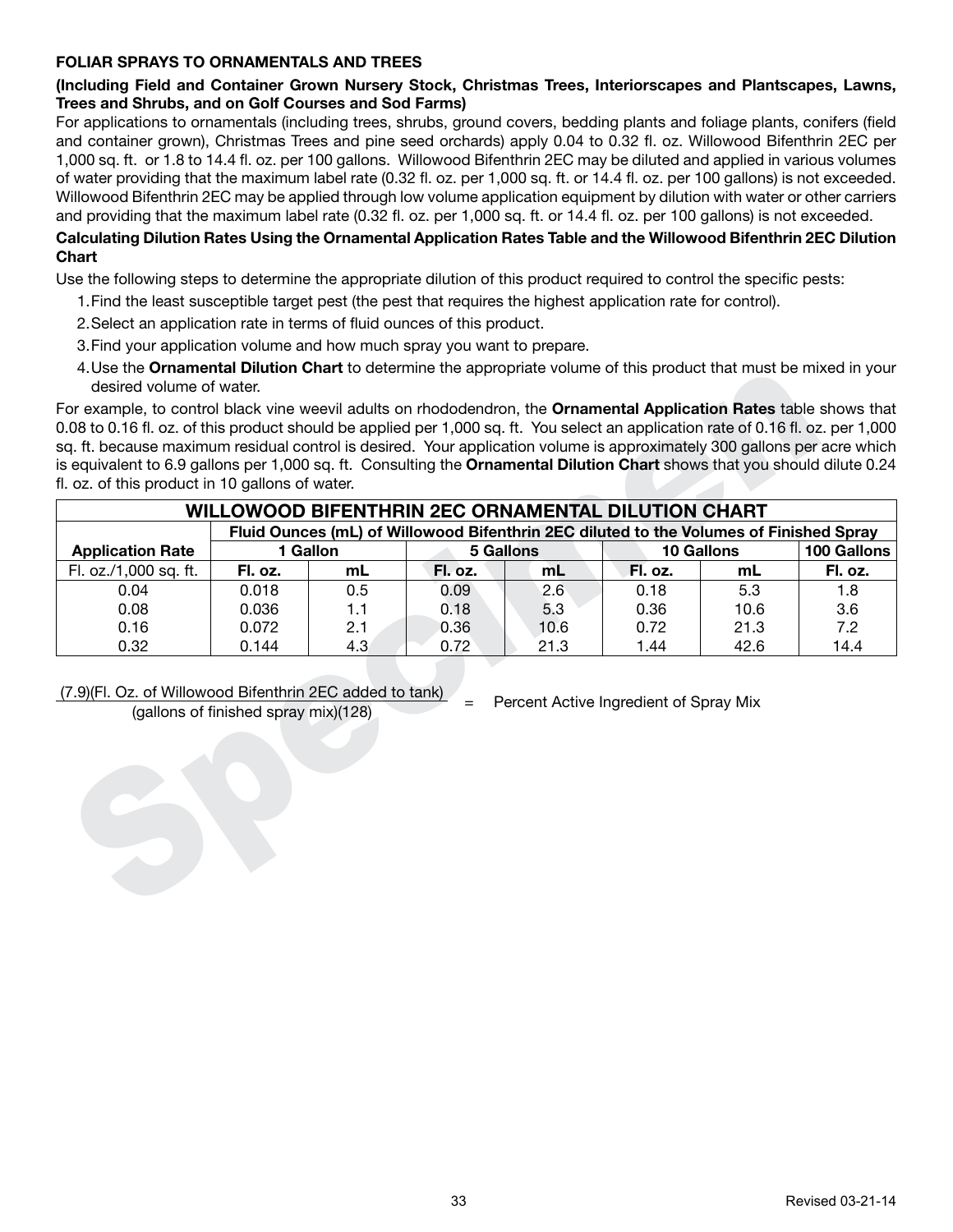# **ORNAMENTAL AND TREE FOLIAR APPLICATION RATES**

The application rates listed in the following table will provide excellent control of the noted pests under typical conditions. However, at the discretion of the applicator, this product may be applied at up to 0.32 fl. oz. per 1,000 sq. ft (14.4 fl. oz. per 100 gallons) to control each of the pests listed in this table. The higher application rates should be used when maximum residual control is desired.

| <b>PEST</b>                                                                                                                                                                                                  | <b>DOSAGE</b>                                                                          | <b>REMARKS AND RESTRICTIONS</b>                                                                                                                                                                                                                                                                                                                                                                                                                                                                                                                                                                                                                                                                                                                                                                                                                                                                                                                                                                                                                                                                                                                                                        |  |  |  |  |
|--------------------------------------------------------------------------------------------------------------------------------------------------------------------------------------------------------------|----------------------------------------------------------------------------------------|----------------------------------------------------------------------------------------------------------------------------------------------------------------------------------------------------------------------------------------------------------------------------------------------------------------------------------------------------------------------------------------------------------------------------------------------------------------------------------------------------------------------------------------------------------------------------------------------------------------------------------------------------------------------------------------------------------------------------------------------------------------------------------------------------------------------------------------------------------------------------------------------------------------------------------------------------------------------------------------------------------------------------------------------------------------------------------------------------------------------------------------------------------------------------------------|--|--|--|--|
| Bagworms <sup>1</sup><br>Cutworms<br><b>Elm Leaf Beetles</b><br>Fall Webworms<br><b>Gypsy Moth Caterpillars</b><br>Lace Bugs<br><b>Leaf Feeding Caterpillars</b><br><b>Tent Caterpillars</b><br>Tussock moth | $0.04 - 0.08$ fl. oz. per<br>1,000 sq. ft.<br>$(1.8 - 3.8$ fl. oz. per<br>100 gallons) | <sup>1</sup> Bagworms: For best results, apply when larvae begin to<br>hatch and spray larvae directly. Applications when larvae are<br>young will be most effective.<br><sup>2</sup> Beetles, Scale Crawlers, Twig Borers, and Weevils: May treat<br>trunks, stems and twigs in addition to plant foliage.<br><sup>3</sup> Spider Mites: Willowood Bifenthrin 2EC provides optimal<br>twospotted spider mite control when applied during<br>spring to mid-summer. Higher application rates and/or<br>more frequent treatments may be required for acceptable<br>twospotted spider mite control during mid- to late-summer.<br>The addition of a surfactant or horticultural oil may increase the<br>effectiveness of this product. Combinations of this product<br>with other registered miticides have also proven effective.<br>Alternately, Willowood Bifenthrin 2EC applications may be<br>rotated with those of other products that have different modes<br>of action in control programs that are designed to manage<br>resistance by twospotted spider mites. Consult your local<br>Cooperative Extension Service for resistance management<br>recommendations in your region. |  |  |  |  |
|                                                                                                                                                                                                              |                                                                                        |                                                                                                                                                                                                                                                                                                                                                                                                                                                                                                                                                                                                                                                                                                                                                                                                                                                                                                                                                                                                                                                                                                                                                                                        |  |  |  |  |
|                                                                                                                                                                                                              |                                                                                        |                                                                                                                                                                                                                                                                                                                                                                                                                                                                                                                                                                                                                                                                                                                                                                                                                                                                                                                                                                                                                                                                                                                                                                                        |  |  |  |  |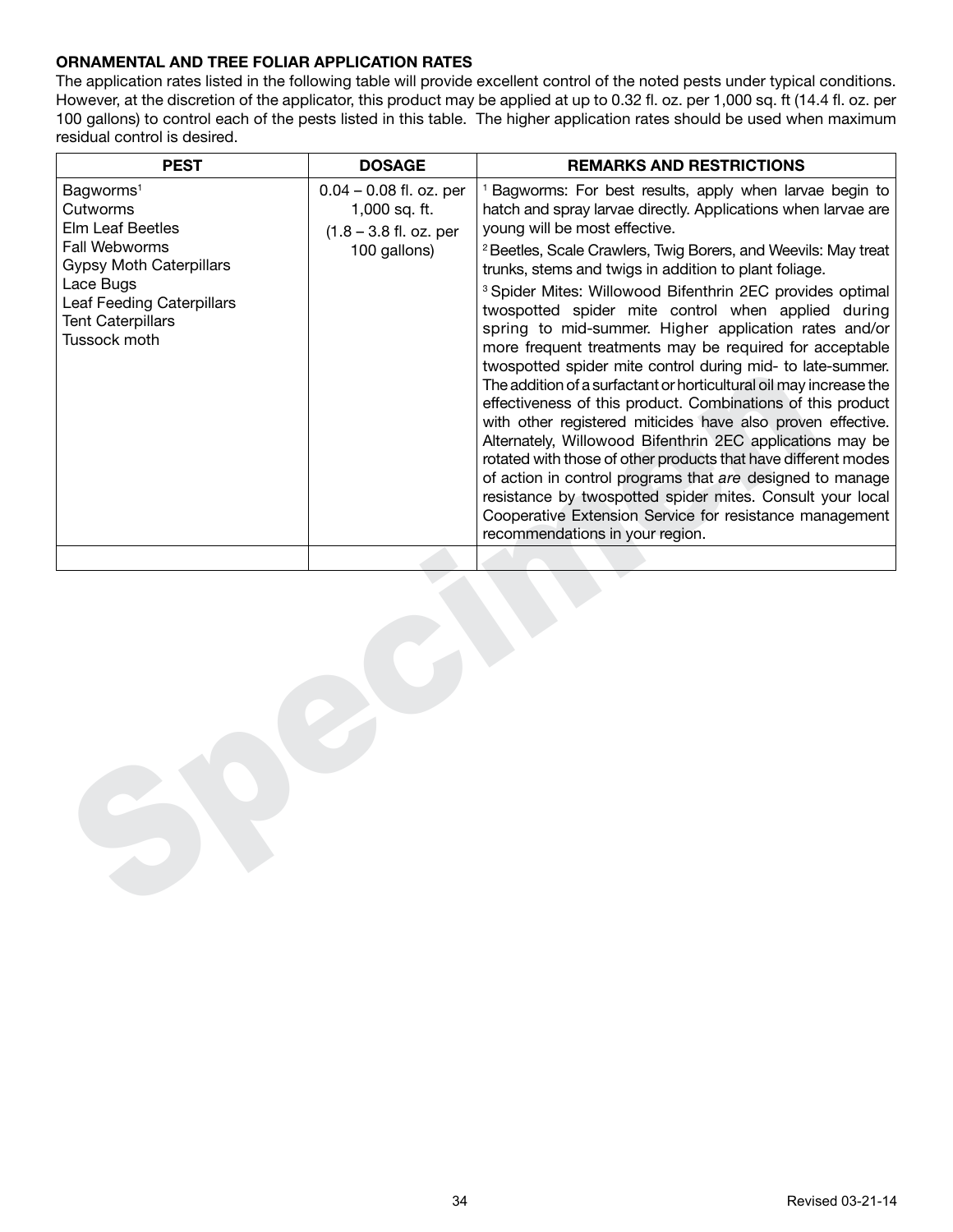| <b>PEST</b>                                               | <b>DOSAGE</b>             | <b>REMARKS AND RESTRICTIONS</b>                                           |
|-----------------------------------------------------------|---------------------------|---------------------------------------------------------------------------|
| Adelgids                                                  | $0.08 - 0.16$ fl. oz. per | <sup>1</sup> Bagworms: For best results, apply when larvae begin to       |
| Ants                                                      | 1,000 sq. ft.             | hatch and spray larvae directly. Applications when larvae are             |
| Aphids                                                    | (3.6 - 7.2 fl. oz. per    | young will be most effective.                                             |
| <b>Bees</b>                                               | 100 gallons)              | <sup>2</sup> Beetles, Scale Crawlers, Twig Borers, and Weevils: May treat |
| Beet Armyworm                                             |                           | trunks, stems and twigs in addition to plant foliage.                     |
| Beetles <sup>2</sup>                                      |                           | <sup>3</sup> Spider Mites: Willowood Bifenthrin 2EC provides optimal      |
| <b>Black Vine Weevil (Adults)</b>                         |                           | twospotted spider mite control when applied during                        |
| Scales, such as                                           |                           | spring to mid-summer. Higher application rates and/or                     |
| <b>Brown Soft Scales</b>                                  |                           | more frequent treatments may be required for acceptable                   |
| California Red Scale (Crawlers) <sup>2</sup>              |                           | twospotted spider mite control during mid- to late-summer.                |
| <b>Elongated Hemlock Scale</b>                            |                           | The addition of a surfactant or horticultural oil may increase the        |
| Pine Needle Scales (crawlers) <sup>2</sup>                |                           | effectiveness of this product. Combinations of this product               |
| San Jose Scales (Crawlers) <sup>2</sup>                   |                           | with other registered miticides have also proven effective.               |
| <b>Broad Mites</b>                                        |                           | Alternately, Willowood Bifenthrin 2EC applications may be                 |
| <b>Budworms</b>                                           |                           | rotated with those of other products that have different modes            |
| Cicadas                                                   |                           | of action in control programs that are designed to manage                 |
| <b>Citrus Thrips</b>                                      |                           | resistance by twospotted spider mites. Consult your local                 |
| <b>Clover Mites</b>                                       |                           | Cooperative Extension Service for resistance management                   |
| Crickets                                                  |                           | recommendations in your region.                                           |
| Earwigs                                                   |                           |                                                                           |
| European Red Mite                                         |                           |                                                                           |
| <b>Flea Beetles</b>                                       |                           |                                                                           |
| <b>Fungus Gnats (Adults)</b><br>Glassywinged Sharpshooter |                           |                                                                           |
| Grasshoppers                                              |                           |                                                                           |
| Japanese Beetle (Adult)                                   |                           |                                                                           |
| Leafhoppers                                               |                           |                                                                           |
| Leafrollers                                               |                           |                                                                           |
| Mealybugs                                                 |                           |                                                                           |
| <b>Mites</b>                                              |                           |                                                                           |
| Mosquitoes                                                |                           |                                                                           |
| Nantucket Pine Tip Moth                                   |                           |                                                                           |
| Pillbugs                                                  |                           |                                                                           |
| Pine sawflies                                             |                           |                                                                           |
| Plant Bugs (including Lygus spp.)                         |                           |                                                                           |
| Psyllids                                                  |                           |                                                                           |
| Scorpions                                                 |                           |                                                                           |
| Spider Mites <sup>3</sup>                                 |                           |                                                                           |
| Spiders                                                   |                           |                                                                           |
| Spittlebugs                                               |                           |                                                                           |
| <b>Thrips</b>                                             |                           |                                                                           |
| <b>Tip Moths</b><br><b>Treehoppers</b>                    |                           |                                                                           |
| Twig Borers <sup>2</sup>                                  |                           |                                                                           |
| Wasps                                                     |                           |                                                                           |
| Weevils <sup>2</sup> such as                              |                           |                                                                           |
| <b>White Pine Weevil</b>                                  |                           |                                                                           |
| <b>Pales Weevil</b>                                       |                           |                                                                           |
| Diaprepes adults                                          |                           |                                                                           |
| <b>Orchid Weevil</b>                                      |                           |                                                                           |
| White flies                                               |                           |                                                                           |
| Zimmerman pine moths                                      |                           |                                                                           |
| Imported Fire Ants**                                      | $0.16 - 0.32$ fl. oz. per | ** For foraging ants                                                      |
| Leafminers                                                | 1,000 sq. ft.             |                                                                           |
| Pecan Leaf Scorch Mite                                    | $(7.2 - 14.4$ fl. oz. per |                                                                           |
| Pine Shoot Beetle (Adults)                                | 100 gallons)              |                                                                           |
| Spider Mites <sup>3</sup>                                 |                           |                                                                           |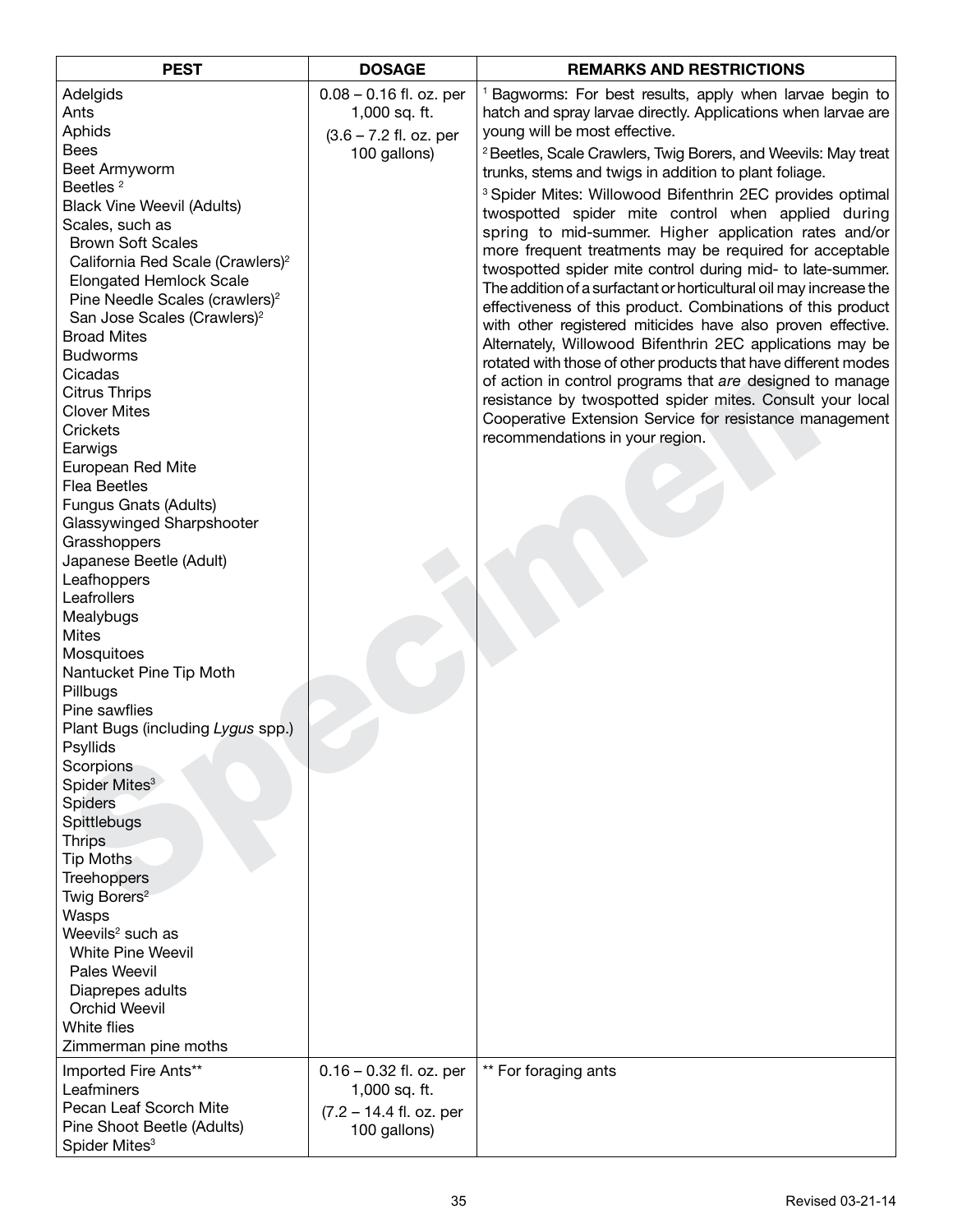## **BROADCAST SPRAYS TO TURFGRASS (including lawns, golf courses, sod farms, parks, etc).**

Apply Willowood Bifenthrin 2EC as a broadcast treatment. Use higher volumes up to 10 gallons of carrier per 1000 square feet to get uniform coverage when treating dense grass foliage.

For low water volume usage, less than 2 gallons/1000 square feet, addition of a non-ionic or silicone based surfactant (0.25% v/v) is recommended. Irrigation to treated area within a few hours following application can improve efficacy to sub-surface pests such as, but not limited to, mole crickets.

#### **Restrictions:**

- **• In New York State, this product may NOT be applied to any grass or turf area within 100 feet of a water body (lake, pond, river, stream, wetland, or drainage ditch).**
- **• In New York State, do make a single repeat application of this product if there are signs of renewed insect activity, but not sooner than two weeks after the first application.**

#### **Spray Drift Precautions (For Turf & Ornamental Uses)**

Do not apply when wind conditions favor downwind drift to nearby water bodies.

Do not apply when wind velocity exceeds 10 miles per hour. Avoid application when wind gusts approach 10 mph.

Apply using nozzles that provide the largest droplet size compatible with adequate coverage.

#### **Turfgrass Application Rates**

| Turfgrass Application Rates                                                                                                                                                                                                                                                                                                                                                                                                                             |                                                                                                          |
|---------------------------------------------------------------------------------------------------------------------------------------------------------------------------------------------------------------------------------------------------------------------------------------------------------------------------------------------------------------------------------------------------------------------------------------------------------|----------------------------------------------------------------------------------------------------------|
| The application rates listed in the following table will provide excellent control of the respective pests under typical<br>conditions. However, at the discretion of the applicator, Willowood Bifenthrin 2EC may be applied at up to 0.32 fl. oz.<br>per 1000 square feet to control each of the pests listed in this table. The higher application rates should be used when<br>maximum residual control is desired or heavy pest populations occur. |                                                                                                          |
| <b>PEST</b>                                                                                                                                                                                                                                                                                                                                                                                                                                             | <b>DOSAGE</b>                                                                                            |
| Armyworms <sup>1</sup><br>Cutworms <sup>1</sup><br>Sod Webworm <sup>1</sup>                                                                                                                                                                                                                                                                                                                                                                             | 0.05 to 0.08 fl. oz. per 1,000 sq. ft.                                                                   |
| Annual Bluegrass Weevil (Hyperodes) (Adult) <sup>2</sup><br>Banks Grass Mite <sup>6</sup><br>Billbugs (Adult) <sup>3</sup><br>Black Turfgrass Ataenius (Adult) <sup>4</sup><br>Crickets<br>Earwigs<br>Fleas (Adult)<br>Grasshoppers<br>Mealybugs<br>Mites <sup>6</sup>                                                                                                                                                                                  | 0.08 to 0.16 fl. oz. per 1,000 sq. ft.                                                                   |
| Ants<br>Chinch Bugs <sup>5</sup><br>Fleas (Larvae) <sup>7</sup><br>Imported Fire Ants <sup>8</sup><br>Japanese Beetle (Adult)<br>Mole Cricket (Adult) <sup>9</sup><br>Mole Cricket (Nymph) <sup>10</sup><br>Ticks <sup>11</sup>                                                                                                                                                                                                                         | 0.16 to 0.32 fl. oz. per 1,000 sq. ft.                                                                   |
|                                                                                                                                                                                                                                                                                                                                                                                                                                                         | Armyworms Cutworms and Sod Webworms: To ensure optimum control delay watering (irrigation) or mowing for |

1. **Armyworms, Cutworms and Sod Webworms:** To ensure optimum control, delay watering (irrigation) or mowing for 24 hours after application. If the grass area is being maintained at a mowing height of greater than 1 inch, then higher application rates (up to 0.32 fluid oz. per 1000 square feet) may be required during periods of high pest pressure.

2. **Annual Bluegrass Weevil (Hyperodes) adults:** Applications should be timed to control adult weevils as they leave their overwintering sites and move into grass areas. This movement generally begins when Forsythia is in full bloom and concludes when flowering dogwood (*Carnes florida*) is in full bloom. Consult your State Cooperative Extension Service for more specific information regarding application timing.

3. **Billbug adults:** Applications should be made when adult billbugs are first observed during April and May. Degree day models have been developed to optimize application timing. Consult your State Cooperative Extension Service for information specific to your region. In temperate regions, spring applications targeting billbug adults will also provide control of over-wintered chinch bugs.

*(Cont.)*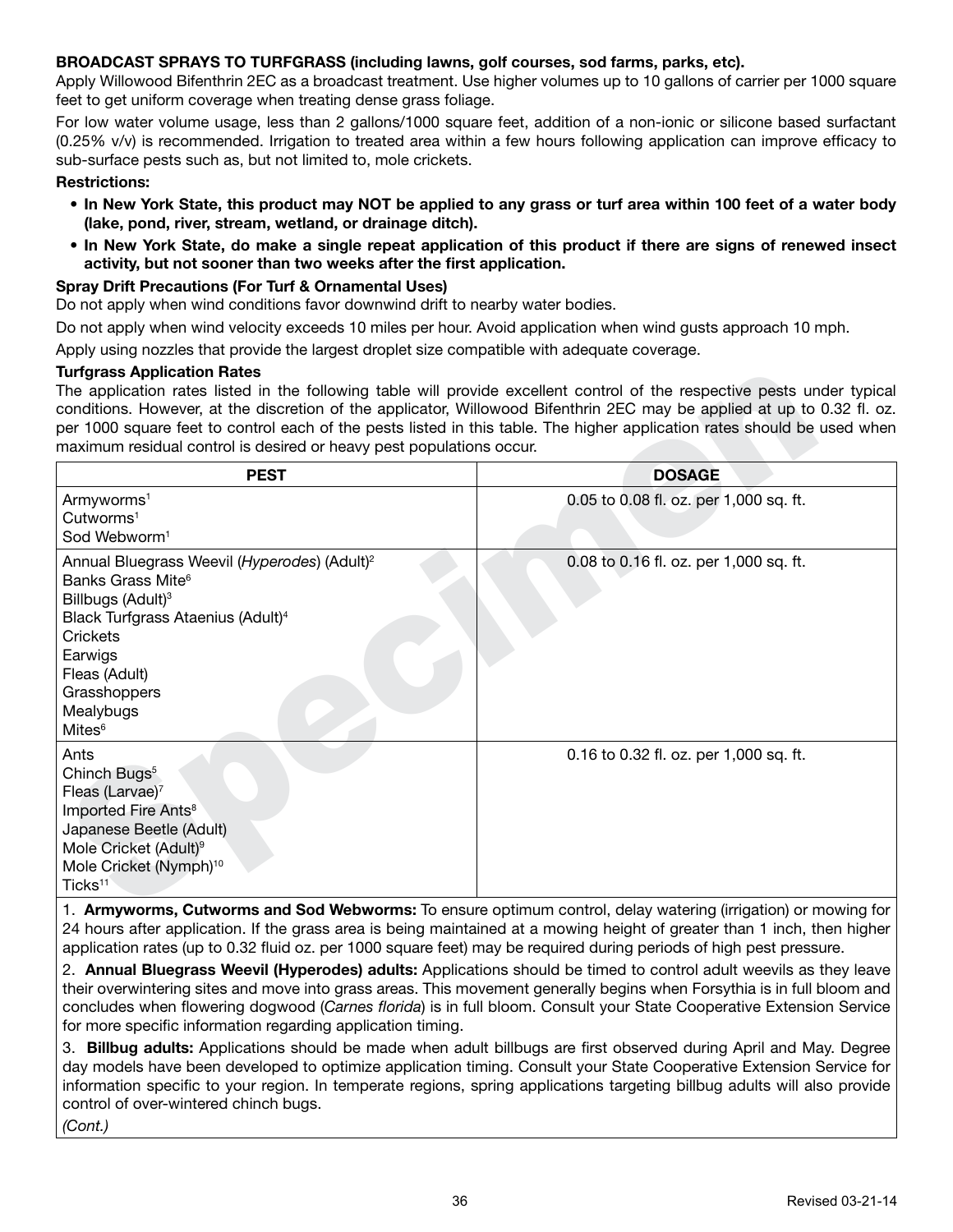4. **Black Turfgrass Ataenius adults:** Applications should be made during May and July to control the first and second generation of black turfgrass ataenius adults, respectively. The May application should be tamed to coincide with the full bloom stage of Vanhoutte spiraea (*Spiraea vanhouttei*) and horse chestnut (*Aesculus hippocastanum*). The July application should be timed to coincide with this blooming of Rose of Sharon (*Hibiscus syriacus*).

5. **Chinch Bugs:** Chinch Bugs infest the base of grass plants and are often found in the thatch layer. Irrigation of the grass area before treatment will optimize the penetration of the insecticide to the area where the chinch bugs are located. Use higher volume applications if the thatch layer is excessive or if a relatively long mowing height is being maintained. Chinch bugs can be one of the most difficult pests to control in grasses and the higher application rates (up to 0.32 fluid oz. per 1000 square feet) may be required to control populations that contain both nymphs and adults during the middle of the summer.

6. **Mites:** To ensure optimal control of eriophyid mites, apply in combination with the labeled application rate of a surfactant. A second application, five to seven days after the first, may be necessary to achieve acceptable control.

7. **Flea larvae:** Flea larvae develop in the soil of shaded areas that are accessible to pets or other animals. Use a higher volume application when treating these areas to ensure penetration of the insecticide into the soil. Note: if the lawn area is being treated with this product at 0.08 fluid oz. per 1000 square feet for adult flea control, then the larval application rate may be achieved by increasing the application volume two- to four-fold.

8. **Imported Fire Ants:** Control will be optimized by combining broadcast applications that will control foragin<br>and newly mated Ty<sup>1</sup>in quenas with mound drenches that will control existing colonise. If the soll is not mo 8. **lmported Fire Ants:** Control will be optimized by combining broadcast applications that will control foraging workers and newly mated fly-in queens with mound drenches that will control existing colonies. If the soil is not moist, then it is important to irrigate before application or use a high volume application. Broadcast treatments should apply 0.32 fluid oz. per 1,000 square feet. Mounds should be treated by diluting 0.05 fluid oz. of Willowood Bifenthrin 2EC per gallon of water and applying 1 to 2 gallons of finished spray per mound. The mounds should be treated with sufficient force to break their apex and allow the insecticide solution to flow into the ant tunnels. A four foot diameter circle around the mound should also be treated. For best results, apply in cool weather (65 - 80°F) or in early morning or late evening hours. Note: a spray rig that is calibrated to apply 0.32 fluid oz. per 1,000 square feet of this product in 5 gallons per 1,000 square feet contains the approximate dilution (0.05 fluid oz. per gallon) that is required for fire ant mound drenches in the spray tank.

9. **Mole Cricket adults:** Achieving acceptable control of adult mole crickets is difficult because preferred grass areas are subject to continuous invasion during the early spring by this extremely active stage. Applications should be made as late in the day as possible and should be watered in with up to 0.5 inches of water immediately after treatment. If the soil is not moist, then it is important to irrigate before application to bring the mole crickets closer to the soil surface where contact with the insecticide will be maximized. Grass areas that receive pressure from adult mole crickets should be treated at peak egg hatch to ensure optimum control of subsequent nymph populations (see below).

10. **Mole Cricket nymphs:** Grass areas that received intense adult mole cricket pressure in the spring should be treated immediately prior to peak egg hatch. Optimal control is achieved at this time because young nymphs are more susceptible to insecticides and they are located near the soil surface where the insecticide is most concentrated. Control of larger, more damaging, nymphs later in the year may require both higher application rates and more frequent applications to maintain acceptable control. Applications should be made as late in the day as possible and should be watered in with up to 0.5 inches of water immediately after treatment. If the soil is not moist, then it is important to irrigate before application to bring the mole crickets closer to the soil surface where contact with the insecticide will be maximized.

11. **Ticks (Including ticks that may transmit Lyme Disease and Rocky Mountain Spotted fever):** Do not make spot applications. Treat the entire area where exposure to ticks may occur. Use higher spray volumes when treating areas with dense ground cover or heavy leaf litter. Ticks may be reintroduced from surrounding areas on host animals. Retreatment may be necessary to achieve and/or maintain control during periods of high pest pressure. Repeat application is necessary only if there are signs of renewed activity. Repeat application must be limited to no more than once per seven days.

**Deer ticks (***Ixodes* **spp.)** have a complicated life cycle that ranges over a two year period and involves four life stages. Applications should be made in the late fall and/or early spring to control adult ticks that are usually located on brush or grass above the soil surface and in mid to late spring to control larvae and nymphs that reside in the soil and leaf litter.

**American dog ticks** may be a considerable nuisance in suburban settings, particularly where homes are built on land that was previously field or forest. These ticks commonly congregate along paths or roadways where humans are likely to be encountered. Applications should be made as necessary from mid-spring to early fall to control American dog tick larvae, nymphs and adults.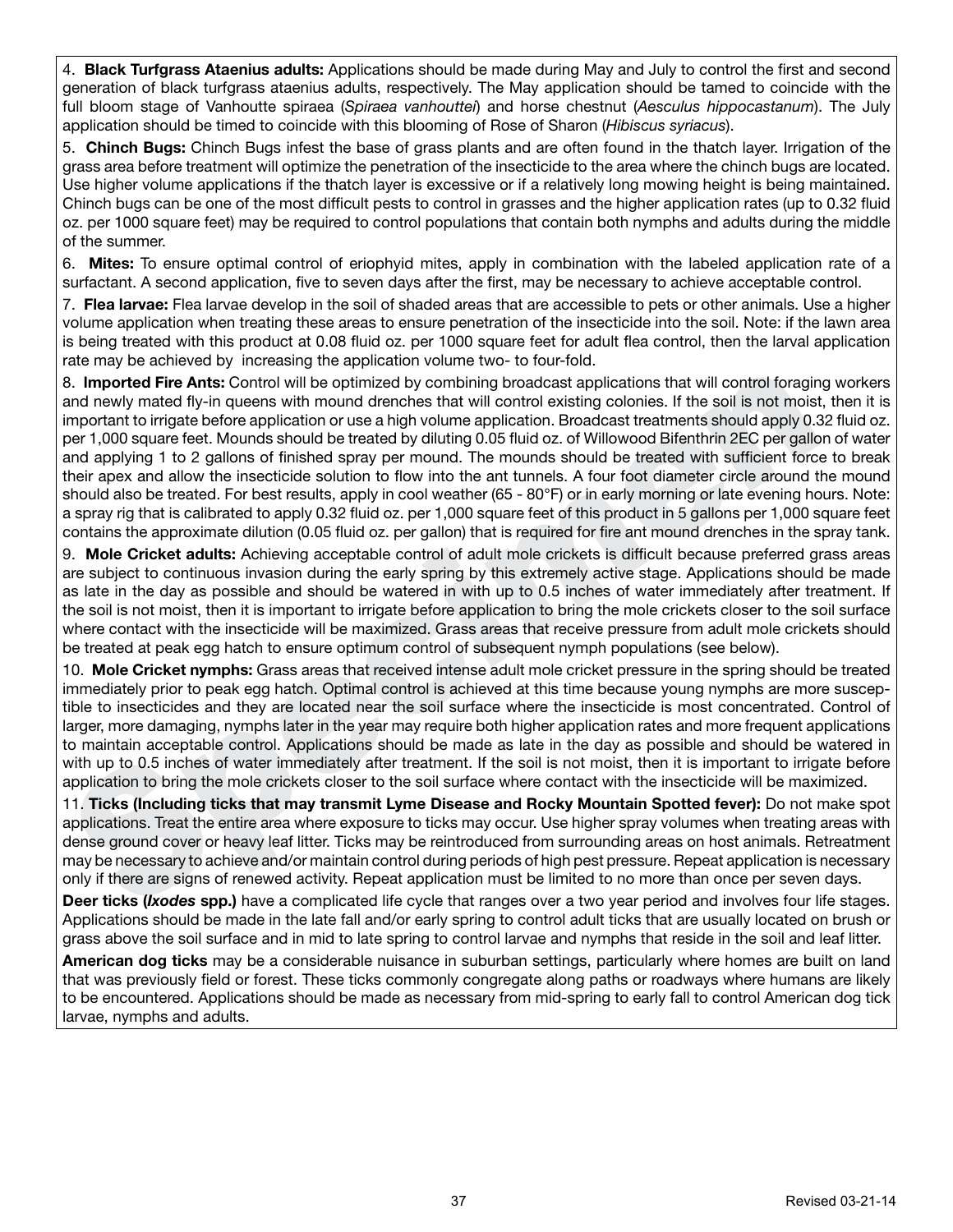| WILLOWOOD BIFENTHRIN 2EC LAWN DILUTION CHART                                                                                          |                                                                                                              |                                                                         |      |            |                |         |      |         |
|---------------------------------------------------------------------------------------------------------------------------------------|--------------------------------------------------------------------------------------------------------------|-------------------------------------------------------------------------|------|------------|----------------|---------|------|---------|
| <b>Application</b>                                                                                                                    | <b>Application</b>                                                                                           | Fluid Ounces (mL) of Willowood Bifenthrin 2EC diluted to the Volumes of |      |            |                |         |      |         |
| Volume:                                                                                                                               | Rate:                                                                                                        | <b>Finished Spray</b>                                                   |      |            |                |         |      |         |
| Gallons/                                                                                                                              | Fl. Oz./                                                                                                     | 1 Gallon<br><b>5 Gallons</b>                                            |      | 10 Gallons | 100            |         |      |         |
| 1000 sq. ft.                                                                                                                          | 1000 sq. ft.                                                                                                 |                                                                         |      |            | <b>Gallons</b> |         |      |         |
|                                                                                                                                       |                                                                                                              | Fl. oz.                                                                 | mL   | Fl. oz.    | mL             | Fl. oz. | mL   | Fl. oz. |
|                                                                                                                                       | 0.05                                                                                                         | 0.05                                                                    | 1.48 | 0.25       | 7.39           | 0.50    | 14.8 | 5.00    |
|                                                                                                                                       | 0.08                                                                                                         | 0.08                                                                    | 2.37 | 0.40       | 11.83          | 0.80    | 23.7 | 8.00    |
|                                                                                                                                       | 0.16                                                                                                         | 0.16                                                                    | 4.73 | 0.80       | 23.66          | 1.60    | 47.3 | 16.00   |
| 1                                                                                                                                     | 0.32                                                                                                         | 0.32                                                                    | 9.46 | 1.60       | 47.32          | 3.20    | 94.6 | 32.00   |
| $\boldsymbol{2}$                                                                                                                      | 0.05                                                                                                         | 0.025                                                                   | 0.74 | 0.13       | 3.70           | 0.25    | 7.4  | 2.50    |
| $\overline{c}$                                                                                                                        | 0.08                                                                                                         | 0.040                                                                   | 1.18 | 0.20       | 5.91           | 0.40    | 11.8 | 4.00    |
| $\boldsymbol{2}$                                                                                                                      | 0.16                                                                                                         | 0.080                                                                   | 2.37 | 0.40       | 11.83          | 0.80    | 23.7 | 8.00    |
| $\overline{c}$                                                                                                                        | 0.32                                                                                                         | 0.160                                                                   | 4.73 | 0.80       | 23.66          | 1.60    | 47.3 | 16.00   |
| $\overline{3}$                                                                                                                        | 0.05                                                                                                         | 0.017                                                                   | 0.49 | 0.08       | 2.46           | 0.17    | 4.9  | 1.67    |
| $\ensuremath{\mathsf{3}}$                                                                                                             | 0.08                                                                                                         | 0.027                                                                   | 0.79 | 0.13       | 3.94           | 0.27    | 7.9  | 2.67    |
| 3                                                                                                                                     | 0.16                                                                                                         | 0.053                                                                   | 1.58 | 0.27       | 7.89           | 0.53    | 15.8 | 5.33    |
| 3                                                                                                                                     | 0.32                                                                                                         | 0.107                                                                   | 3.15 | 0.53       | 15.77          | 1.07    | 31.5 | 10.67   |
| $\overline{\mathcal{L}}$                                                                                                              | 0.05                                                                                                         | 0.013                                                                   | 0.37 | 0.06       | 1.85           | 0.13    | 3.7  | 1.25    |
| 4                                                                                                                                     | 0.08                                                                                                         | 0.020                                                                   | 0.59 | 0.10       | 2.96           | 0.20    | 5.9  | 2.00    |
| 4                                                                                                                                     | 0.16                                                                                                         | 0.040                                                                   | 1.18 | 0.20       | 5.91           | 0.40    | 11.8 | 4.00    |
| 4                                                                                                                                     | 0.32                                                                                                         | 0.080                                                                   | 2.37 | 0.40       | 11.83          | 0.80    | 23.7 | 8.00    |
| 5                                                                                                                                     | 0.05                                                                                                         | 0.010                                                                   | 0.30 | 0.05       | 1.48           | 0.10    | 3.0  | 1.00    |
| 5                                                                                                                                     | 0.08                                                                                                         | 0.016                                                                   | 0.47 | 0.08       | 2.37           | 0.16    | 4.7  | 1.60    |
| 5                                                                                                                                     | 0.16                                                                                                         | 0.032                                                                   | 0.95 | 0.16       | 4.73           | 0.32    | 9.5  | 3.20    |
| 5                                                                                                                                     | 0.32                                                                                                         | 0.064                                                                   | 1.89 | 0.32       | 9.46           | 0.64    | 18.9 | 6.40    |
| 10                                                                                                                                    | 0.05                                                                                                         | 0.005                                                                   | 0.15 | 0.03       | 0.74           | 0.05    | 1.5  | 0.50    |
| 10                                                                                                                                    | 0.08                                                                                                         | 0.008                                                                   | 0.24 | 0.04       | 1.18           | 0.08    | 2.4  | 0.80    |
| 10                                                                                                                                    | 0.16                                                                                                         | 0.016                                                                   | 0.47 | 0.08       | 2.37           | 0.16    | 4.7  | 1.60    |
| 10                                                                                                                                    | 0.32                                                                                                         | 0.032                                                                   | 0.95 | 0.16       | 4.73           | 0.32    | 9.5  | 3.20    |
| <b>Attention</b>                                                                                                                      |                                                                                                              |                                                                         |      |            |                |         |      |         |
|                                                                                                                                       | • Do not apply to pets, crops, or sources of electricity.                                                    |                                                                         |      |            |                |         |      |         |
|                                                                                                                                       | • Firewood is not to be treated.                                                                             |                                                                         |      |            |                |         |      |         |
|                                                                                                                                       |                                                                                                              |                                                                         |      |            |                |         |      |         |
|                                                                                                                                       | . Do not allow spray to contact food, foodstuffs, food contacting surfaces, food utensils or water supplies. |                                                                         |      |            |                |         |      |         |
|                                                                                                                                       | • Do not apply this pesticide in livestock buildings (barns).                                                |                                                                         |      |            |                |         |      |         |
|                                                                                                                                       | • Keep children and pets off treated areas following application until the spray has dried.                  |                                                                         |      |            |                |         |      |         |
| • Do not apply by air.                                                                                                                |                                                                                                              |                                                                         |      |            |                |         |      |         |
|                                                                                                                                       | • Do not use in greenhouses.                                                                                 |                                                                         |      |            |                |         |      |         |
| • Do not apply this product through any type of irrigation system. Do not apply when a temperature inversion exists.                  |                                                                                                              |                                                                         |      |            |                |         |      |         |
|                                                                                                                                       |                                                                                                              |                                                                         |      |            |                |         |      |         |
| • Do not apply for surface feeding pests if rain is expected within 12 hours (or whatever time is necessary for the<br>spray to dry). |                                                                                                              |                                                                         |      |            |                |         |      |         |
|                                                                                                                                       |                                                                                                              |                                                                         |      |            |                |         |      |         |
| • For turf treatment, apply with nozzles not more than 2 feet above the grass.                                                        |                                                                                                              |                                                                         |      |            |                |         |      |         |
| • Do not apply within 25 feet of lakes, reservoirs, rivers, permanent streams, marshes or natural ponds, estuaries and                |                                                                                                              |                                                                         |      |            |                |         |      |         |

# **Attention**

- Do not apply to pets, crops, or sources of electricity.
- Firewood is not to be treated.
- Do not allow spray to contact food, foodstuffs, food contacting surfaces, food utensils or water supplies.
- Do not apply this pesticide in livestock buildings (barns).
- Keep children and *pets off* treated areas following application until the spray has dried.
- Do not apply by air.
- Do not use in greenhouses.
- Do not apply this product through any type of irrigation system. Do not apply when a temperature inversion exists.
- Do not apply for surface feeding pests if rain is expected within 12 hours (or whatever time is necessary for the spray to dry).
- For turf treatment, apply with nozzles not more than 2 feet above the grass.
- Do not apply within 25 feet of lakes, reservoirs, rivers, permanent streams, marshes or natural ponds, estuaries and commercial fish farm ponds.
- Do not apply when grass areas are water logged or the soil is saturated with water (i.e., will not accept irrigation).
- Vinyl and Aluminum Siding: Do not spray directly onto vinyl or aluminum siding. If Willowood Bifenthrin 2EC inadvertently contacts vinyl and aluminum siding (particularly lightly colored, aged, weathered or otherwise damaged), it may result in staining, bleaching or discoloration. Wash off thoroughly with detergent and water. Factors such as extreme heat and direct sunlight can promote damage when using emulsifiable concentrates. Avoid application to vinyl or aluminum siding while exposed to direct sunlight or during the heat of the day.

# **CONDITION OF SALE AND LIMITATION OF WARRANTY AND LIABILITY**

**NOTICE:** Read the entire Directions for Use and Conditions of Sale and Limitation of Warranty and Liability before buying or using this product. If the terms are not acceptable, return the product at once, unopened, and the purchase price will be refunded.

The Directions for Use of this product must be followed carefully. It is impossible to eliminate all risks inherently associated with the use of this product. Ineffectiveness or other unintended consequences may result because of such factors as